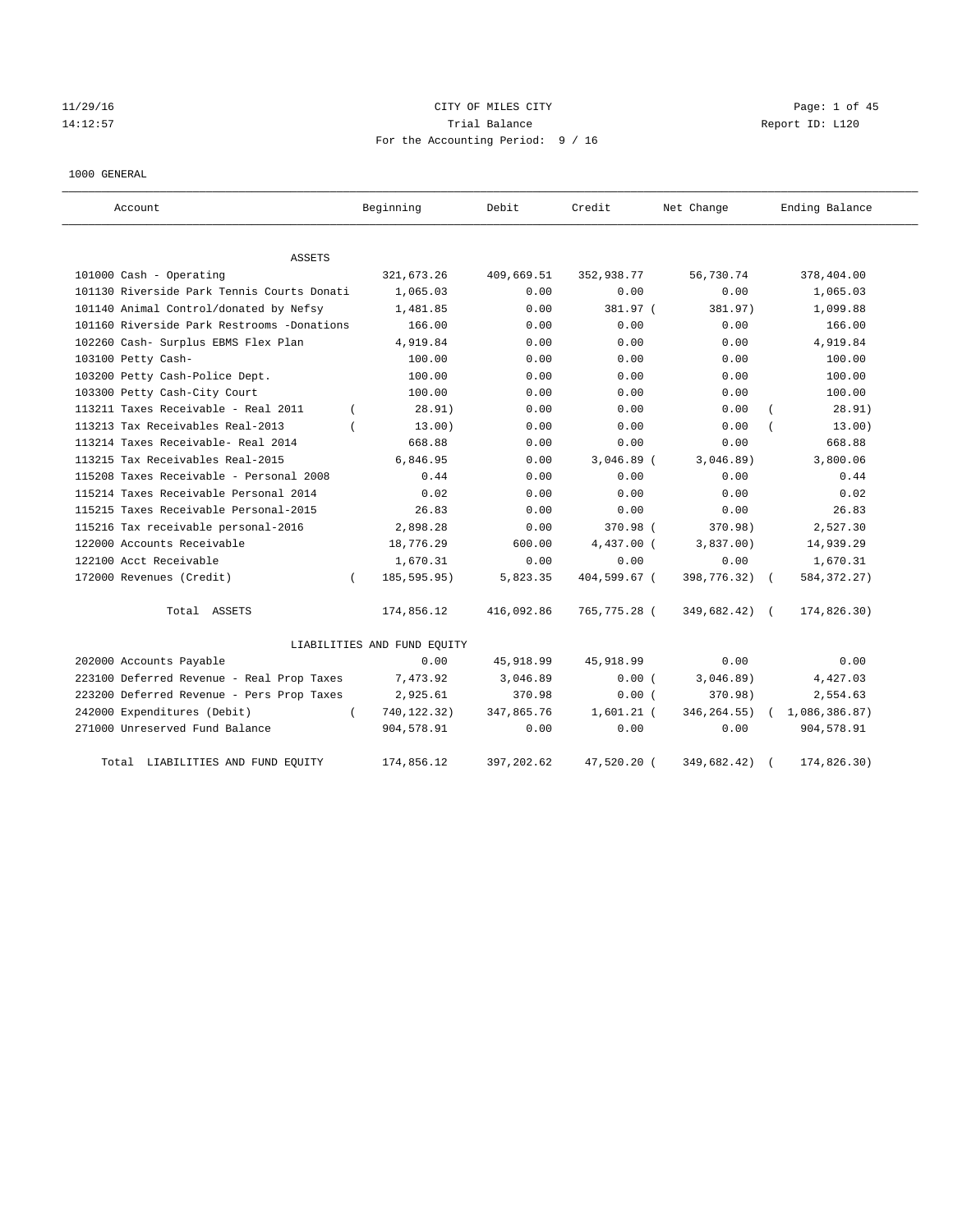# 11/29/16 Page: 2 of 45 14:12:57 Trial Balance Trial Balance Report ID: L120 For the Accounting Period: 9 / 16

#### 2220 LIBRARY

| Account                                    | Beginning                   | Debit      | Credit      | Net Change   | Ending Balance |
|--------------------------------------------|-----------------------------|------------|-------------|--------------|----------------|
|                                            |                             |            |             |              |                |
| ASSETS                                     | 21,070.77                   | 24,714.55  | 27,595.53 ( | 2,880.98)    |                |
| 101000 Cash - Operating                    |                             |            |             |              | 18,189.79      |
| 101032 Cash- Library Board of Trustees Mul | 30,723.32                   | 0.00       | 0.00        | 0.00         | 30,723.32      |
| 103000 Petty Cash                          | 75.00                       | 0.00       | 0.00        | 0.00         | 75.00          |
| 172000 Revenues (Credit)                   | 50, 945.95)                 | 0.00       | 24,714.55 ( | 24,714.55) ( | 75,660.50)     |
| Total ASSETS                               | 923.14                      | 24,714.55  | 52,310.08 ( | 27,595.53) ( | 26,672.39)     |
|                                            | LIABILITIES AND FUND EQUITY |            |             |              |                |
| 202000 Accounts Payable                    | 0.00                        | 3, 263. 12 | 3,263.12    | 0.00         | 0.00           |
| 242000 Expenditures (Debit)                | 58,442.08)<br>$\sqrt{2}$    | 27,595.53  | 0.00(       | 27,595.53) ( | 86,037.61)     |
| 271000 Unreserved Fund Balance             | 59,365.22                   | 0.00       | 0.00        | 0.00         | 59, 365. 22    |
| Total LIABILITIES AND FUND EQUITY          | 923.14                      | 30,858.65  | 3,263.12 (  | 27,595.53) ( | 26,672.39)     |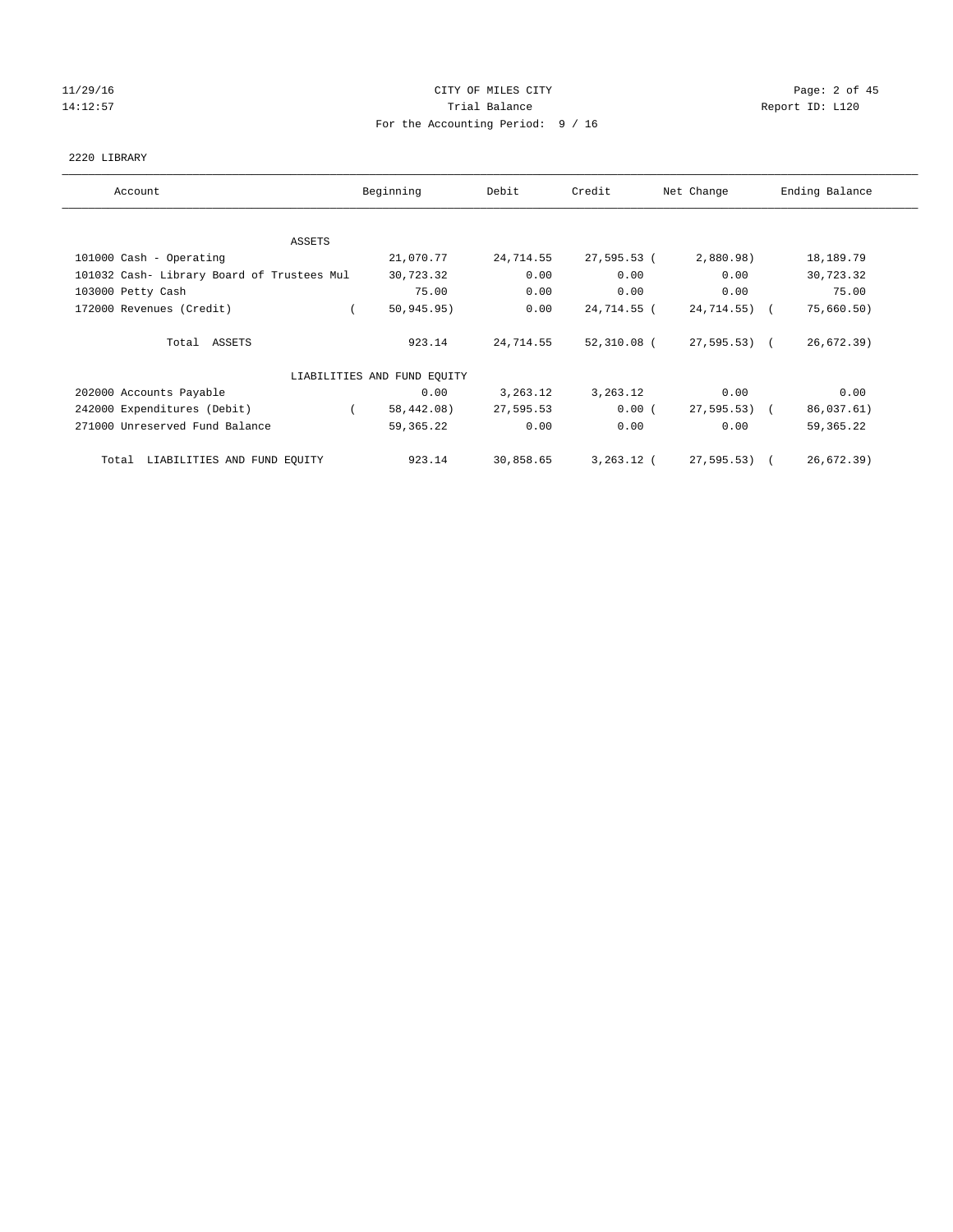#### 11/29/16 CITY OF MILES CITY Page: 3 of 45 14:12:57 Trial Balance Report ID: L120 For the Accounting Period: 9 / 16

2260 EMERGENCY DISASTER

| Account                                   | Beginning                   | Debit      | Credit      | Net Change    | Ending Balance |
|-------------------------------------------|-----------------------------|------------|-------------|---------------|----------------|
|                                           |                             |            |             |               |                |
| ASSETS                                    |                             |            |             |               |                |
| 101000 Cash - Operating                   | 86.10                       | 23,397.27  | 895.09      | 22,502.18     | 22,588.28      |
| 113211 Taxes Receivable - Real 2011       | 3.46                        | 0.00       | 0.00        | 0.00          | 3.46           |
| 172000 Revenues (Credit)                  | 5.48)                       | 895.09     | 23,397.27 ( | $22,502.18$ ( | 22,507.66      |
| Total ASSETS                              | 84.08                       | 24, 292.36 | 24, 292.36  | 0.00          | 84.08          |
|                                           | LIABILITIES AND FUND EQUITY |            |             |               |                |
| 223100 Deferred Revenue - Real Prop Taxes | 3.46                        | 0.00       | 0.00        | 0.00          | 3.46           |
| 271000 Unreserved Fund Balance            | 80.62                       | 0.00       | 0.00        | 0.00          | 80.62          |
| LIABILITIES AND FUND EQUITY<br>Total      | 84.08                       | 0.00       | 0.00        | 0.00          | 84.08          |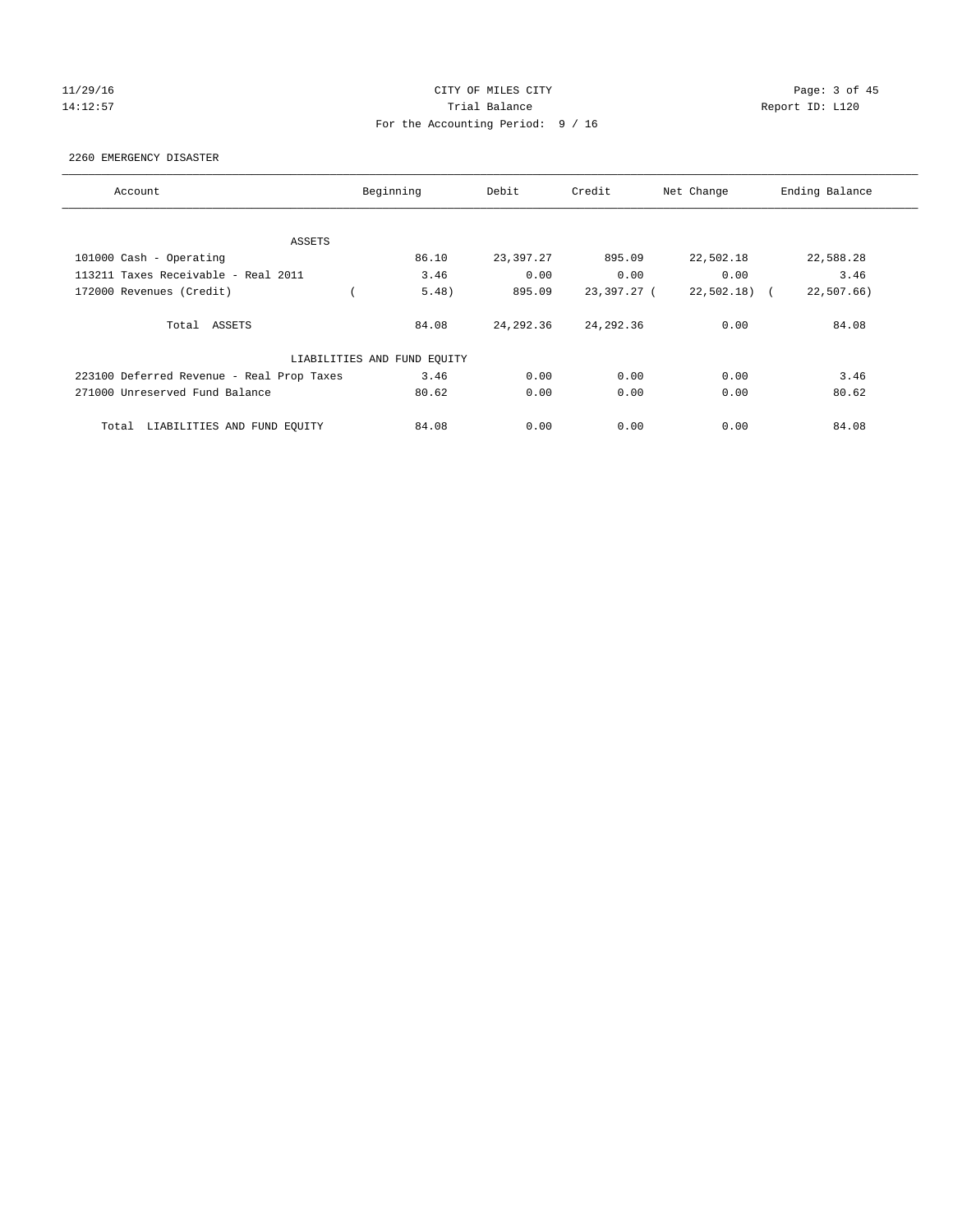| 11/29/16 |
|----------|
| 14:12:57 |

#### CITY OF MILES CITY **CHANGE CITY** Page: 4 of 45 Partial Balance and Communications of the Report ID: L120 For the Accounting Period: 9 / 16

#### 2270 Health

| Account                              | Beginning                   | Debit | Credit | Net Change | Ending Balance |
|--------------------------------------|-----------------------------|-------|--------|------------|----------------|
| ASSETS                               |                             |       |        |            |                |
| 101000 Cash - Operating              | 28, 297.30                  | 0.00  | 0.00   | 0.00       | 28, 297.30     |
| Total ASSETS                         | 28,297.30                   | 0.00  | 0.00   | 0.00       | 28,297.30      |
|                                      | LIABILITIES AND FUND EQUITY |       |        |            |                |
| 271000 Unreserved Fund Balance       | 28,297.30                   | 0.00  | 0.00   | 0.00       | 28,297.30      |
| LIABILITIES AND FUND EQUITY<br>Total | 28, 297, 30                 | 0.00  | 0.00   | 0.00       | 28,297.30      |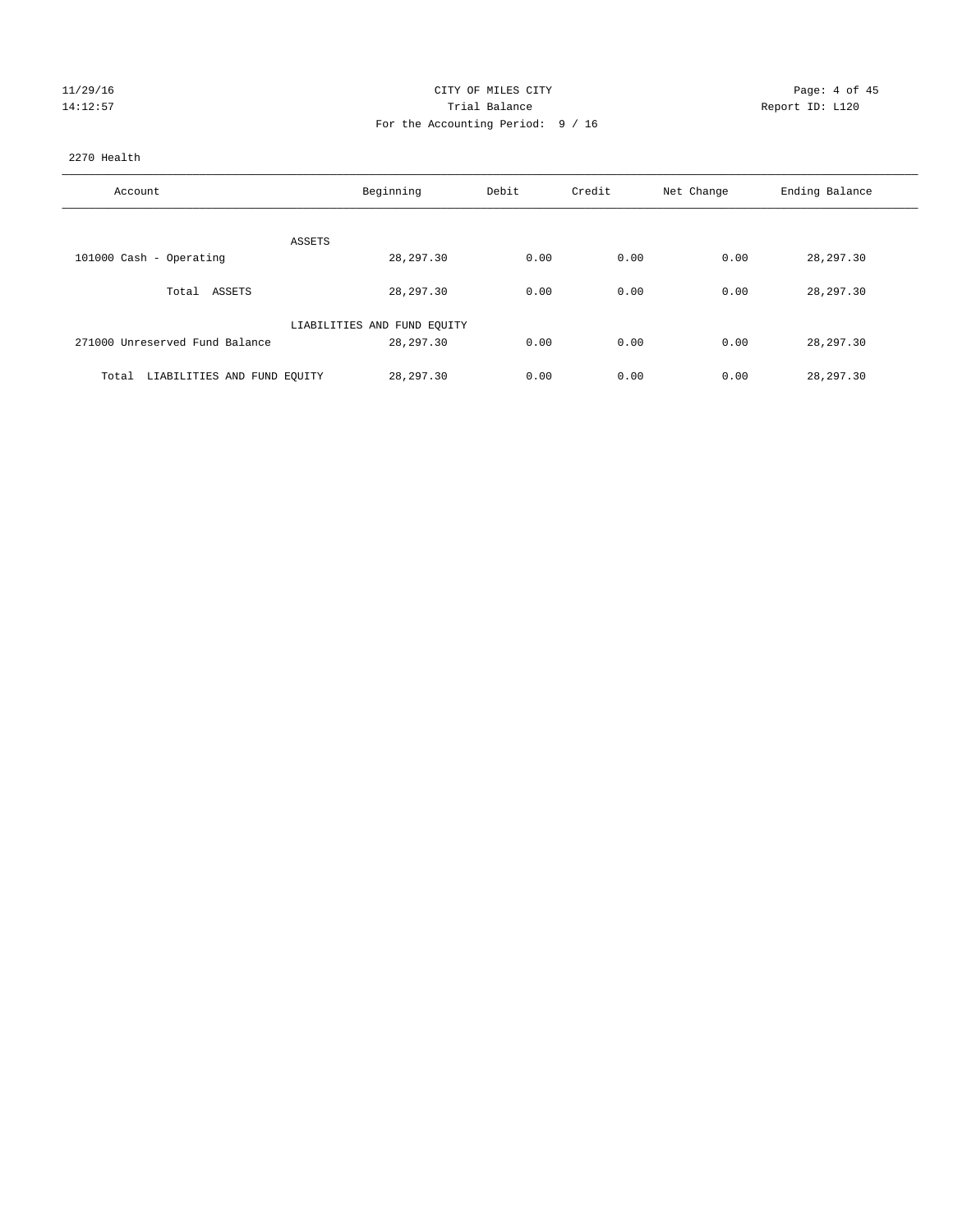# $11/29/16$  Page: 5 of 45 14:12:57 Trial Balance Trial Balance Report ID: L120 For the Accounting Period: 9 / 16

#### 2310 TIFD-Downtown

| Account                              |        | Beginning                   | Debit    | Credit       | Ending Balance |           |
|--------------------------------------|--------|-----------------------------|----------|--------------|----------------|-----------|
|                                      |        |                             |          |              |                |           |
|                                      | ASSETS |                             |          |              |                |           |
| 101000 Cash - Operating              |        | 11,000.00                   | 0.00     | $2,000.00$ ( | 2,000.00)      | 9,000.00  |
| Total<br>ASSETS                      |        | 11,000.00                   | 0.00     | $2,000.00$ ( | 2,000.00)      | 9,000.00  |
|                                      |        | LIABILITIES AND FUND EQUITY |          |              |                |           |
| 202000 Accounts Payable              |        | 0.00                        | 2,000.00 | 2,000.00     | 0.00           | 0.00      |
| 242000 Expenditures (Debit)          |        | 1,000.00)                   | 2,000.00 | 0.00(        | 2,000.00       | 3,000.00) |
| 271000 Unreserved Fund Balance       |        | 12,000.00                   | 0.00     | 0.00         | 0.00           | 12,000.00 |
| LIABILITIES AND FUND EQUITY<br>Total |        | 11,000.00                   | 4,000.00 | $2,000.00$ ( | 2,000.00)      | 9,000.00  |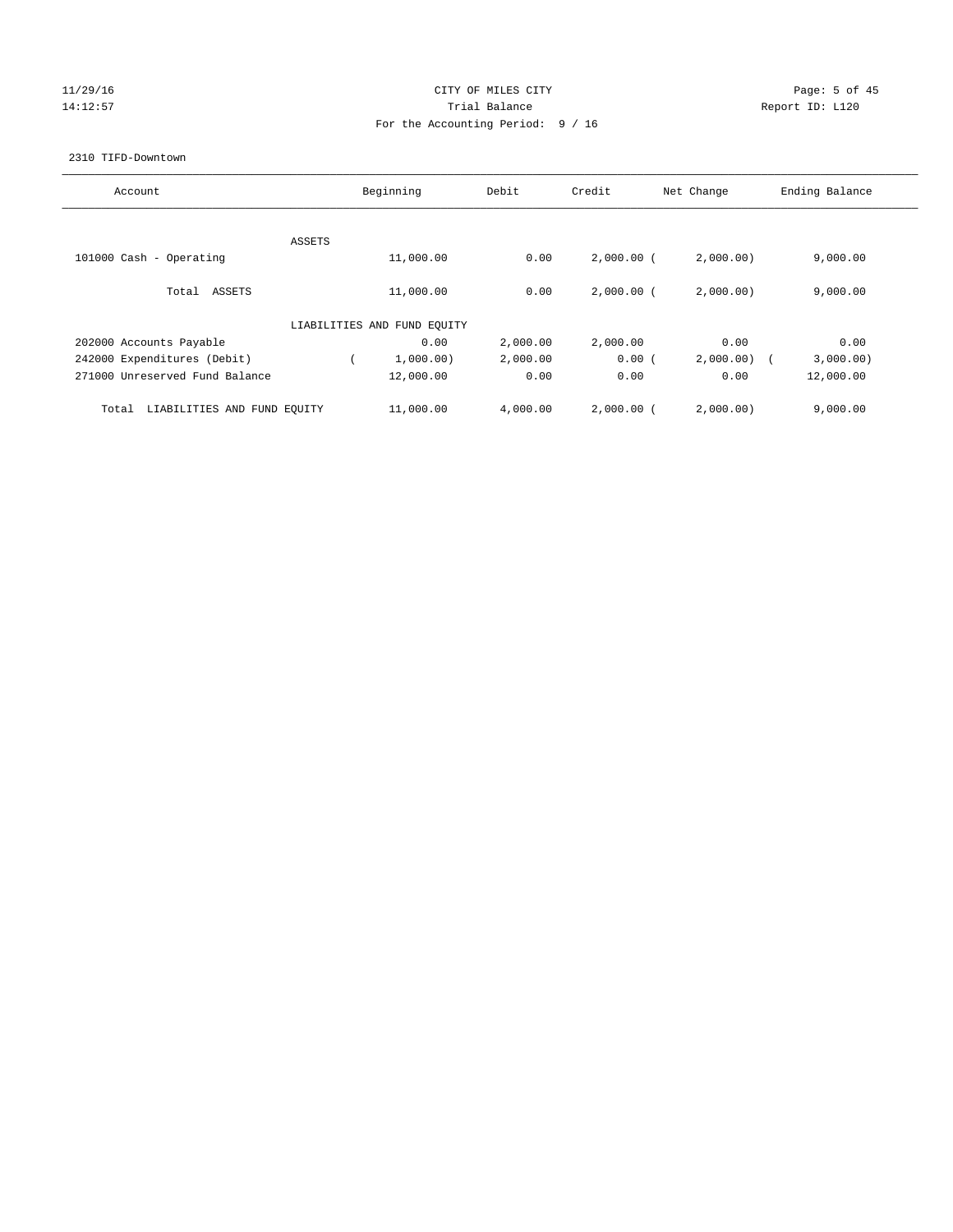# 11/29/16 Page: 6 of 45 14:12:57 Trial Balance Report ID: L120 For the Accounting Period: 9 / 16

#### 2350 Local Government/Study Commission

| Account                                   | Beginning                   | Debit | Credit    | Net Change | Ending Balance |
|-------------------------------------------|-----------------------------|-------|-----------|------------|----------------|
|                                           |                             |       |           |            |                |
| <b>ASSETS</b>                             |                             |       |           |            |                |
| 101000 Cash - Operating                   | 7.867.93                    | 19.47 | 5.17      | 14.30      | 7,882.23       |
| 113214 Taxes Receivable- Real 2014        | 3.21                        | 0.00  | 0.00      | 0.00       | 3.21           |
| 113215 Tax Receivables Real-2015          | 38.98                       | 0.00  | $17.35$ ( | 17.35)     | 21.63          |
| 115215 Taxes Receivable Personal-2015     | 0.12                        | 0.00  | 0.00      | 0.00       | 0.12           |
| 115216 Tax receivable personal-2016       | 16.50                       | 0.00  | $2.12$ (  | 2.12)      | 14.38          |
| 172000 Revenues (Credit)                  | 60.54)                      | 0.00  | 19.47 (   | $19.47)$ ( | 80.01)         |
| Total ASSETS                              | 7,866.20                    | 19.47 | $44.11$ ( | 24.64)     | 7,841.56       |
|                                           | LIABILITIES AND FUND EQUITY |       |           |            |                |
| 202000 Accounts Payable                   | 0.00                        | 5.17  | 5.17      | 0.00       | 0.00           |
| 223100 Deferred Revenue - Real Prop Taxes | 42.19                       | 17.35 | 0.00(     | 17.35)     | 24.84          |
| 223200 Deferred Revenue - Pers Prop Taxes | 16.62                       | 2.12  | 0.00(     | 2.12)      | 14.50          |
| 242000 Expenditures (Debit)               | 3, 200.91)                  | 5.17  | 0.00(     | $5.17)$ (  | 3, 206.08)     |
| 271000 Unreserved Fund Balance            | 11,008.30                   | 0.00  | 0.00      | 0.00       | 11,008.30      |
| LIABILITIES AND FUND EQUITY<br>Total      | 7,866.20                    | 29.81 | 5.17(     | 24.64)     | 7,841.56       |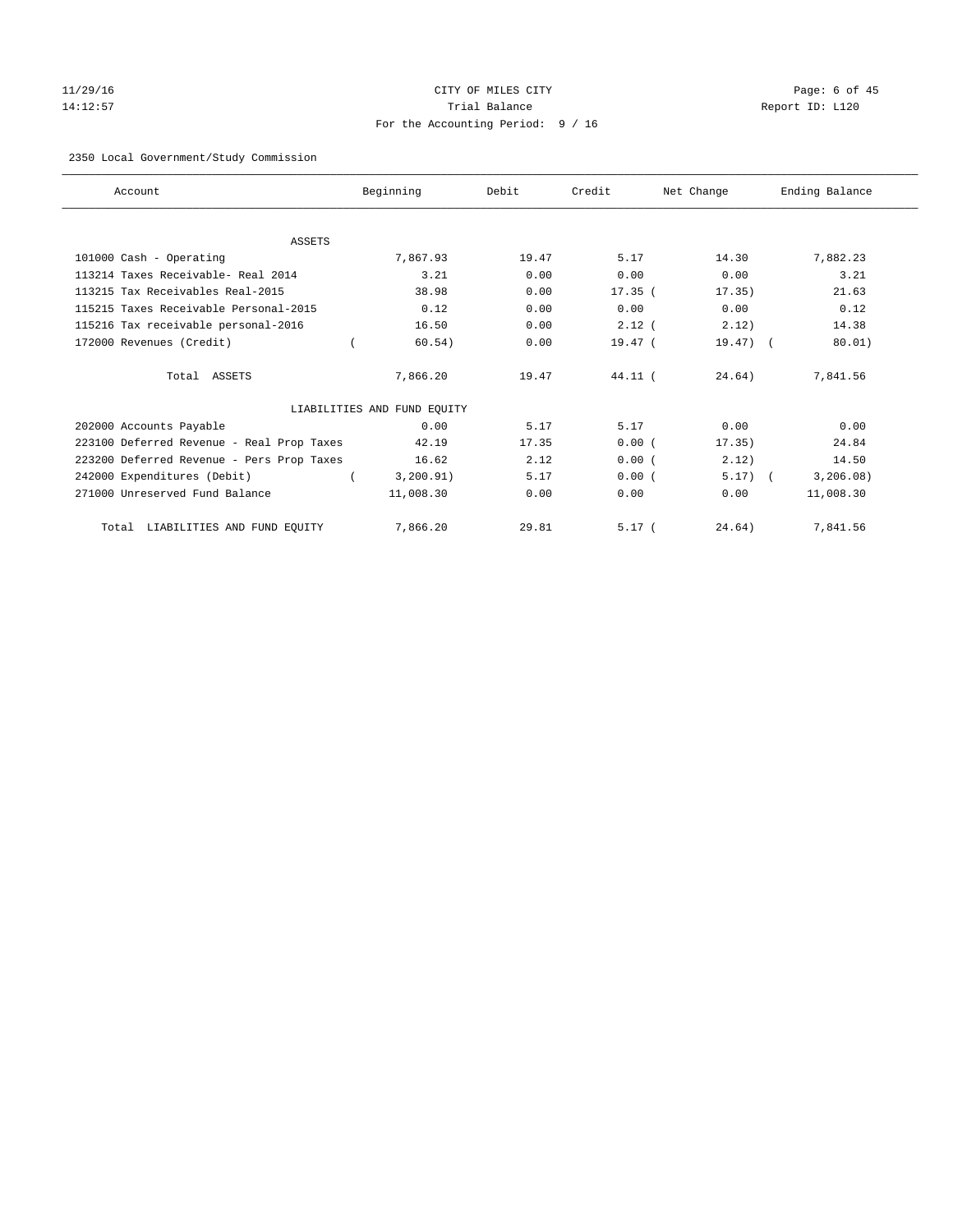# $11/29/16$  Page: 7 of 45 14:12:57 Trial Balance Report ID: L120 For the Accounting Period: 9 / 16

2372 Permissive Medical Levy

| Account                                   | Beginning                   | Debit  | Credit    | Net Change   | Ending Balance |
|-------------------------------------------|-----------------------------|--------|-----------|--------------|----------------|
|                                           |                             |        |           |              |                |
| <b>ASSETS</b>                             |                             |        |           |              |                |
| 101000 Cash - Operating                   | 1,189.89                    | 383.37 | 0.00      | 383.37       | 1,573.26       |
| 113211 Taxes Receivable - Real 2011       | 5.80)                       | 0.00   | 0.00      | 0.00         | 5.80)          |
| 113213 Tax Receivables Real-2013          | 1.25)                       | 0.00   | 0.00      | 0.00         | 1.25)          |
| 113214 Taxes Receivable- Real 2014        | 73.40                       | 0.00   | 0.00      | 0.00         | 73.40          |
| 113215 Tax Receivables Real-2015          | 752.66                      | 0.00   | 334.94 (  | 334.94)      | 417.72         |
| 115214 Taxes Receivable Personal 2014     | 0.01)                       | 0.00   | 0.00      | 0.00         | 0.01)          |
| 115215 Taxes Receivable Personal-2015     | 2.93                        | 0.00   | 0.00      | 0.00         | 2.93           |
| 115216 Tax receivable personal-2016       | 318.58                      | 0.00   | $40.78$ ( | 40.78)       | 277.80         |
| 172000 Revenues (Credit)                  | 1,189.89)                   | 0.00   | 383.37 (  | $383.37$ ) ( | 1, 573.26      |
| Total ASSETS                              | 1,140.51                    | 383.37 | 759.09 (  | 375.72)      | 764.79         |
|                                           | LIABILITIES AND FUND EQUITY |        |           |              |                |
| 223100 Deferred Revenue - Real Prop Taxes | 818.98                      | 334.94 | 0.00(     | 334.94)      | 484.04         |
| 223200 Deferred Revenue - Pers Prop Taxes | 318.90                      | 40.78  | 0.00(     | 40.78)       | 278.12         |
| 271000 Unreserved Fund Balance            | 2.63                        | 0.00   | 0.00      | 0.00         | 2.63           |
| LIABILITIES AND FUND EQUITY<br>Total      | 1,140.51                    | 375.72 | 0.00(     | 375.72)      | 764.79         |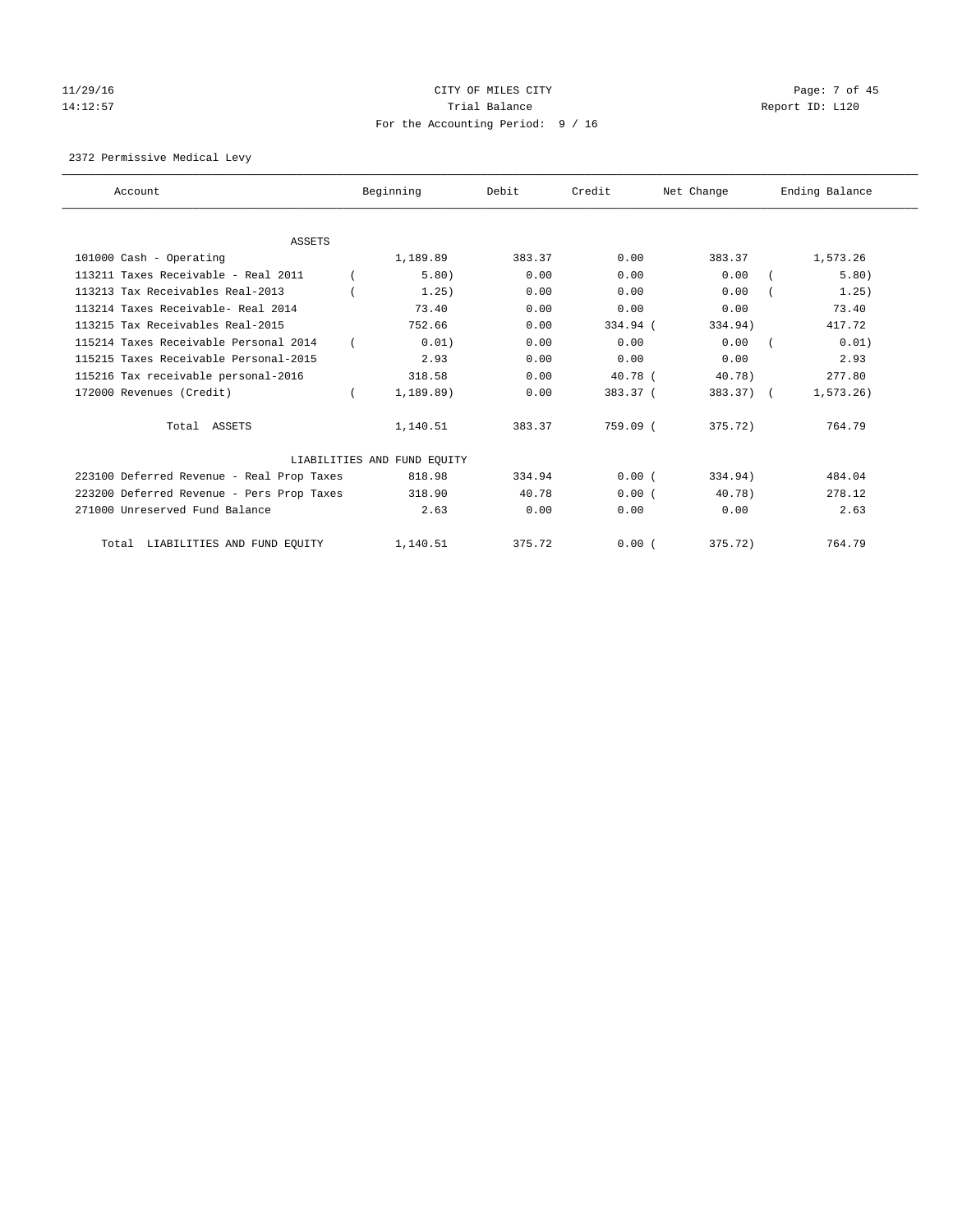#### 11/29/16 CITY OF MILES CITY Page: 8 of 45 14:12:57 Trial Balance Report ID: L120 For the Accounting Period: 9 / 16

#### 2394 BUILDING CODE ENFORCEMENT

| Account                              | Beginning |                             | Credit<br>Debit<br>Net Change |             |               | Ending Balance |
|--------------------------------------|-----------|-----------------------------|-------------------------------|-------------|---------------|----------------|
|                                      |           |                             |                               |             |               |                |
|                                      | ASSETS    |                             |                               |             |               |                |
| 101000 Cash - Operating              |           | 110,085.89                  | 7,075.10                      | 6,902.01    | 173.09        | 110,258.98     |
| 172000 Revenues (Credit)             |           | 26, 344, 84)                | 0.00                          | 7,075.10 (  | $7,075.10)$ ( | 33, 419.94)    |
| Total ASSETS                         |           | 83,741.05                   | 7,075.10                      | 13,977.11 ( | 6,902.01)     | 76,839.04      |
|                                      |           | LIABILITIES AND FUND EQUITY |                               |             |               |                |
| 202000 Accounts Payable              |           | 0.00                        | 4,581.72                      | 4,581.72    | 0.00          | 0.00           |
| 242000 Expenditures (Debit)          |           | 24,010.49)                  | 6,902.01                      | 0.00(       | $6,902.01)$ ( | 30, 912, 50)   |
| 271000 Unreserved Fund Balance       |           | 107,751.54                  | 0.00                          | 0.00        | 0.00          | 107,751.54     |
| LIABILITIES AND FUND EQUITY<br>Total |           | 83,741.05                   | 11,483.73                     | 4,581.72 (  | 6,902.01)     | 76,839.04      |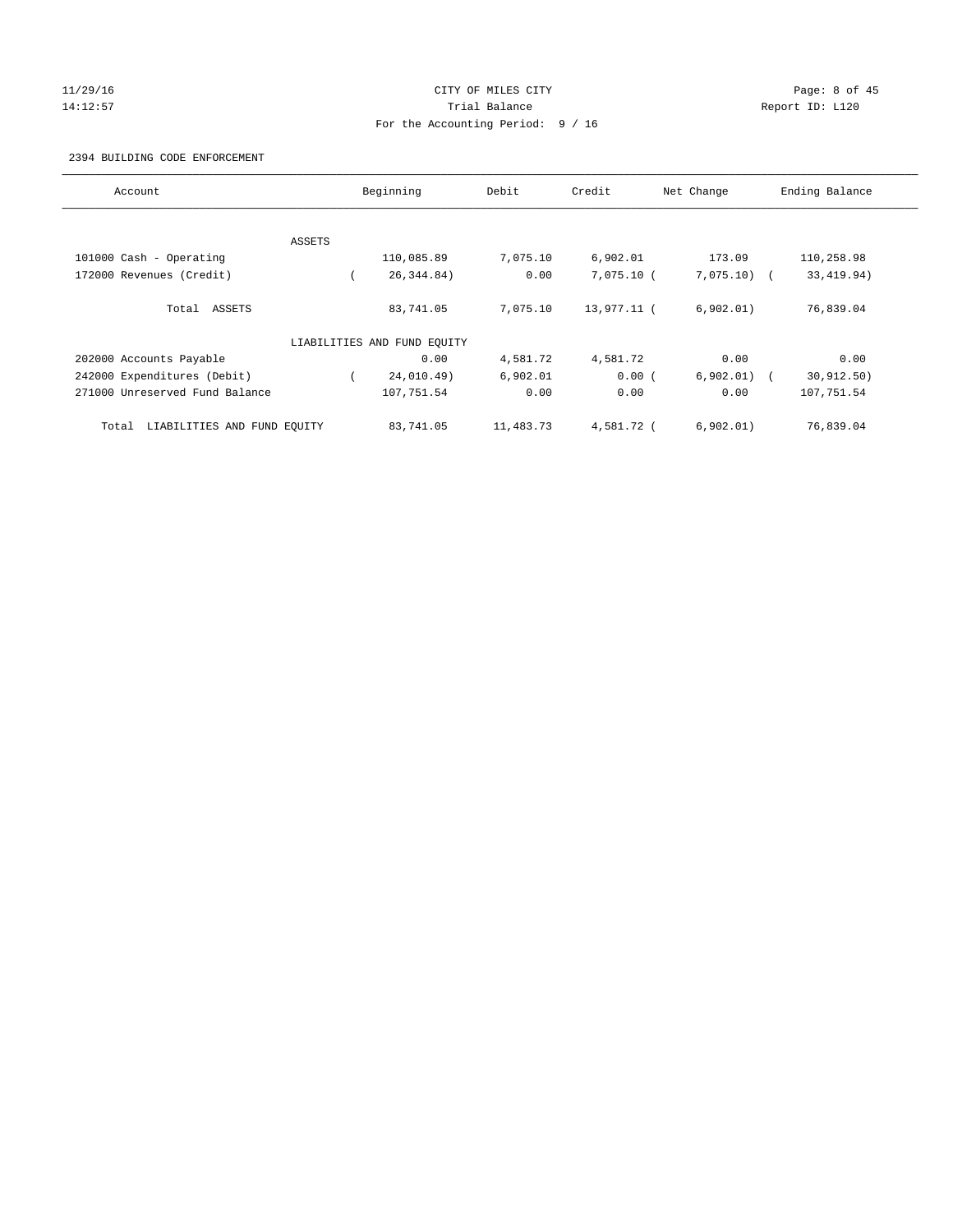# $11/29/16$  Page: 9 of 45 14:12:57 Trial Balance Trial Balance Report ID: L120 For the Accounting Period: 9 / 16

2400 LTG M D#165-(Gen City)

| Account                                    | Beginning                   | Debit     | Credit      | Net Change   | Ending Balance |
|--------------------------------------------|-----------------------------|-----------|-------------|--------------|----------------|
|                                            |                             |           |             |              |                |
| <b>ASSETS</b>                              |                             | 445.58    |             |              |                |
| 101000 Cash - Operating                    | 20,318.72                   |           | 14,820.88 ( | 14,375.30)   | 5,943.42       |
| 118130 Special Assessments Receivable 2013 | 21.45                       | 0.00      | 0.00        | 0.00         | 21.45          |
| 118140 Special Assessments Receivables-201 | 177.99                      | 0.00      | 0.00        | 0.00         | 177.99         |
| 118150 Special Assessments Receivables-201 | 1,864.04                    | 0.00      | $401.64$ (  | 401.64)      | 1,462.40       |
| 172000 Revenues (Credit)                   | 2,031.01)                   | 0.00      | 445.58 (    | $445.58$ ) ( | 2,476.59)      |
| Total ASSETS                               | 20,351.19                   | 445.58    | 15,668.10 ( | 15,222.52)   | 5,128.67       |
|                                            | LIABILITIES AND FUND EQUITY |           |             |              |                |
| 202000 Accounts Payable                    | 0.00                        | 14,820.88 | 14,820.88   | 0.00         | 0.00           |
| 223000 Deferred Revenue/Uncollected Taxes  | 2,064.84                    | 401.64    | 0.00(       | 401.64)      | 1,663.20       |
| 242000 Expenditures (Debit)                | 29,827.05)                  | 14,820.88 | 0.00(       | 14,820.88) ( | 44,647.93)     |
| 271000 Unreserved Fund Balance             | 48,113.40                   | 0.00      | 0.00        | 0.00         | 48,113.40      |
| LIABILITIES AND FUND EQUITY<br>Total       | 20,351.19                   | 30,043.40 | 14,820.88 ( | 15,222.52)   | 5,128.67       |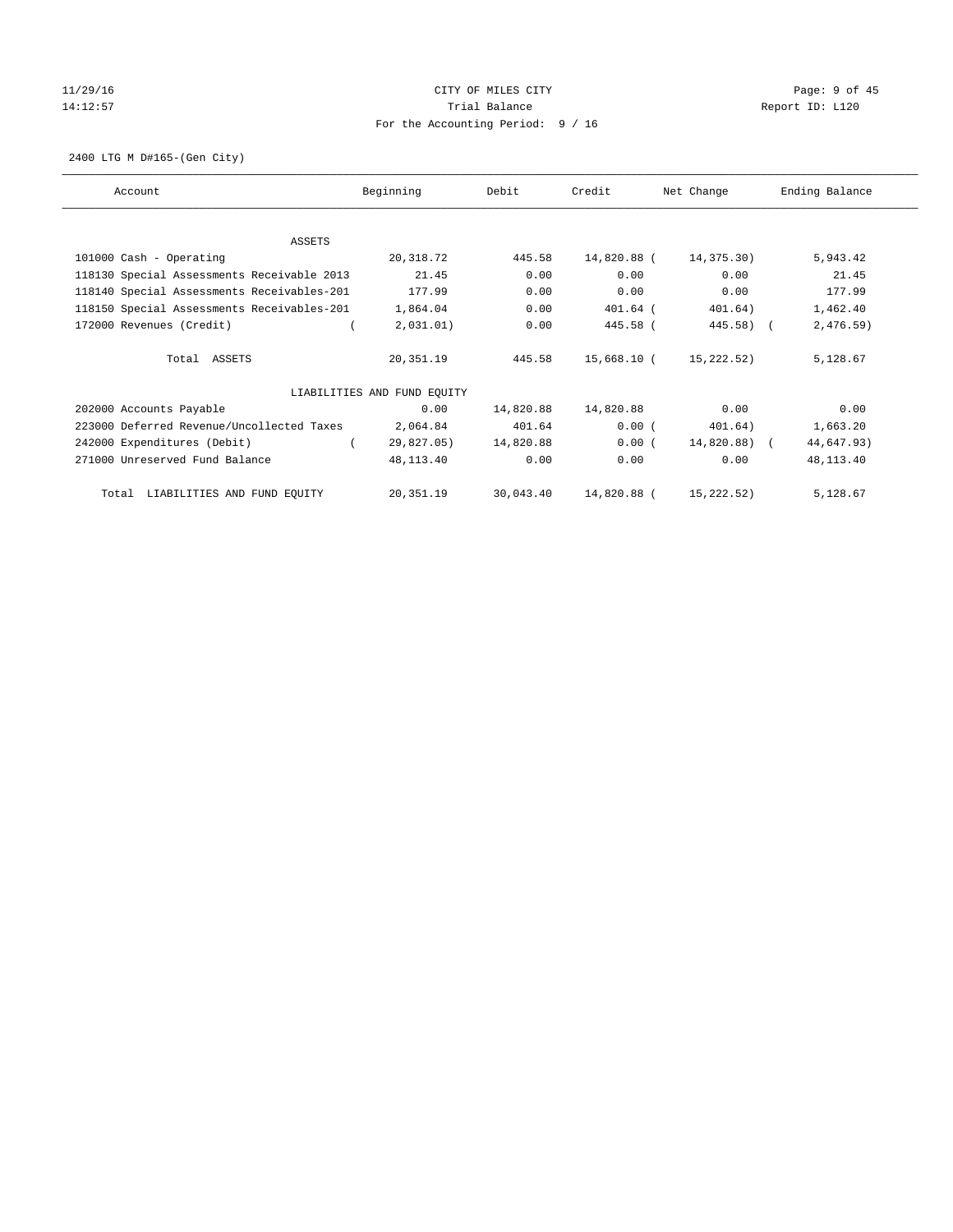# 11/29/16 Page: 10 of 45 14:12:57 Trial Balance Trial Balance Report ID: L120 For the Accounting Period: 9 / 16

2420 LTG M D#167-(MilesAddn Etc)

| Account                                    | Beginning                   | Debit    | Credit       | Net Change   | Ending Balance |
|--------------------------------------------|-----------------------------|----------|--------------|--------------|----------------|
| ASSETS                                     |                             |          |              |              |                |
| 101000 Cash - Operating                    | 8,795.66                    | 605.94   | $2,460.51$ ( | 1,854.57)    | 6,941.09       |
| 118150 Special Assessments Receivables-201 | 561.55                      | 0.00     | 561.55 (     | 561.55)      | 0.00           |
| 172000 Revenues (Credit)                   | 621.00)                     | 0.00     | 605.94 (     | $605.94)$ (  | 1,226.94)      |
| Total ASSETS                               | 8,736.21                    | 605.94   | $3,628.00$ ( | 3,022.06)    | 5,714.15       |
|                                            | LIABILITIES AND FUND EQUITY |          |              |              |                |
| 202000 Accounts Payable                    | 0.00                        | 2,460.51 | 2,460.51     | 0.00         | 0.00           |
| 223000 Deferred Revenue/Uncollected Taxes  | 561.55                      | 561.55   | 0.00(        | 561.55)      | 0.00           |
| 242000 Expenditures (Debit)                | 5,812.00)                   | 2,460.51 | 0.00(        | $2,460.51$ ( | 8,272.51)      |
| 271000 Unreserved Fund Balance             | 13,986.66                   | 0.00     | 0.00         | 0.00         | 13,986.66      |
| LIABILITIES AND FUND EQUITY<br>Total       | 8,736.21                    | 5,482.57 | $2,460.51$ ( | 3,022.06)    | 5,714.15       |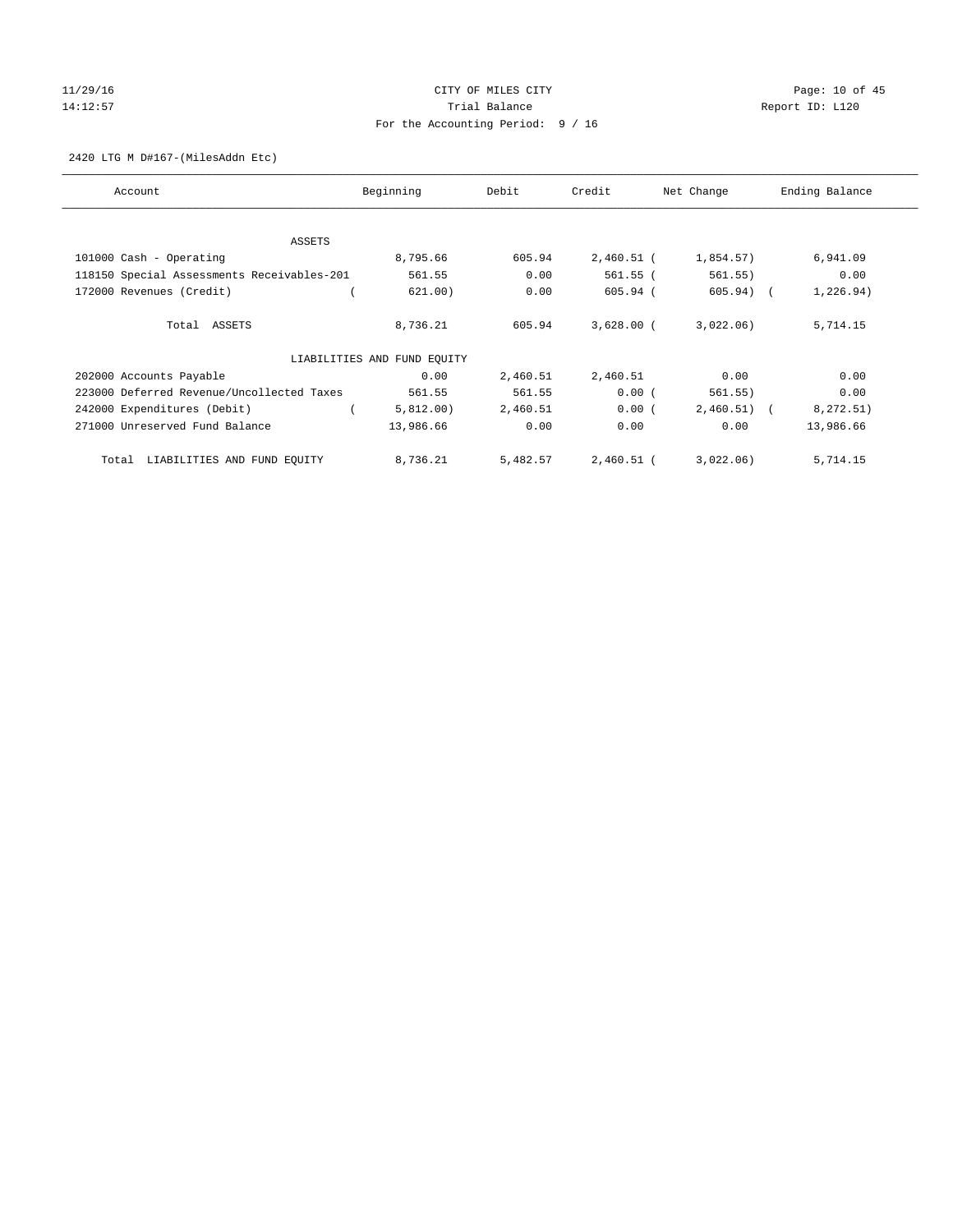# $CITY$  OF MILES  $CITY$  and the contract of  $P45$ 14:12:57 Trial Balance Trial Balance Report ID: L120 For the Accounting Period: 9 / 16

2430 LTG M D#171-(Balsam Est)

| Account                              | Beginning                   | Debit  | Credit     | Net Change  | Ending Balance |
|--------------------------------------|-----------------------------|--------|------------|-------------|----------------|
|                                      |                             |        |            |             |                |
| ASSETS                               |                             |        |            |             |                |
| 101000 Cash - Operating              | 350.41)                     | 0.00   | 126.73(    | $126.73)$ ( | 477.14)        |
| 172000 Revenues (Credit)             | 0.53)                       | 0.00   | 0.00       | 0.00        | 0.53)          |
| Total ASSETS                         | 350.94)                     | 0.00   | 126.73(    | $126.73$ (  | 477.67)        |
|                                      | LIABILITIES AND FUND EQUITY |        |            |             |                |
| 202000 Accounts Payable              | 0.00                        | 126.73 | 126.73     | 0.00        | 0.00           |
| 242000 Expenditures (Debit)          | 1,596.94)                   | 126.73 | 0.00(      | $126.73)$ ( | 1,723.67)      |
| 271000 Unreserved Fund Balance       | 1,246.00                    | 0.00   | 0.00       | 0.00        | 1,246.00       |
| LIABILITIES AND FUND EQUITY<br>Total | 350.94)                     | 253.46 | $126.73$ ( | 126.73)     | 477.67)        |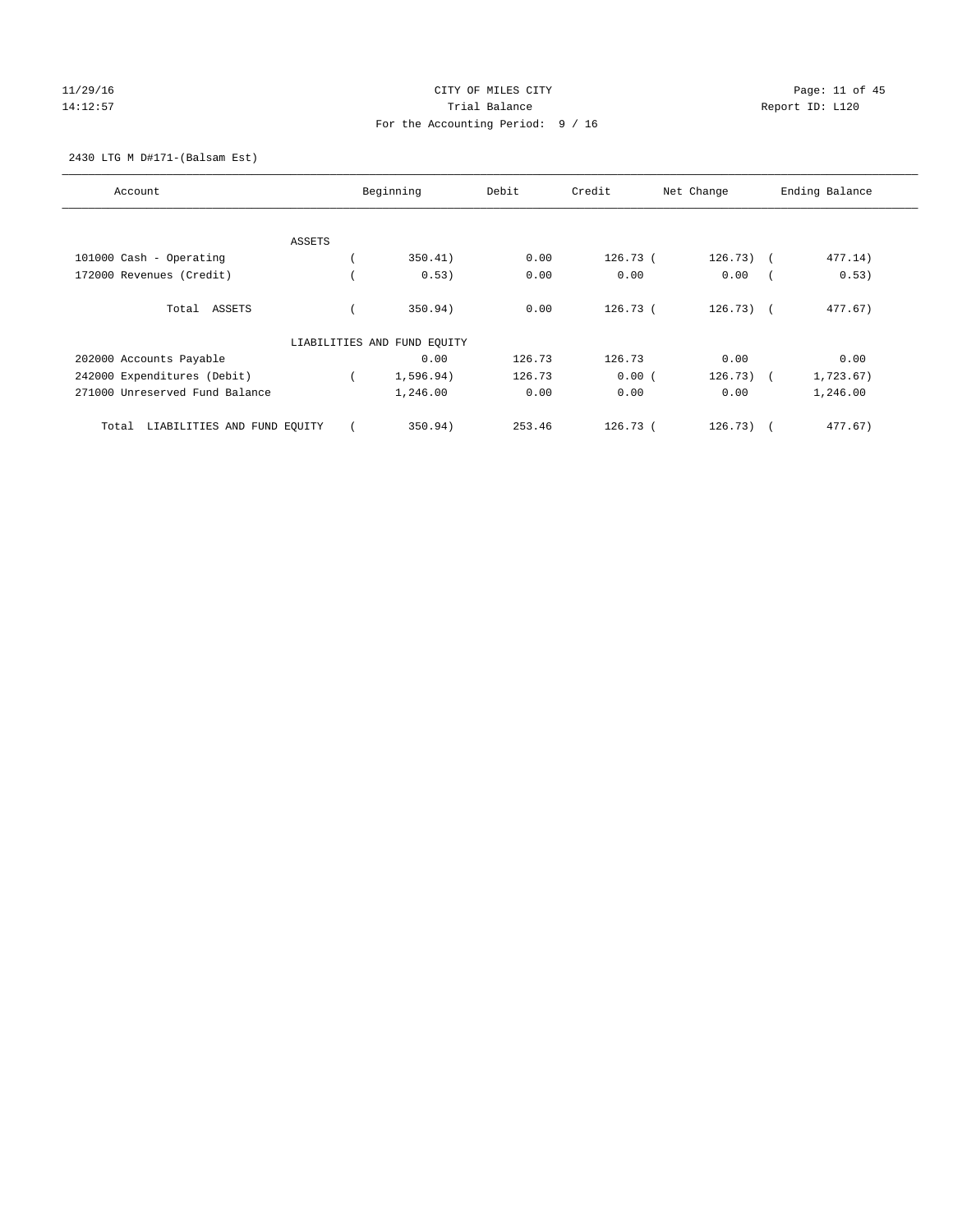# 11/29/16 Page: 12 of 45 14:12:57 Trial Balance Propert ID: L120 Trial Balance Report ID: L120 For the Accounting Period: 9 / 16

2440 LTG M D#172-(Main Str)

| Account                              |        | Beginning                   | Debit    | Credit       | Net Change    | Ending Balance |
|--------------------------------------|--------|-----------------------------|----------|--------------|---------------|----------------|
|                                      |        |                             |          |              |               |                |
|                                      | ASSETS |                             |          |              |               |                |
| 101000 Cash - Operating              |        | 5,412.72                    | 4.70     | 1,158.21 (   | 1, 153.51)    | 4,259.21       |
| 172000 Revenues (Credit)             |        | 388.53)                     | 0.00     | 4.70(        | $4.70$ ) (    | 393.23)        |
| Total ASSETS                         |        | 5,024.19                    | 4.70     | 1,162.91 (   | 1, 158.21)    | 3,865.98       |
|                                      |        | LIABILITIES AND FUND EQUITY |          |              |               |                |
| 202000 Accounts Payable              |        | 0.00                        | 1,158.21 | 1,158.21     | 0.00          | 0.00           |
| 242000 Expenditures (Debit)          |        | 3,200.12)                   | 1,158.21 | 0.00(        | $1,158.21)$ ( | 4,358.33)      |
| 271000 Unreserved Fund Balance       |        | 8,224.31                    | 0.00     | 0.00         | 0.00          | 8,224.31       |
| LIABILITIES AND FUND EQUITY<br>Total |        | 5,024.19                    | 2,316.42 | $1,158.21$ ( | 1,158.21)     | 3,865.98       |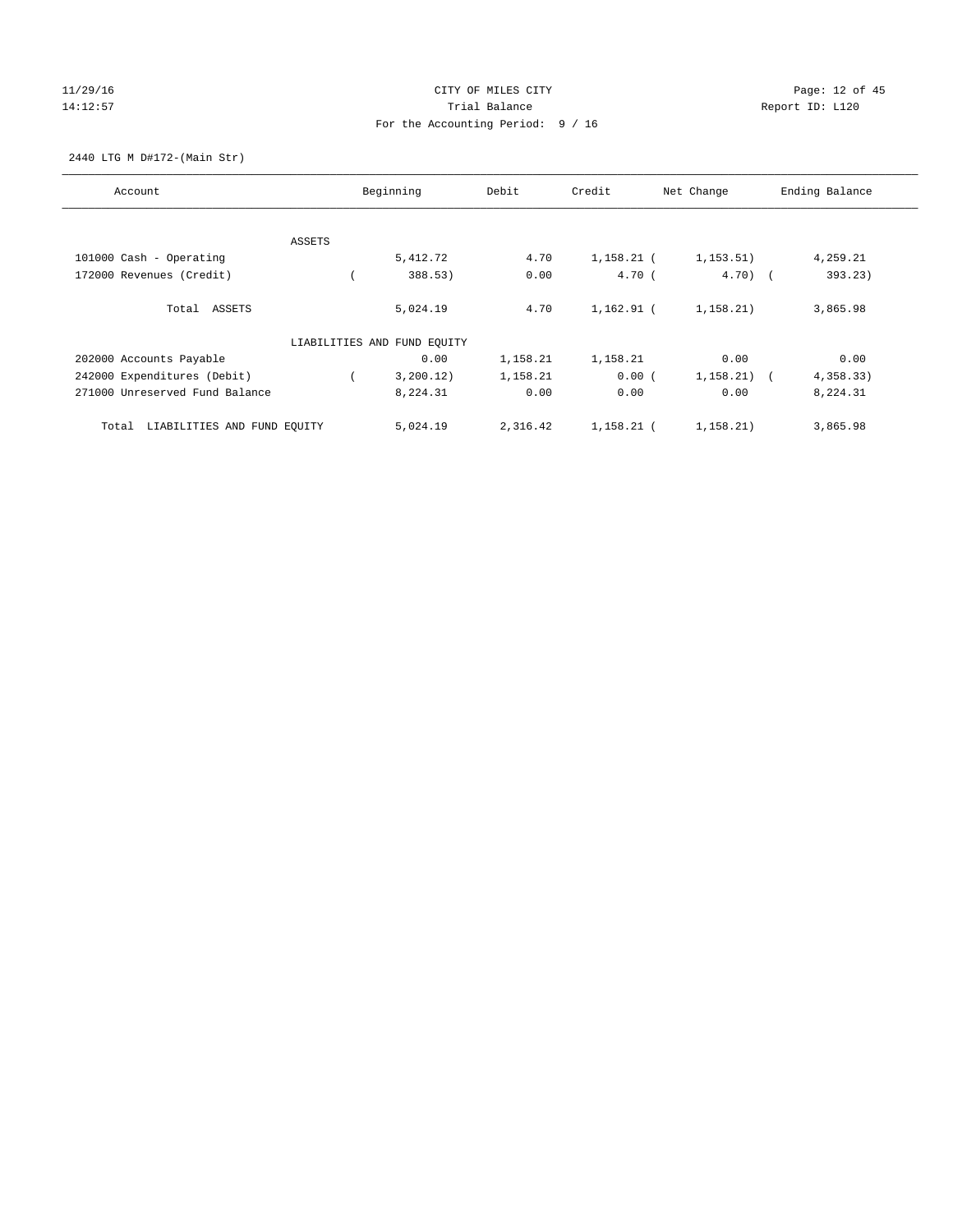# $CITY$  OF MILES  $CITY$  and the contract of  $P_1$  Page: 13 of 45 14:12:57 Trial Balance Trial Balance Report ID: L120 For the Accounting Period: 9 / 16

#### 2450 LTG M D#195-(SG-Trico)

| Account                              |        | Beginning                   | Debit  | Credit     | Net Change | Ending Balance |
|--------------------------------------|--------|-----------------------------|--------|------------|------------|----------------|
|                                      |        |                             |        |            |            |                |
|                                      | ASSETS |                             |        |            |            |                |
| 101000 Cash - Operating              |        | 1,041.12                    | 0.90   | $401.84$ ( | 400.94)    | 640.18         |
| 172000 Revenues (Credit)             |        | 79.35)                      | 0.00   | 0.90(      | $0.90)$ (  | 80.25)         |
| Total ASSETS                         |        | 961.77                      | 0.90   | $402.74$ ( | 401.84)    | 559.93         |
|                                      |        | LIABILITIES AND FUND EQUITY |        |            |            |                |
| 202000 Accounts Payable              |        | 0.00                        | 401.84 | 401.84     | 0.00       | 0.00           |
| 242000 Expenditures (Debit)          |        | 1,803.68)                   | 401.84 | 0.00(      | 401.84)    | 2, 205.52)     |
| 271000 Unreserved Fund Balance       |        | 2,765.45                    | 0.00   | 0.00       | 0.00       | 2,765.45       |
| LIABILITIES AND FUND EQUITY<br>Total |        | 961.77                      | 803.68 | 401.84 (   | 401.84)    | 559.93         |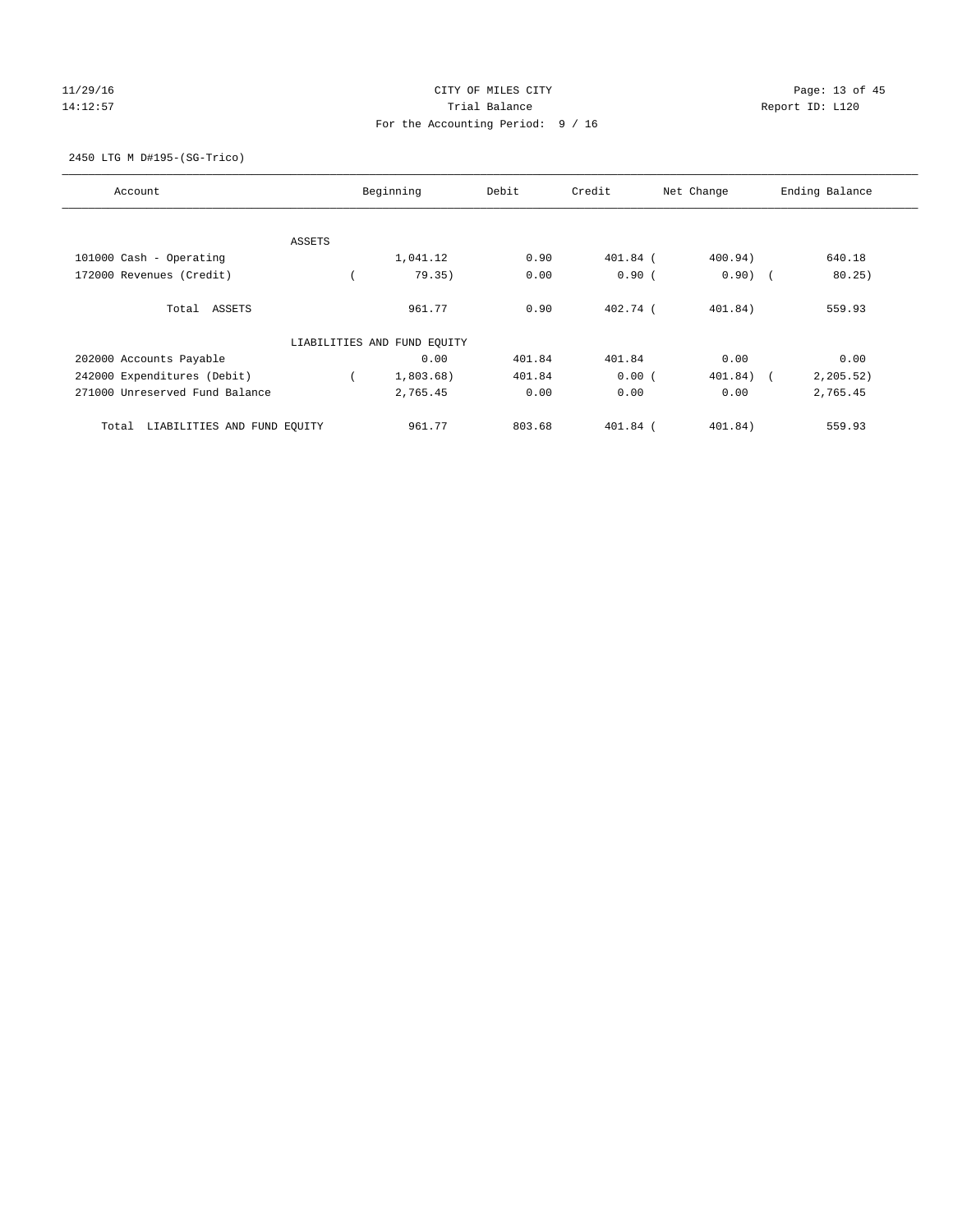# 11/29/16 Page: 14 of 45 14:12:57 Trial Balance Trial Balance Report ID: L120 For the Accounting Period: 9 / 16

2470 LTG M D#202-(SG-MDU&NV)

| Account                              |               | Beginning                   | Debit    | Credit   | Net Change | Ending Balance          |
|--------------------------------------|---------------|-----------------------------|----------|----------|------------|-------------------------|
|                                      |               |                             |          |          |            |                         |
|                                      | <b>ASSETS</b> |                             |          |          |            |                         |
| 101000 Cash - Operating              |               | 1,115.16                    | 0.97     | 577.62 ( | 576.65)    | 538.51                  |
| 172000 Revenues (Credit)             |               | 331.04)                     | 0.00     | $0.97$ ( | $0.97)$ (  | 332.01)                 |
| Total ASSETS                         |               | 784.12                      | 0.97     | 578.59 ( | 577.62     | 206.50                  |
|                                      |               | LIABILITIES AND FUND EQUITY |          |          |            |                         |
| 202000 Accounts Payable              |               | 0.00                        | 577.62   | 577.62   | 0.00       | 0.00                    |
| 242000 Expenditures (Debit)          |               | 2,138.68)                   | 577.62   | 0.00(    | 577.62     | 2,716.30)<br>$\sqrt{2}$ |
| 271000 Unreserved Fund Balance       |               | 2,922.80                    | 0.00     | 0.00     | 0.00       | 2,922.80                |
| LIABILITIES AND FUND EQUITY<br>Total |               | 784.12                      | 1,155.24 | 577.62 ( | 577.62     | 206.50                  |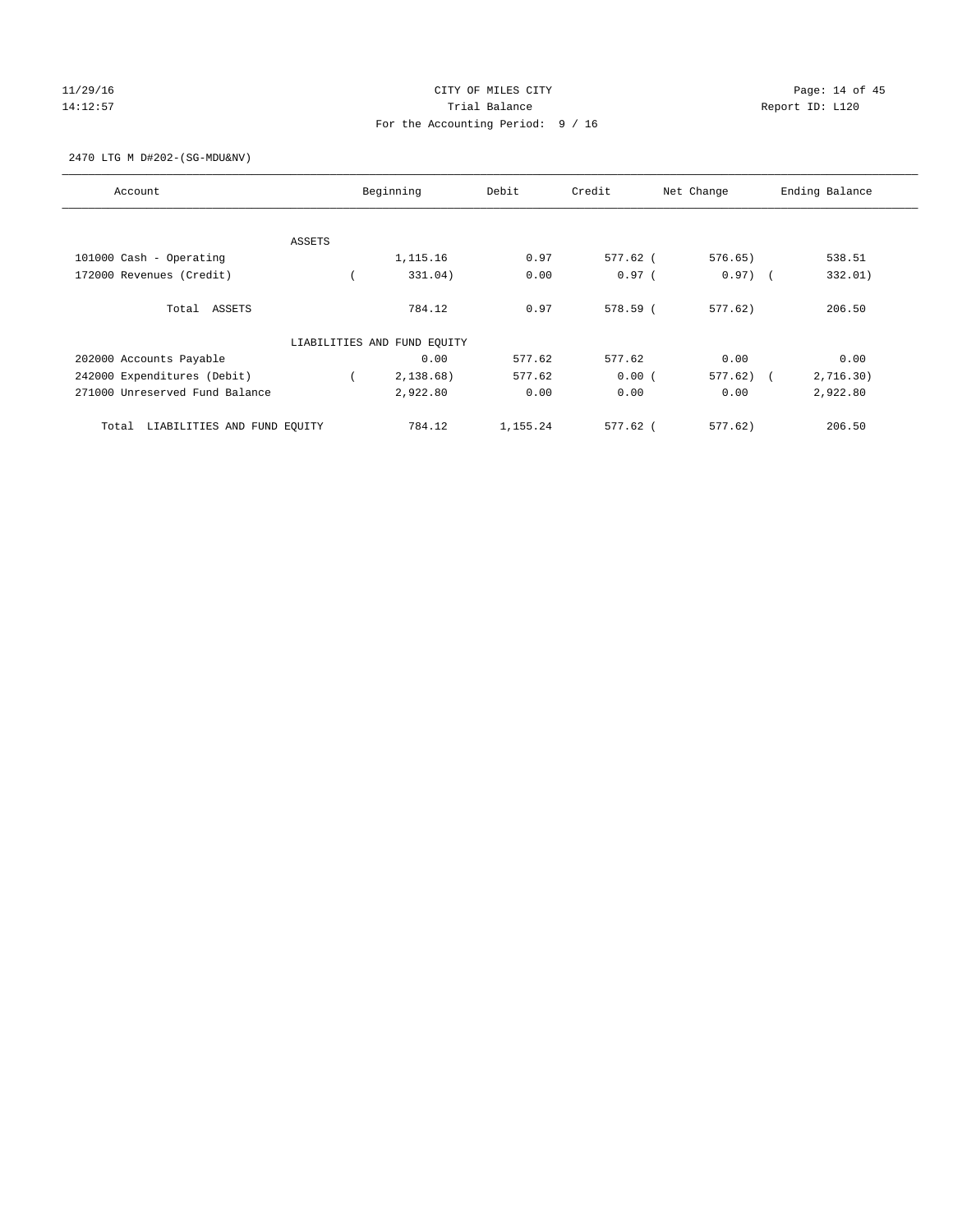# $CITY$  OF MILES  $CITY$  and the contract of  $P = 15$  of  $45$ 14:12:57 Trial Balance Trial Balance Report ID: L120 For the Accounting Period: 9 / 16

#### 2480 LTG M M#173-(Milestown Estates)

| Account                              |        | Beginning                   | Debit  | Credit       | Net Change  | Ending Balance |
|--------------------------------------|--------|-----------------------------|--------|--------------|-------------|----------------|
|                                      |        |                             |        |              |             |                |
|                                      | ASSETS |                             |        |              |             |                |
| 101000 Cash - Operating              |        | 1,146.41                    | 1.00   | 111.50 (     | 110.50)     | 1,035.91       |
| 172000 Revenues (Credit)             |        | 0.67)                       | 0.00   | 1.00(        | $1.00)$ (   | 1.67)          |
| Total ASSETS                         |        | 1,145.74                    | 1.00   | $112.50$ (   | 111.50)     | 1,034.24       |
|                                      |        | LIABILITIES AND FUND EQUITY |        |              |             |                |
| 202000 Accounts Payable              |        | 0.00                        | 111.50 | 111.50       | 0.00        | 0.00           |
| 242000 Expenditures (Debit)          |        | 446.48)                     | 111.50 | 0.00(        | $111.50)$ ( | 557.98)        |
| 271000 Unreserved Fund Balance       |        | 1,592.22                    | 0.00   | 0.00         | 0.00        | 1,592.22       |
| LIABILITIES AND FUND EQUITY<br>Total |        | 1,145.74                    | 223.00 | $111.50$ $($ | 111.50)     | 1,034.24       |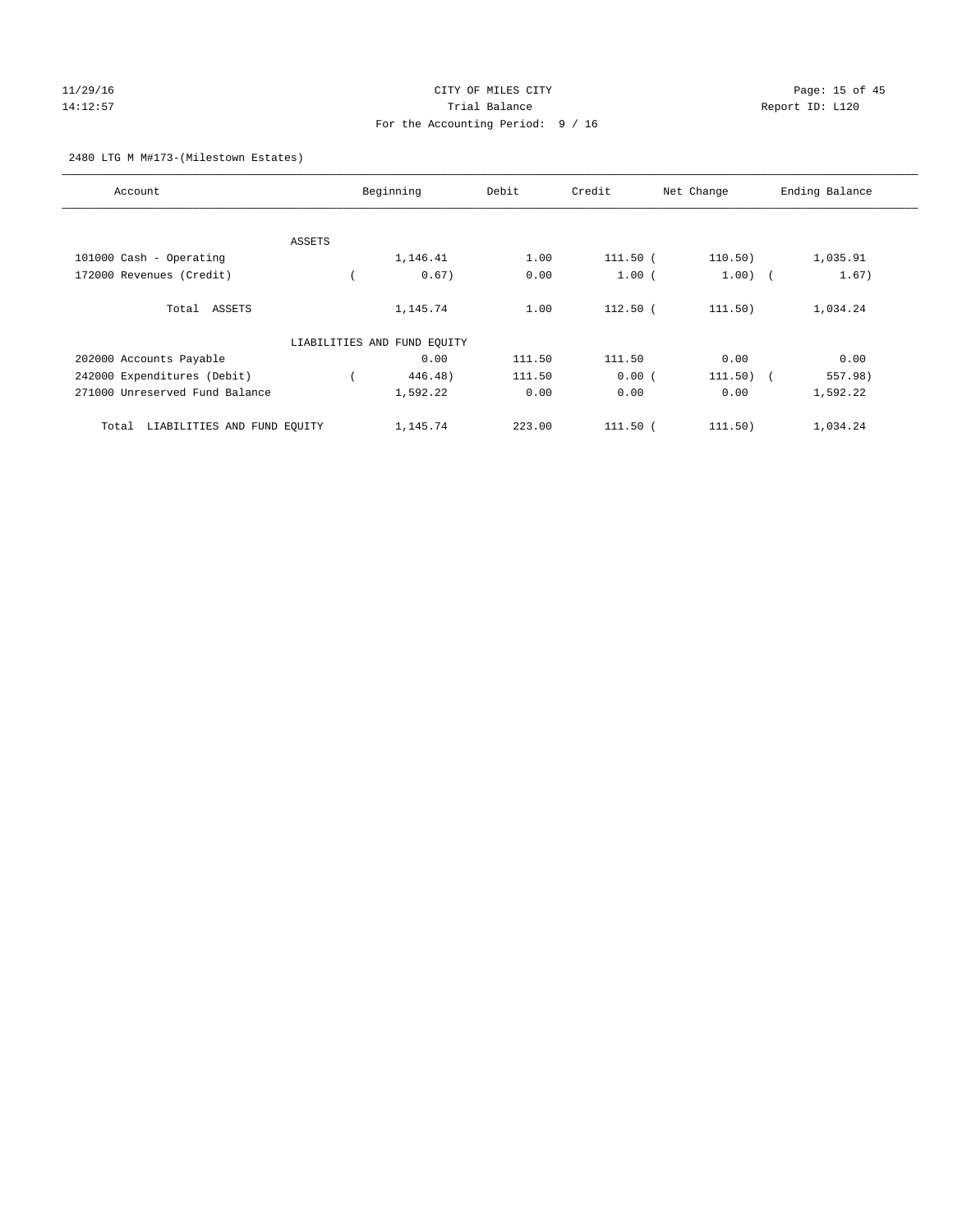# 11/29/16 Page: 16 of 45 14:12:57 Trial Balance Trial Balance Report ID: L120 For the Accounting Period: 9 / 16

2510 STR MAINT DIST #204

| Account                                    | Beginning                   | Debit      | Credit       | Net Change            | Ending Balance |
|--------------------------------------------|-----------------------------|------------|--------------|-----------------------|----------------|
| ASSETS                                     |                             |            |              |                       |                |
| 101000 Cash - Operating                    | 239,389.68                  | 3,386.60   | 78,190.42 (  | 74,803.82)            | 164,585.86     |
| 118130 Special Assessments Receivable 2013 | 426.56                      | 0.00       | 0.00         | 0.00                  | 426.56         |
| 118140 Special Assessments Receivables-201 | 664.64                      | 0.00       | 0.00         | 0.00                  | 664.64         |
| 118150 Special Assessments Receivables-201 | 7,672.02                    | 0.00       | 2,983.35 (   | 2,983.35)             | 4,688.67       |
| 172000 Revenues (Credit)                   | 12,421.69)                  | 0.00       | $3,386.60$ ( | $3,386.60$ (          | 15,808.29      |
| Total ASSETS                               | 235,731.21                  | 3,386.60   | 84,560.37 (  | 81,173.77)            | 154,557.44     |
|                                            | LIABILITIES AND FUND EQUITY |            |              |                       |                |
| 202000 Accounts Payable                    | 0.00                        | 30,607.01  | 30,607.01    | 0.00                  | 0.00           |
| 223000 Deferred Revenue/Uncollected Taxes  | 8,763.23                    | 2,983.35   | 0.00(        | 2,983.35)             | 5,779.88       |
| 242000 Expenditures (Debit)<br>$\left($    | 136,464.50)                 | 78,190.42  | $0.00$ (     | 78,190.42) (          | 214,654.92)    |
| 271000 Unreserved Fund Balance             | 363,432.48                  | 0.00       | 0.00         | 0.00                  | 363, 432.48    |
| Total LIABILITIES AND FUND EQUITY          | 235,731.21                  | 111,780.78 |              | 30,607.01 (81,173.77) | 154,557.44     |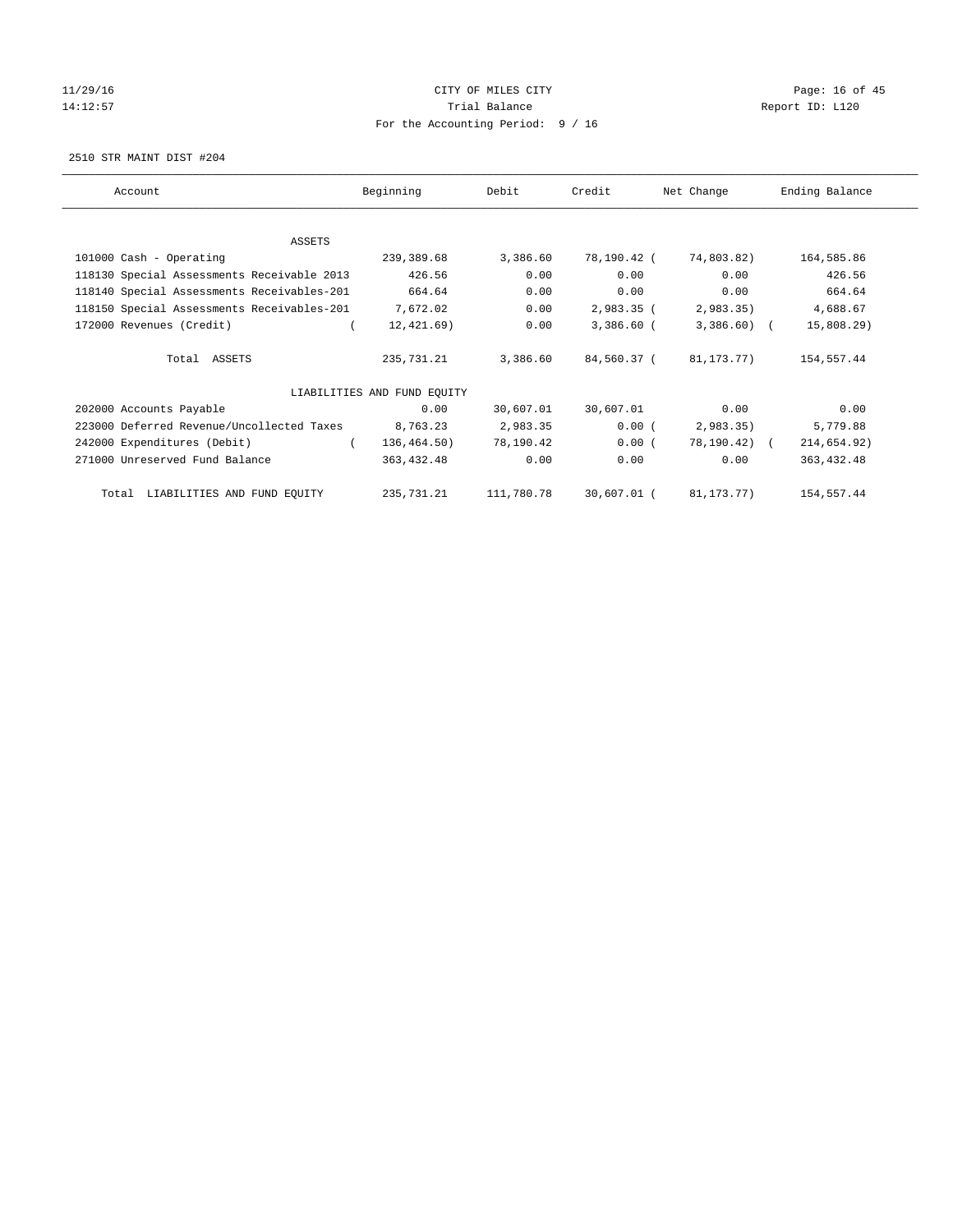# 11/29/16 Page: 17 of 45 14:12:57 Trial Balance Trial Balance Report ID: L120 For the Accounting Period: 9 / 16

2520 STR MAINT DIST #205

| Account                                     | Beginning                   | Debit     | Credit       | Net Change   | Ending Balance |
|---------------------------------------------|-----------------------------|-----------|--------------|--------------|----------------|
| ASSETS                                      |                             |           |              |              |                |
| 101000 Cash - Operating                     | 202,858.32                  | 909.39    | 24,038.29 (  | 23,128.90)   | 179,729.42     |
| 118130 Special Assessments Receivable 2013( | 45.28)                      | 0.00      | 0.00         | 0.00         | 45.28)         |
| 118140 Special Assessments Receivables-201  | 604.50                      | 0.00      | 0.00         | 0.00         | 604.50         |
| 118150 Special Assessments Receivables-201  | 4,617.09                    | 0.00      | 688.10 (     | 688.10)      | 3,928.99       |
| 172000 Revenues (Credit)                    | 6,793.86)                   | 0.00      | 909.39(      | $909.39$ (   | 7,703.25)      |
| Total ASSETS                                | 201,240.77                  | 909.39    | 25,635.78 (  | 24,726.39)   | 176,514.38     |
|                                             | LIABILITIES AND FUND EQUITY |           |              |              |                |
| 202000 Accounts Payable                     | 0.00                        | 6,933.05  | 6,933.05     | 0.00         | 0.00           |
| 223000 Deferred Revenue/Uncollected Taxes   | 5,176.15                    | 688.10    | 0.00(        | 688.10)      | 4,488.05       |
| 242000 Expenditures (Debit)                 | 27,630.98)                  | 24,038.29 | $0.00$ (     | 24,038.29) ( | 51,669.27)     |
| 271000 Unreserved Fund Balance              | 223,695.60                  | 0.00      | 0.00         | 0.00         | 223,695.60     |
| Total LIABILITIES AND FUND EQUITY           | 201,240.77                  | 31,659.44 | $6,933.05$ ( | 24,726.39)   | 176,514.38     |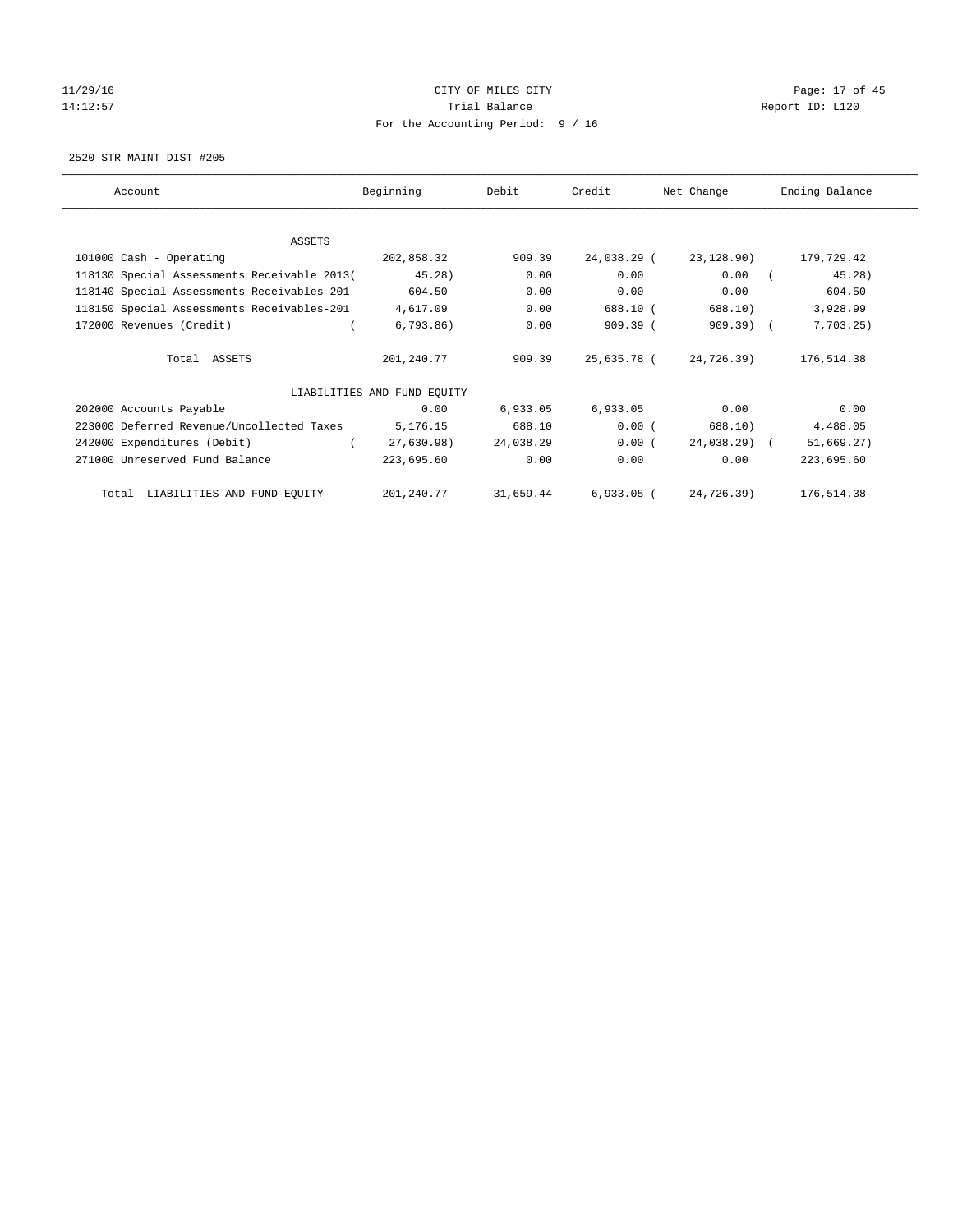# $CITY$  OF MILES  $CITY$  and the contract of  $P45$ 14:12:57 Trial Balance Trial Balance Report ID: L120 For the Accounting Period: 9 / 16

#### 2540 STR MAINT DIST#207-(MILESTOWN ESTATES)

| Account                              | Beginning                   | Debit  | Credit     | Net Change | Ending Balance |
|--------------------------------------|-----------------------------|--------|------------|------------|----------------|
|                                      |                             |        |            |            |                |
| ASSETS                               |                             |        |            |            |                |
| 101000 Cash - Operating              | 2,413.44                    | 2.10   | 458.50 (   | 456.40)    | 1,957.04       |
| 172000 Revenues (Credit)             | 10.10)                      | 0.00   | 2.10(      | $2.10)$ (  | 12.20)         |
| Total ASSETS                         | 2,403.34                    | 2.10   | $460.60$ ( | 458.50)    | 1,944.84       |
|                                      | LIABILITIES AND FUND EQUITY |        |            |            |                |
| 242000 Expenditures (Debit)          | 955.87)                     | 458.50 | 0.00(      | 458.50)    | 1,414.37)      |
| 271000 Unreserved Fund Balance       | 3,359.21                    | 0.00   | 0.00       | 0.00       | 3,359.21       |
| LIABILITIES AND FUND EQUITY<br>Total | 2,403.34                    | 458.50 | 0.00(      | 458.50     | 1,944.84       |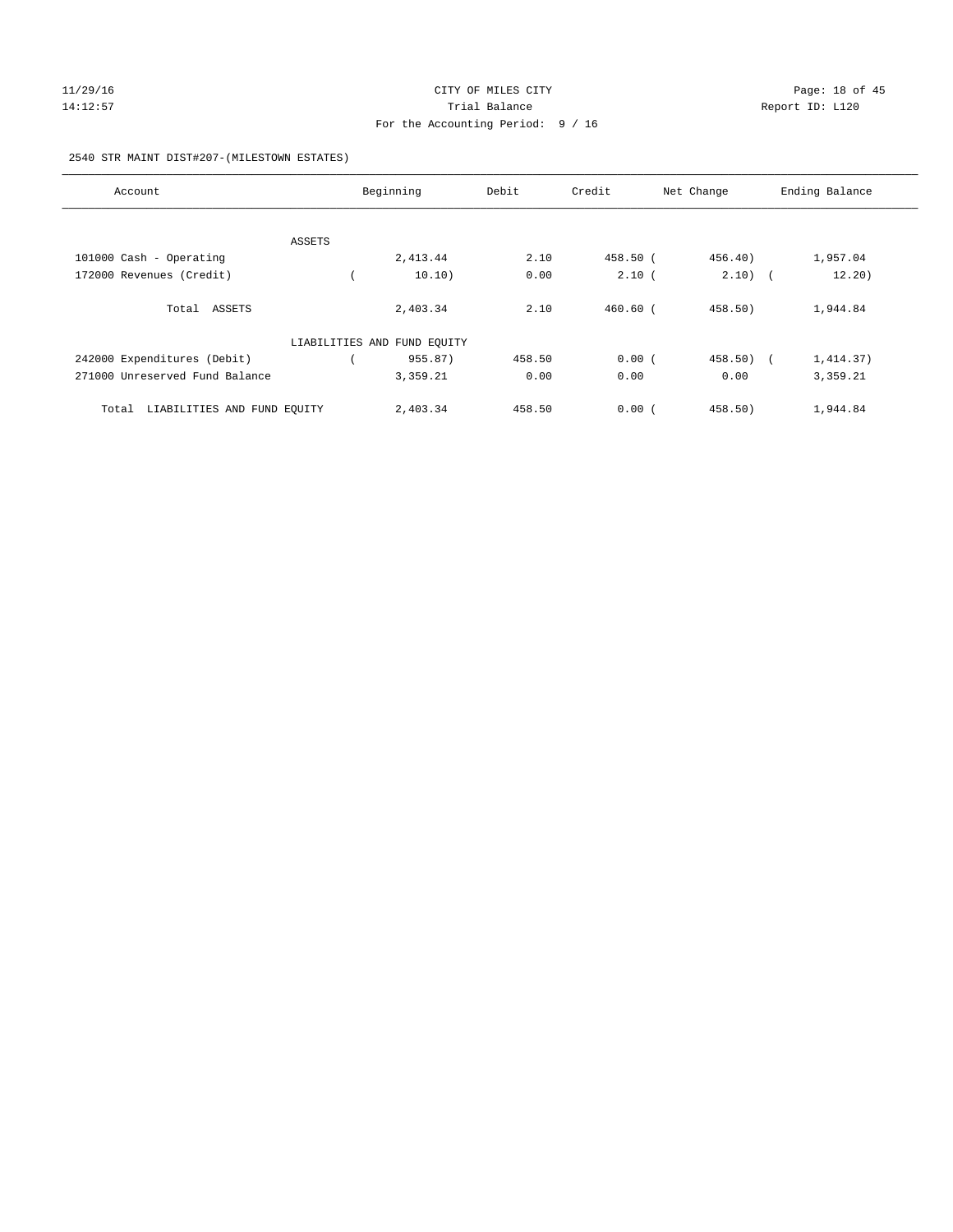| 11/29/16 |
|----------|
| 14:12:57 |

#### CITY OF MILES CITY CONTROL CONTROL CITY CONTROL Page: 19 of 45 Partial Balance and Communications of the Report ID: L120 For the Accounting Period: 9 / 16

#### 2701 Fire Grants

| Account                           | Beginning                   | Debit | Credit | Net Change | Ending Balance |
|-----------------------------------|-----------------------------|-------|--------|------------|----------------|
| ASSETS                            |                             |       |        |            |                |
| 101000 Cash - Operating           | 1,025.15                    | 0.00  | 0.00   | 0.00       | 1,025.15       |
| Total ASSETS                      | 1,025.15                    | 0.00  | 0.00   | 0.00       | 1,025.15       |
|                                   | LIABILITIES AND FUND EQUITY |       |        |            |                |
| 271000 Unreserved Fund Balance    | 1,025.15                    | 0.00  | 0.00   | 0.00       | 1,025.15       |
| Total LIABILITIES AND FUND EQUITY | 1,025.15                    | 0.00  | 0.00   | 0.00       | 1,025.15       |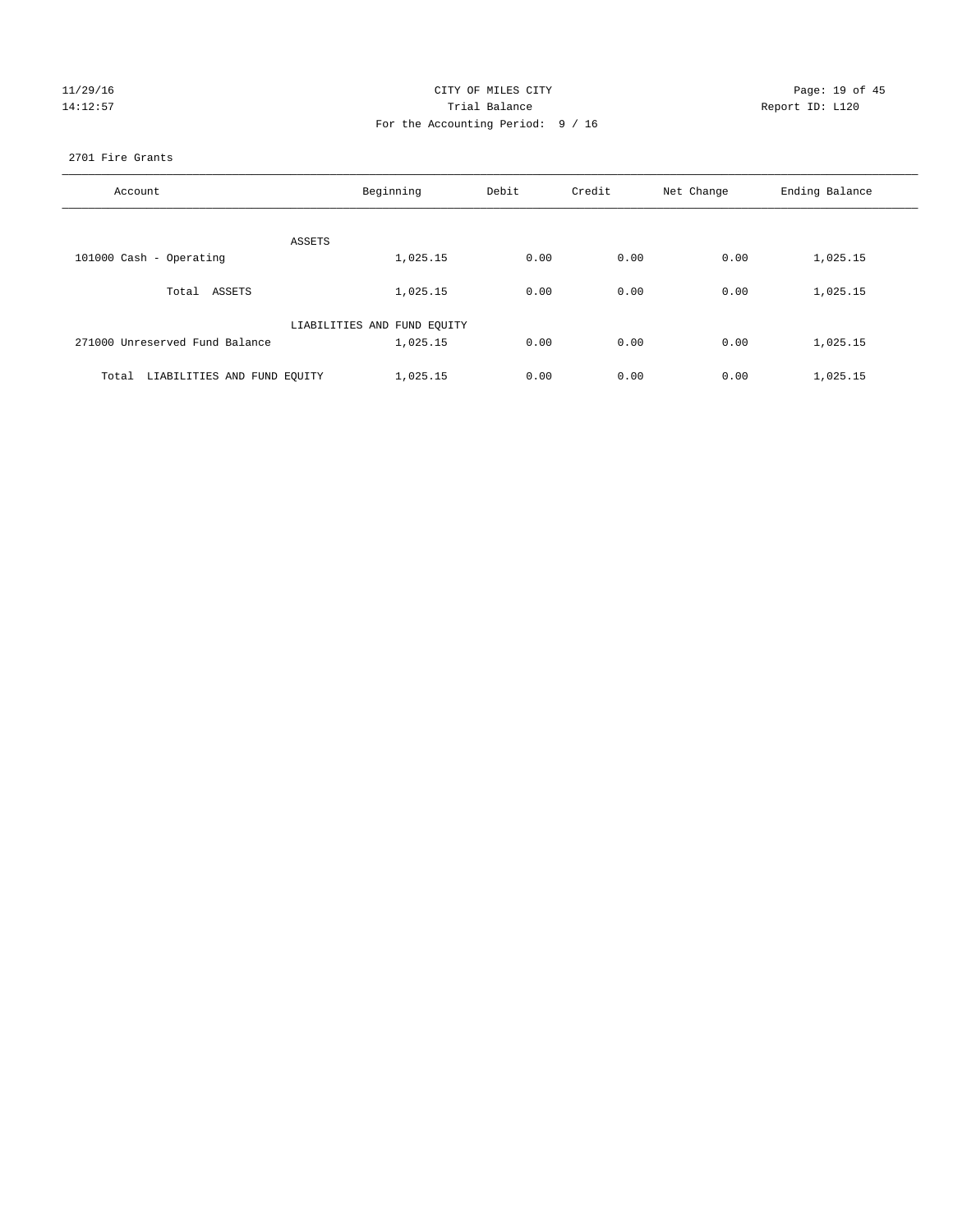# 11/29/16 Page: 20 of 45 14:12:57 Trial Balance Trial Balance Report ID: L120 For the Accounting Period: 9 / 16

#### 2820 GAS TAX

| Account                              |        | Beginning                   | Debit     | Credit      | Net Change | Ending Balance |
|--------------------------------------|--------|-----------------------------|-----------|-------------|------------|----------------|
|                                      |        |                             |           |             |            |                |
|                                      | ASSETS |                             |           |             |            |                |
| 101000 Cash - Operating              |        | 28,741.83                   | 14,927.12 | 557.00      | 14,370.12  | 43, 111.95     |
| 172000 Revenues (Credit)             |        | 29,854.18)                  | 0.00      | 14,927.12 ( | 14,927.12) | 44,781.30)     |
| Total ASSETS                         |        | 1, 112, 35)                 | 14,927.12 | 15,484.12 ( | $557.00$ ( | 1,669.35)      |
|                                      |        | LIABILITIES AND FUND EQUITY |           |             |            |                |
| 242000 Expenditures (Debit)          |        | 1,114.00)                   | 557.00    | 0.00(       | $557.00$ ( | 1,671.00)      |
| 271000 Unreserved Fund Balance       |        | 1.65                        | 0.00      | 0.00        | 0.00       | 1.65           |
| LIABILITIES AND FUND EQUITY<br>Total |        | 1, 112, 35)                 | 557.00    | 0.00(       | 557.00)    | 1,669.35)      |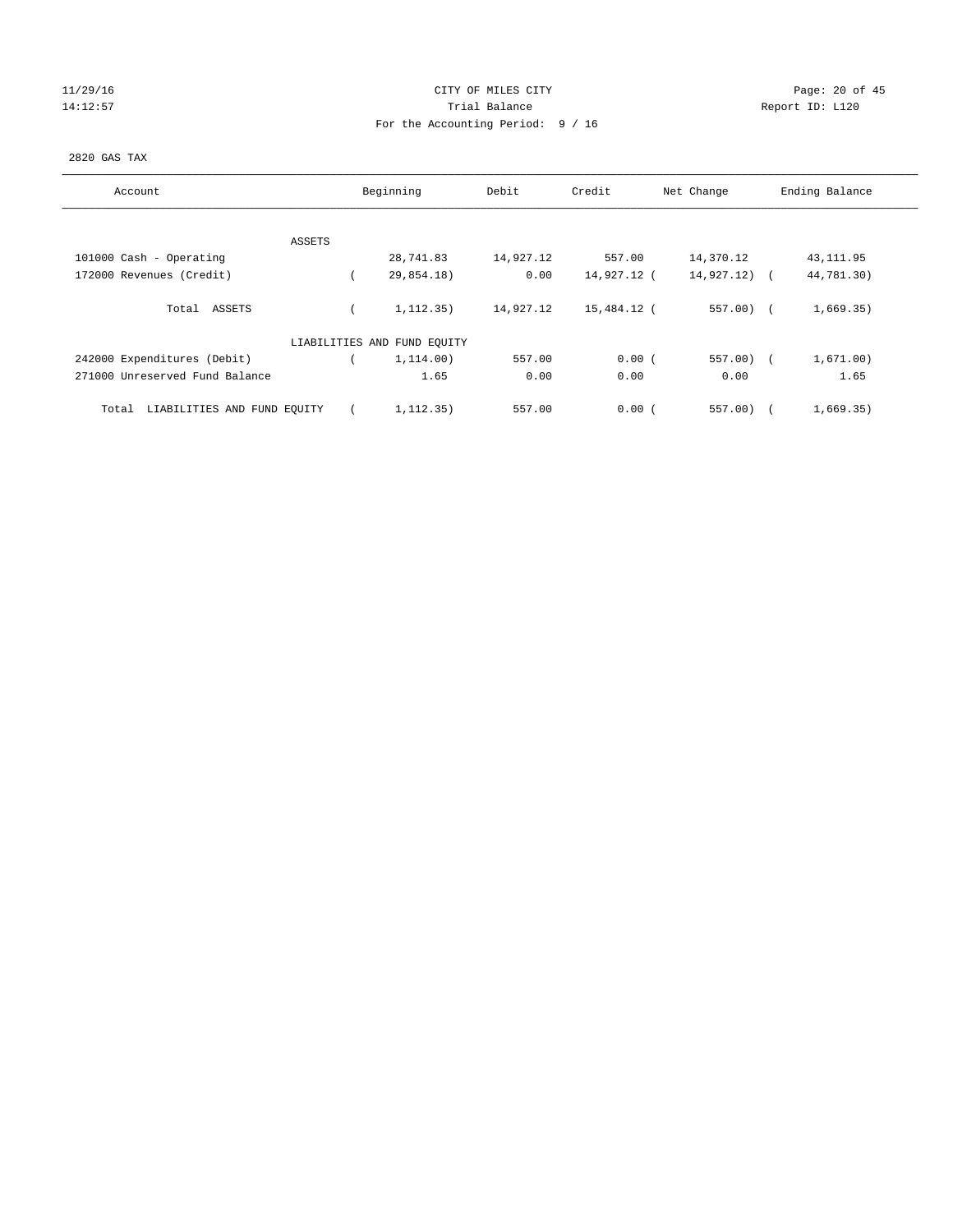# 11/29/16 Page: 21 of 45 14:12:57 Trial Balance Trial Balance Report ID: L120 For the Accounting Period: 9 / 16

#### 2850 911 EMERGENCY

| Account                              |        | Beginning                   | Debit     | Credit       | Net Change   | Ending Balance |
|--------------------------------------|--------|-----------------------------|-----------|--------------|--------------|----------------|
|                                      |        |                             |           |              |              |                |
|                                      | ASSETS |                             |           |              |              |                |
| 101000 Cash - Operating              |        | 204,524.04                  | 177.70    | 16,874.78 (  | 16,697.08)   | 187,826.96     |
| 172000 Revenues (Credit)             |        | 79,742.03)                  | 0.00      | 177.70 (     | $177.70$ ) ( | 79,919.73)     |
| Total ASSETS                         |        | 124,782.01                  | 177.70    | 17,052.48 (  | 16,874.78)   | 107,907.23     |
|                                      |        | LIABILITIES AND FUND EQUITY |           |              |              |                |
| 202000 Accounts Payable              |        | 0.00                        | 4,040.78  | 4,040.78     | 0.00         | 0.00           |
| 242000 Expenditures (Debit)          |        | 21,234.75)                  | 16,874.78 | 0.00(        | 16,874.78) ( | 38,109.53)     |
| 271000 Unreserved Fund Balance       |        | 146,016.76                  | 0.00      | 0.00         | 0.00         | 146,016.76     |
| LIABILITIES AND FUND EQUITY<br>Total |        | 124,782.01                  | 20,915.56 | $4.040.78$ ( | 16,874.78)   | 107,907.23     |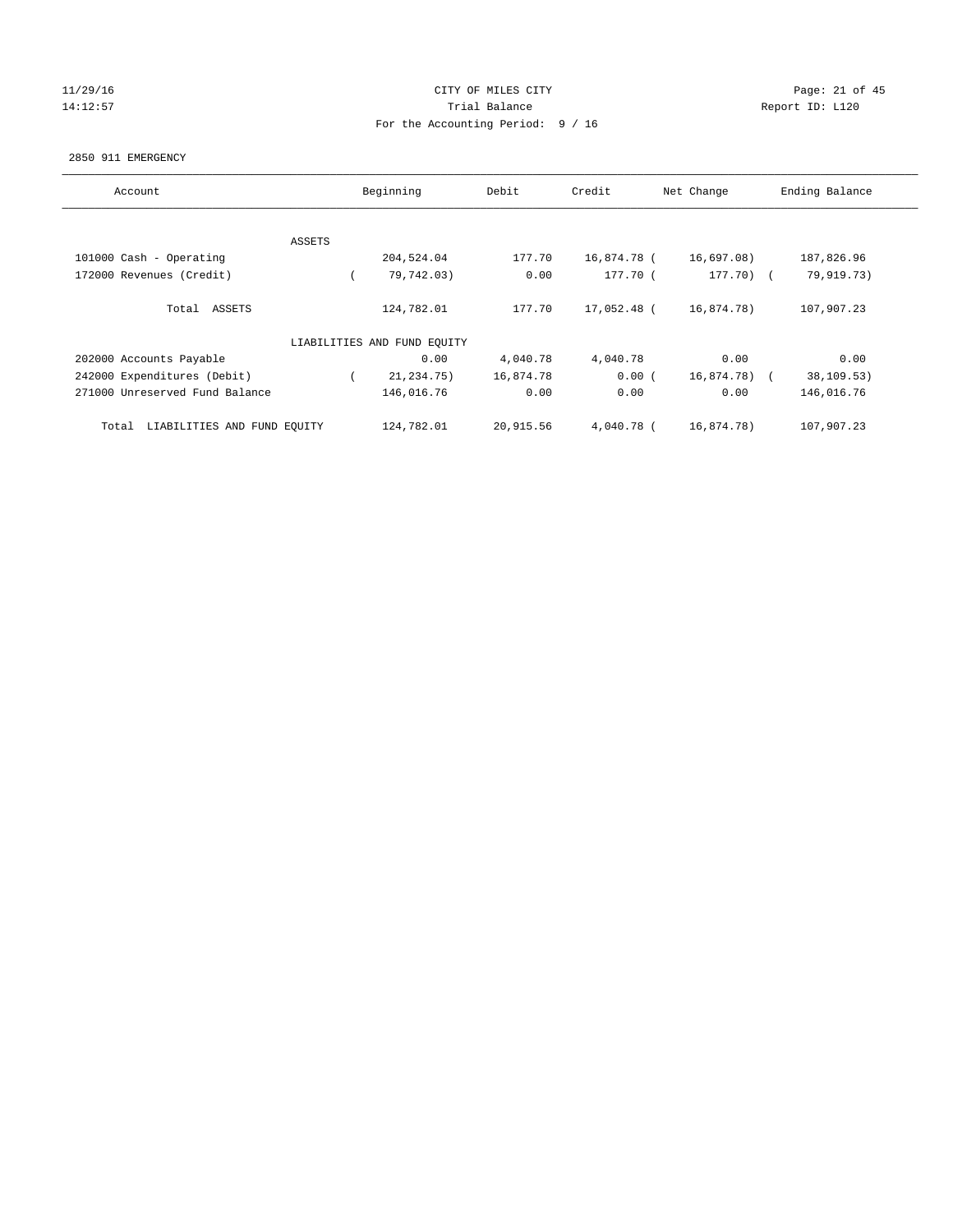# 11/29/16 Page: 22 of 45 14:12:57 Trial Balance Trial Balance Report ID: L120 For the Accounting Period: 9 / 16

#### 2880 LIBRARY GRANTS

| Account                                | Beginning                   | Debit     | Credit      | Net Change     | Ending Balance |
|----------------------------------------|-----------------------------|-----------|-------------|----------------|----------------|
|                                        |                             |           |             |                |                |
| <b>ASSETS</b>                          |                             |           |             |                |                |
| 101003 Cash - per capita               | 10,760.98                   | 5,398.69  | 0.00        | 5,398.69       | 16, 159.67     |
| 101020 Cash - Partners Program         | 41,749.70                   | 0.00      | $232.50$ (  | 232.50)        | 41,517.20      |
| 101030 Cash - Sagebrush Fed/Base Grant | 7,852.76                    | 4,897.19  | 0.00        | 4,897.19       | 12,749.95      |
| 101033 Library - Humanities Grant      | 502.08                      | 0.00      | 0.00        | 0.00           | 502.08         |
| 172000 Revenues (Credit)               | 0.00                        | 0.00      | 10,295.88 ( | $10, 295.88$ ( | 10, 295.88)    |
| Total ASSETS                           | 60,865.52                   | 10,295.88 | 10,528.38 ( | 232.50)        | 60,633.02      |
|                                        | LIABILITIES AND FUND EQUITY |           |             |                |                |
| 202000 Accounts Payable                | 0.00                        | 232.50    | 232.50      | 0.00           | 0.00           |
| 242000 Expenditures (Debit)            | 685.00)                     | 232.50    | 0.00(       | $232.50$ (     | 917.50)        |
| 271000 Unreserved Fund Balance         | 61,550.52                   | 0.00      | 0.00        | 0.00           | 61,550.52      |
| Total LIABILITIES AND FUND EQUITY      | 60,865.52                   | 465.00    | $232.50$ (  | 232.50)        | 60,633.02      |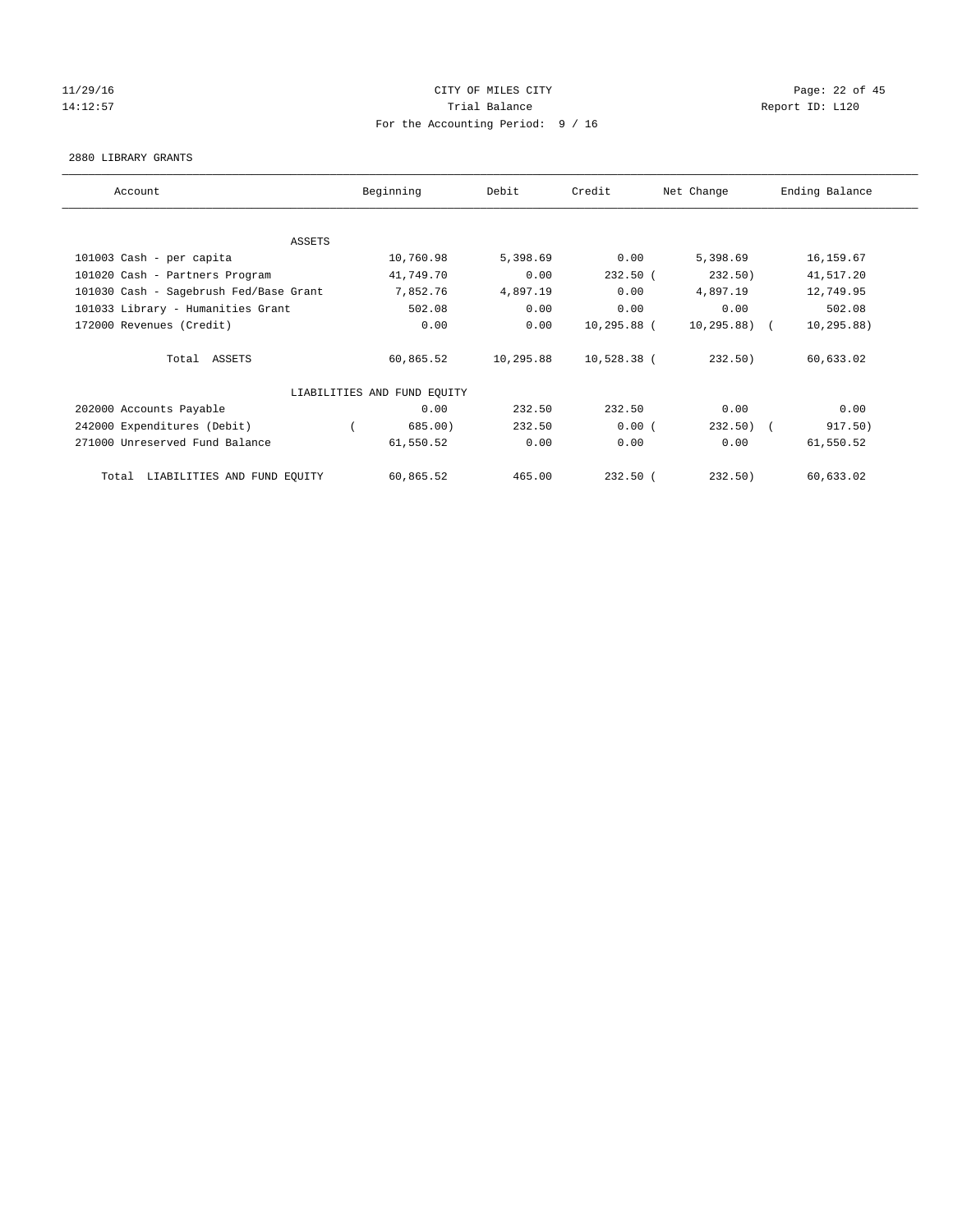# 11/29/16 Page: 23 of 45 14:12:57 Trial Balance Trial Balance Report ID: L120 For the Accounting Period: 9 / 16

2935 Historic Preservation

| Account                                 | Beginning                   | Debit  | Credit     | Net Change                          | Ending Balance |
|-----------------------------------------|-----------------------------|--------|------------|-------------------------------------|----------------|
|                                         |                             |        |            |                                     |                |
| ASSETS                                  |                             |        |            |                                     |                |
| 101000 Cash - Operating                 | 4,252.55                    | 0.00   | 234.14 (   | 234.14)                             | 4,018.41       |
| 101039 HP- CCHS Grant                   | 286.00                      | 0.00   | 0.00       | 0.00                                | 286.00         |
| 132000 Due From Government (Short Term) | 3,286.38                    | 0.00   | 0.00       | 0.00                                | 3,286.38       |
|                                         |                             |        |            |                                     |                |
| Total ASSETS                            | 7,824.93                    | 0.00   | $234.14$ ( | 234.14)                             | 7,590.79       |
|                                         |                             |        |            |                                     |                |
|                                         | LIABILITIES AND FUND EQUITY |        |            |                                     |                |
| 202000 Accounts Payable                 | 0.00                        | 14.92  | 14.92      | 0.00                                | 0.00           |
| 242000 Expenditures (Debit)             | 700.97)                     | 234.14 | 0.00(      | 234.14)<br>$\overline{\phantom{a}}$ | 935.11)        |
| 271000 Unreserved Fund Balance          | 8,525.90                    | 0.00   | 0.00       | 0.00                                | 8,525.90       |
|                                         |                             |        |            |                                     |                |
| LIABILITIES AND FUND EQUITY<br>Total    | 7,824.93                    | 249.06 | $14.92$ (  | 234.14)                             | 7,590.79       |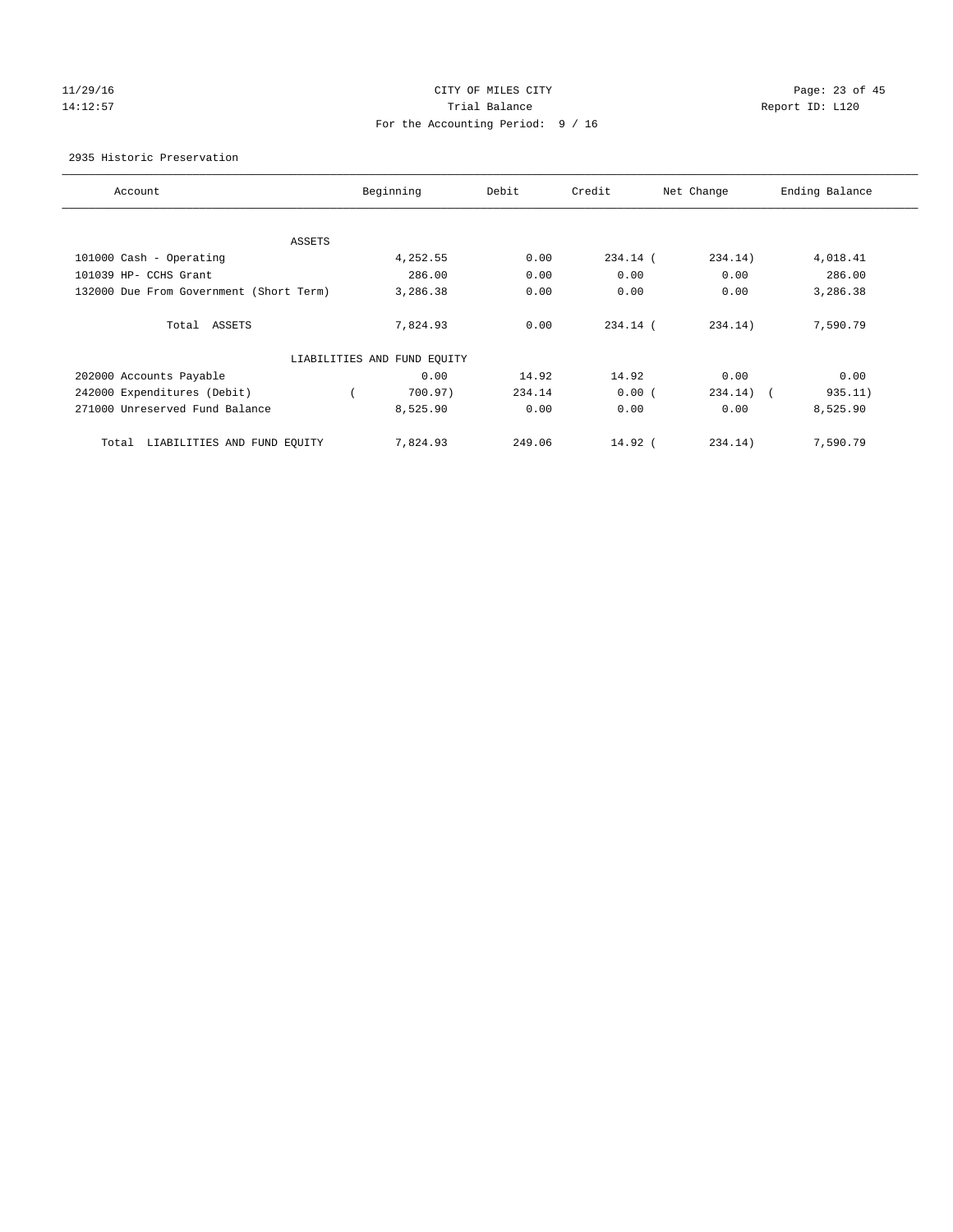#### 11/29/16 Page: 24 of 45 14:12:57 Trial Balance Report ID: L120 For the Accounting Period: 9 / 16

#### 2985 RETIRED SENIOR VOLUNTEER PROG (RSVP)

| Account                                    |          | Beginning                   | Debit     | Credit       | Net Change    | Ending Balance |
|--------------------------------------------|----------|-----------------------------|-----------|--------------|---------------|----------------|
|                                            |          |                             |           |              |               |                |
| <b>ASSETS</b>                              |          |                             |           |              |               |                |
| 101000 Cash - Operating                    |          | 9,465.77)                   | 12,491.84 | 13,717.32 (  | $1,225.48$ (  | 10,691.25)     |
| 101004 RSVP Non-Federal Cash Operating-Cus |          | 4,362.85                    | 6,091.46  | 283.34       | 5,808.12      | 10,170.97      |
| 101006 Cash- operating-Fallon              |          | 5,981.83                    | 6,506.22  | 12,488.05 (  | 5,981.83)     | 0.00           |
| 101008 RSVP- Custer Excess                 |          | 2,521.42                    | 0.00      | 0.00         | 0.00          | 2,521.42       |
| 103100 Petty Cash-                         |          | 200.00                      | 0.00      | 0.00         | 0.00          | 200.00         |
| 172000 Revenues (Credit)                   |          | 10,661.20)                  | 0.00      | $6,534.01$ ( | $6,534.01)$ ( | 17, 195. 21)   |
| Total ASSETS                               |          | 7,060.87)                   | 25,089.52 | 33,022.72 (  | $7,933,20$ (  | 14,994.07)     |
|                                            |          | LIABILITIES AND FUND EQUITY |           |              |               |                |
| 202000 Accounts Payable                    |          | 0.00                        | 2,545.82  | 2,545.82     | 0.00          | 0.00           |
| 242000 Expenditures (Debit)                | $\left($ | 17,168.89)                  | 8,107.27  | 174.07 (     | $7,933.20$ (  | 25, 102.09)    |
| 271000 Unreserved Fund Balance             |          | 10,108.02                   | 0.00      | 0.00         | 0.00          | 10,108.02      |
| LIABILITIES AND FUND EQUITY<br>Total       |          | 7,060.87)                   | 10,653.09 | 2,719.89 (   | $7,933.20$ (  | 14,994.07)     |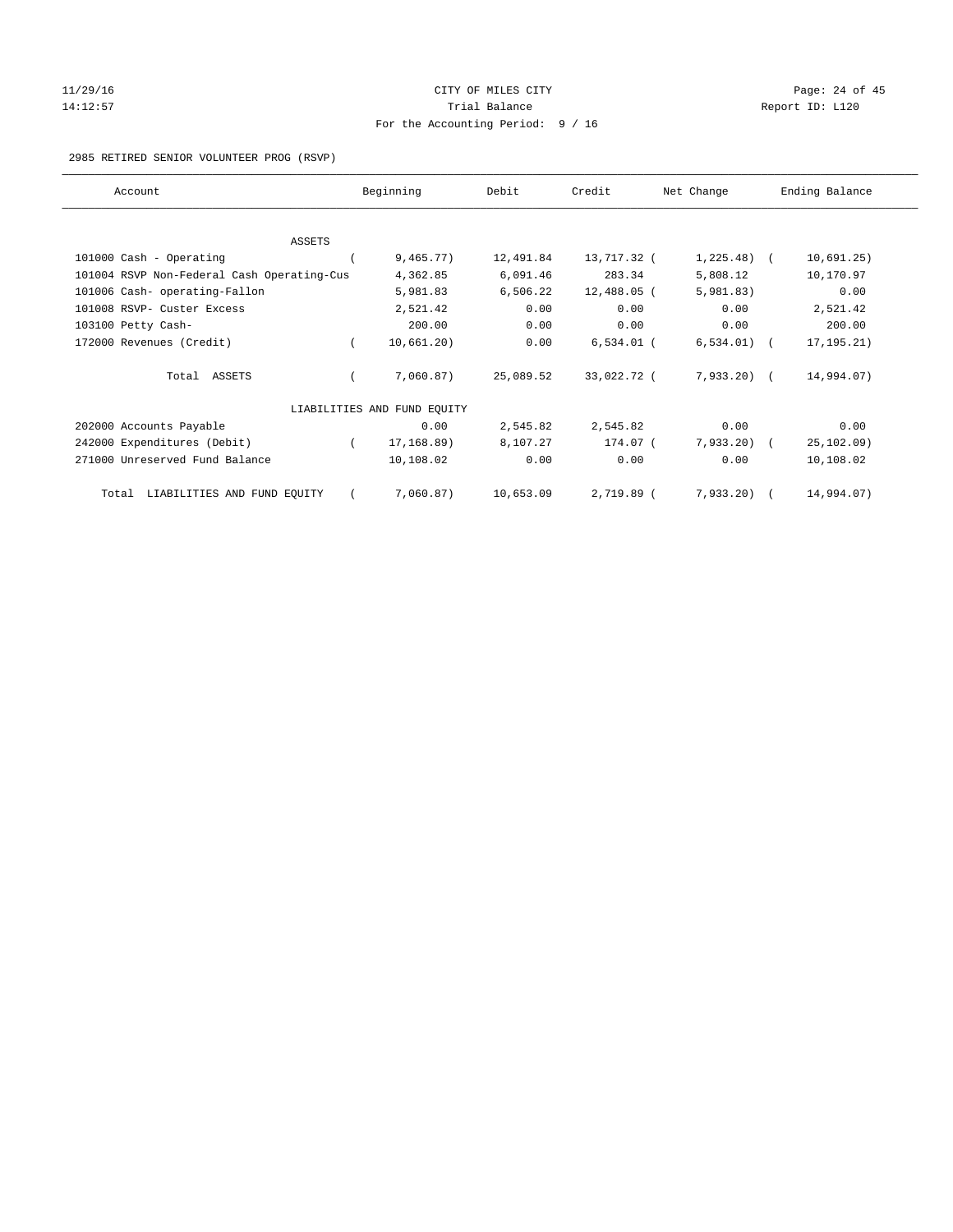3300 Judgement & Losses-Power Settlement

| Account                                     | Beginning                   | Debit | Credit | Net Change | Ending Balance                    |
|---------------------------------------------|-----------------------------|-------|--------|------------|-----------------------------------|
| ASSETS                                      |                             |       |        |            |                                   |
| 115208 Taxes Receivable - Personal 2008     | 0.47)                       | 0.00  | 0.00   | 0.00       | 0.47)<br>$\sqrt{2}$               |
| Total ASSETS                                | 0.47)                       | 0.00  | 0.00   | 0.00       | 0.47)<br>$\sqrt{ }$               |
|                                             | LIABILITIES AND FUND EQUITY |       |        |            |                                   |
| 223200 Deferred Revenue - Pers Prop Taxes ( | 0.47)                       | 0.00  | 0.00   | 0.00       | 0.47)<br>$\overline{\phantom{a}}$ |
| Total LIABILITIES AND FUND EQUITY           | 0.47)                       | 0.00  | 0.00   | 0.00       | 0.47)                             |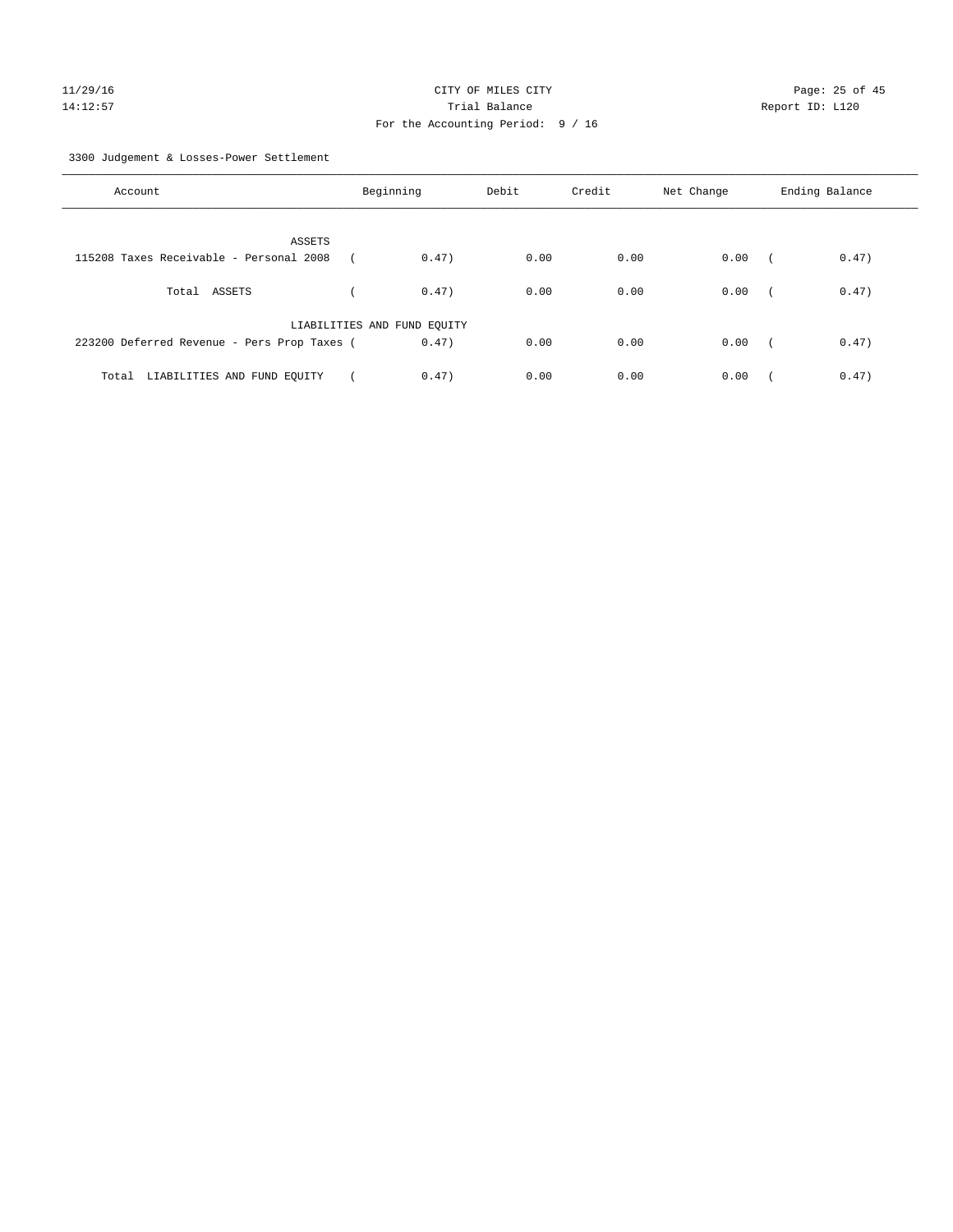# 11/29/16 Page: 26 of 45 14:12:57 Trial Balance Trial Balance Report ID: L120 For the Accounting Period: 9 / 16

#### 3670 SID 211

| Account                                    | Beginning                   | Debit | Credit | Net Change | Ending Balance |
|--------------------------------------------|-----------------------------|-------|--------|------------|----------------|
| <b>ASSETS</b>                              |                             |       |        |            |                |
| 101000 Cash - Operating                    | 642.64                      | 0.00  | 0.00   | 0.00       | 642.64         |
| 118150 Special Assessments Receivables-201 | 1,228.29                    | 0.00  | 0.00   | 0.00       | 1,228.29       |
| 119000 Special Assmt Recbl - Deferred      | 56,551.37                   | 0.00  | 0.00   | 0.00       | 56, 551.37     |
| 172000 Revenues (Credit)                   | 153.24)                     | 0.00  | 0.00   | 0.00       | 153.24)        |
| Total ASSETS                               | 58,269.06                   | 0.00  | 0.00   | 0.00       | 58,269.06      |
|                                            | LIABILITIES AND FUND EQUITY |       |        |            |                |
| 223000 Deferred Revenue/Uncollected Taxes  | 57,779.66                   | 0.00  | 0.00   | 0.00       | 57,779.66      |
| 242000 Expenditures (Debit)                | 2, 276.18)                  | 0.00  | 0.00   | 0.00       | 2, 276.18)     |
| 271000 Unreserved Fund Balance             | 2,765.58                    | 0.00  | 0.00   | 0.00       | 2,765.58       |
| LIABILITIES AND FUND EQUITY<br>Total       | 58,269.06                   | 0.00  | 0.00   | 0.00       | 58,269.06      |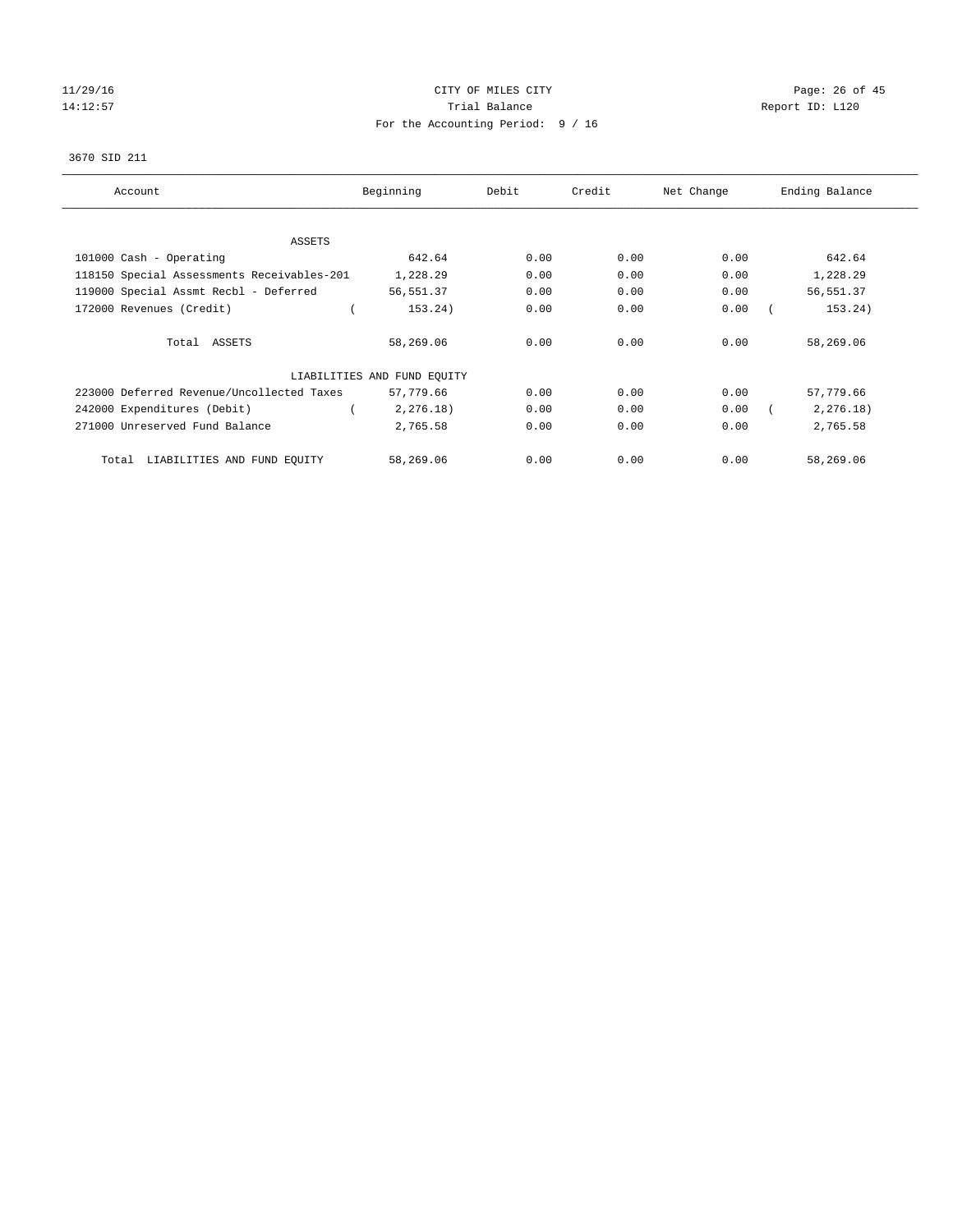# 11/29/16 Page: 27 of 45 14:12:57 Trial Balance Report ID: L120 For the Accounting Period: 9 / 16

4000 General Fund Capitol Improvement Fund

| Account                              | Beginning                   | Debit | Credit    | Net Change | Ending Balance |
|--------------------------------------|-----------------------------|-------|-----------|------------|----------------|
| ASSETS                               |                             |       |           |            |                |
| 101000 Cash - Operating              | 36,465.10                   | 31.68 | 0.00      | 31.68      | 36,496.78      |
| 172000 Revenues (Credit)             | 15.44)                      | 0.00  | $31.68$ ( | $31.68$ (  | 47.12)         |
| Total ASSETS                         | 36,449.66                   | 31.68 | 31.68     | 0.00       | 36, 449.66     |
|                                      | LIABILITIES AND FUND EQUITY |       |           |            |                |
| 271000 Unreserved Fund Balance       | 36,449.66                   | 0.00  | 0.00      | 0.00       | 36, 449.66     |
| LIABILITIES AND FUND EQUITY<br>Total | 36,449.66                   | 0.00  | 0.00      | 0.00       | 36,449.66      |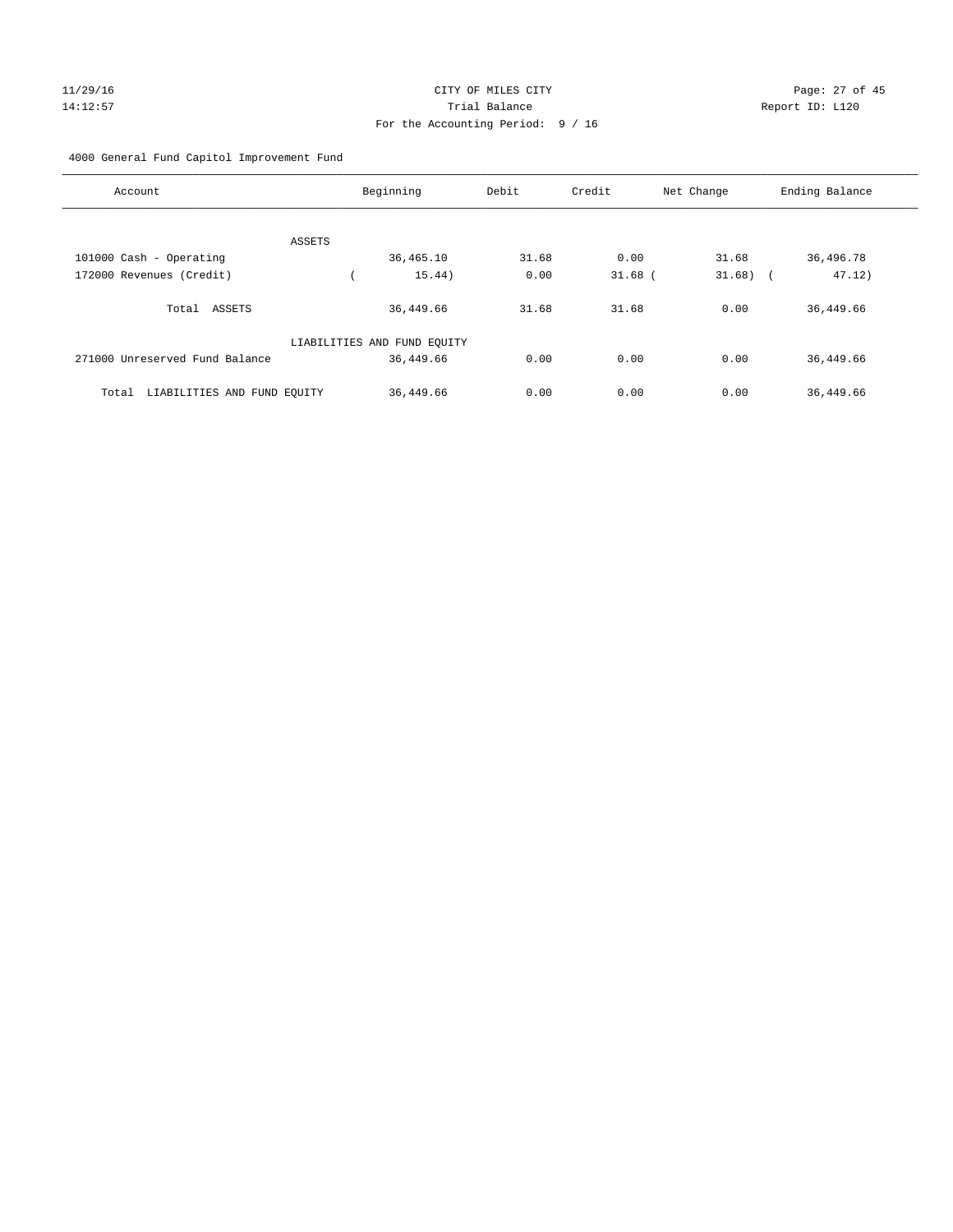# 11/29/16 Page: 28 of 45 14:12:57 Trial Balance Report ID: L120 For the Accounting Period: 9 / 16

4050 Ambulance Capital Improvement Fund

| Account                              | Beginning                   | Debit | Credit | Net Change | Ending Balance |
|--------------------------------------|-----------------------------|-------|--------|------------|----------------|
| <b>ASSETS</b>                        |                             |       |        |            |                |
| 101000 Cash - Operating              | 13,779.06                   | 0.00  | 0.00   | 0.00       | 13,779.06      |
| Total ASSETS                         | 13,779.06                   | 0.00  | 0.00   | 0.00       | 13,779.06      |
|                                      | LIABILITIES AND FUND EQUITY |       |        |            |                |
| 271000 Unreserved Fund Balance       | 13,779.06                   | 0.00  | 0.00   | 0.00       | 13,779.06      |
| LIABILITIES AND FUND EQUITY<br>Total | 13,779.06                   | 0.00  | 0.00   | 0.00       | 13,779.06      |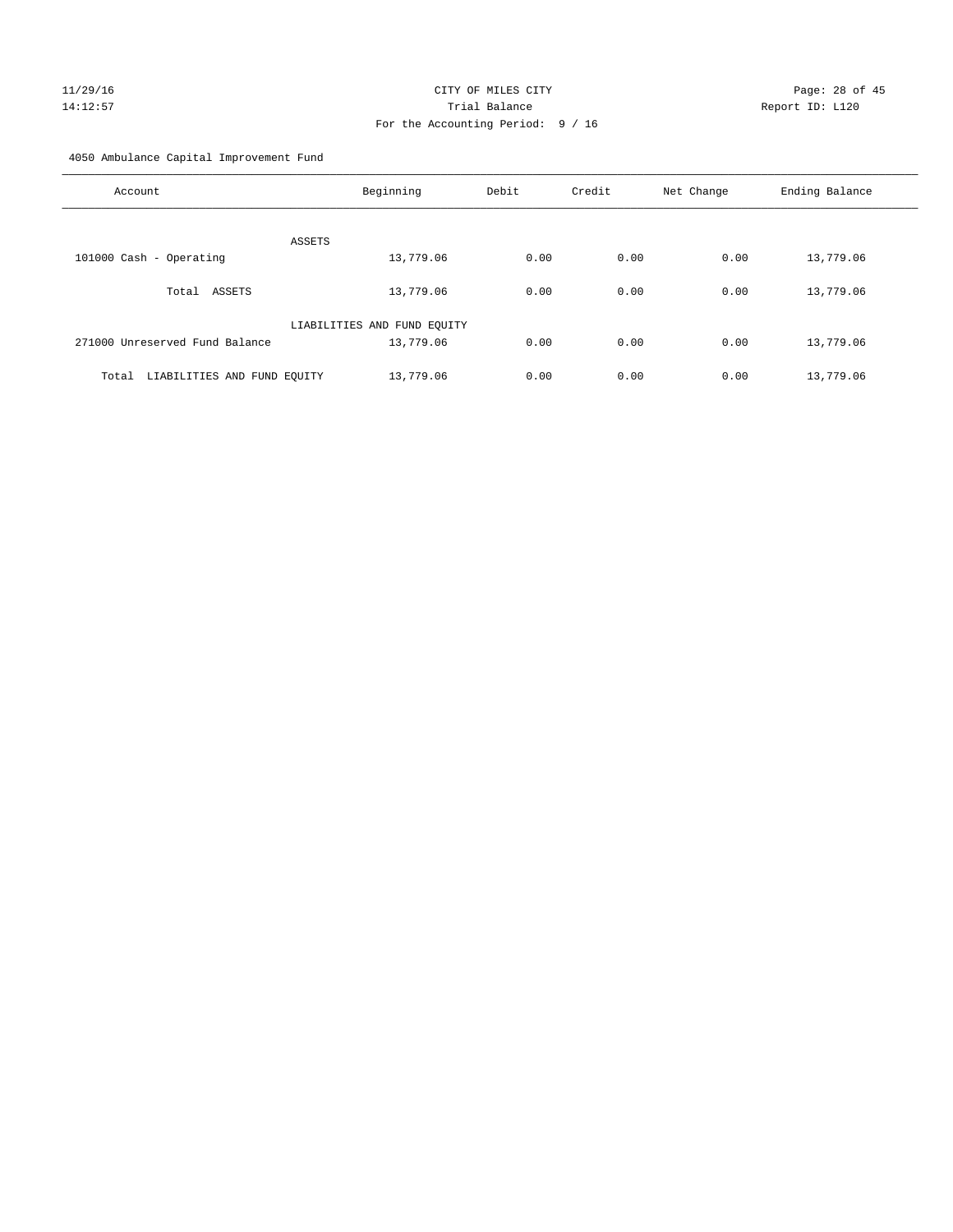# 11/29/16 Page: 29 of 45 14:12:57 Trial Balance Report ID: L120 For the Accounting Period: 9 / 16

#### 4056 Airport- Capital Improvement Plan

| Account                              |        | Beginning                   | Debit    | Credit       | Net Change | Ending Balance |
|--------------------------------------|--------|-----------------------------|----------|--------------|------------|----------------|
|                                      |        |                             |          |              |            |                |
|                                      | ASSETS |                             |          |              |            |                |
| 101000 Cash - Operating              |        | 73,970.12                   | 9,660.00 | 100.00       | 9,560.00   | 83,530.12      |
| 172000 Revenues (Credit)             |        | 779.12)                     | 100.00   | $9,660.00$ ( | 9,560.00)  | 10, 339.12)    |
| ASSETS<br>Total                      |        | 73,191.00                   | 9,760.00 | 9,760.00     | 0.00       | 73,191.00      |
|                                      |        | LIABILITIES AND FUND EQUITY |          |              |            |                |
| 271000 Unreserved Fund Balance       |        | 73,191.00                   | 0.00     | 0.00         | 0.00       | 73,191.00      |
| LIABILITIES AND FUND EQUITY<br>Total |        | 73,191.00                   | 0.00     | 0.00         | 0.00       | 73,191.00      |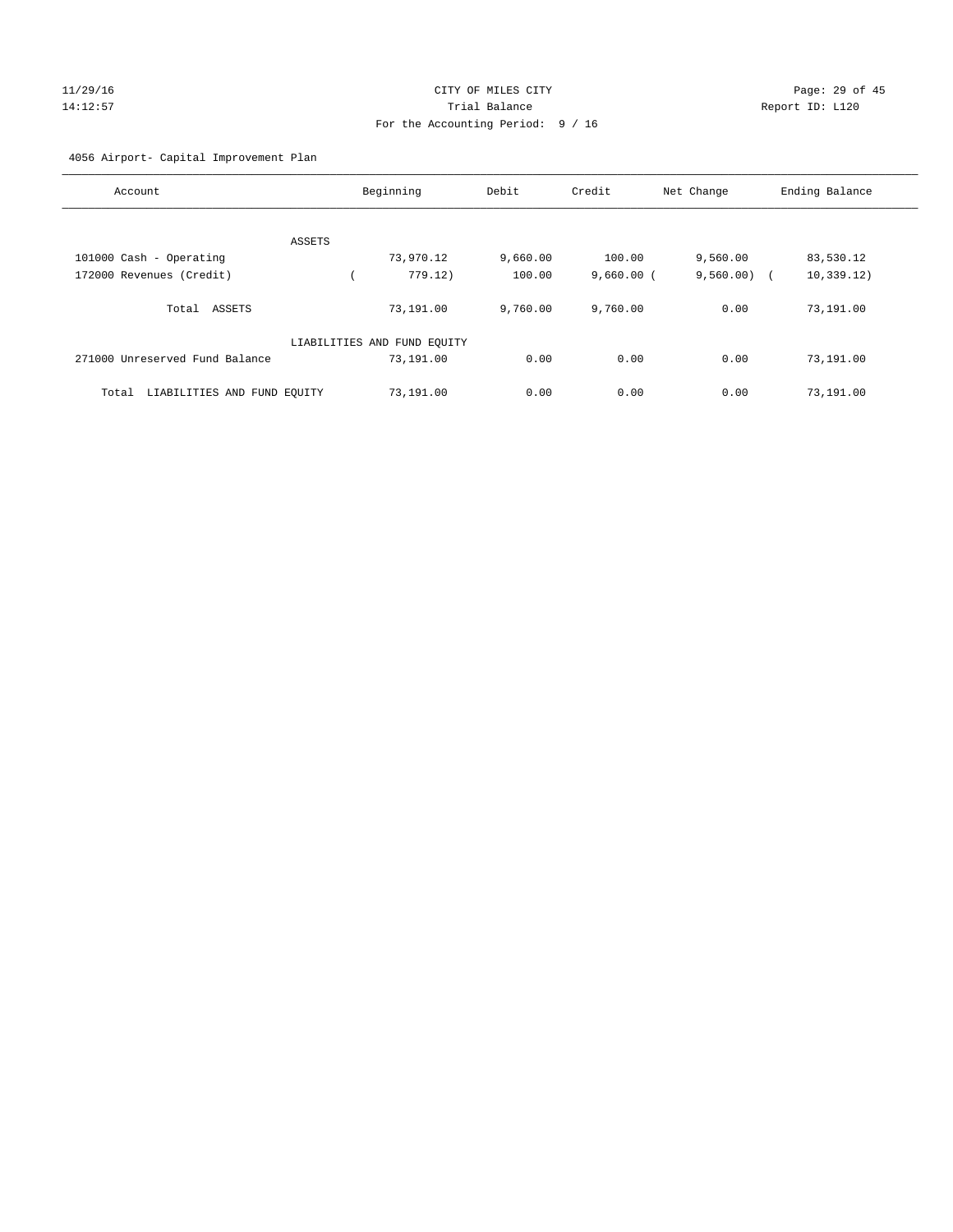#### 11/29/16 Page: 30 of 45 14:12:57 Trial Balance Report ID: L120 For the Accounting Period: 9 / 16

4060 CAPITAL IMPROV-PUBLIC WORKS

| Account                              | Beginning                   | Debit    | Credit       | Net Change | Ending Balance |
|--------------------------------------|-----------------------------|----------|--------------|------------|----------------|
|                                      |                             |          |              |            |                |
| ASSETS                               |                             |          |              |            |                |
| 101000 Cash - Operating              | 229,615.27                  | 2,316.51 | 0.00         | 2,316.51   | 231,931.78     |
| 122000 Accounts Receivable           | 2,399.00                    | 150.00   | $1,967.00$ ( | 1,817.00)  | 582.00         |
| 172000 Revenues (Credit)             | 5,000.14)                   | 0.00     | 499.51 (     | 499.51)    | 5,499.65)      |
| Total ASSETS                         | 227,014.13                  | 2,466.51 | 2,466.51     | 0.00       | 227,014.13     |
|                                      | LIABILITIES AND FUND EQUITY |          |              |            |                |
| 271000 Unreserved Fund Balance       | 227,014.13                  | 0.00     | 0.00         | 0.00       | 227,014.13     |
| LIABILITIES AND FUND EQUITY<br>Total | 227,014.13                  | 0.00     | 0.00         | 0.00       | 227,014.13     |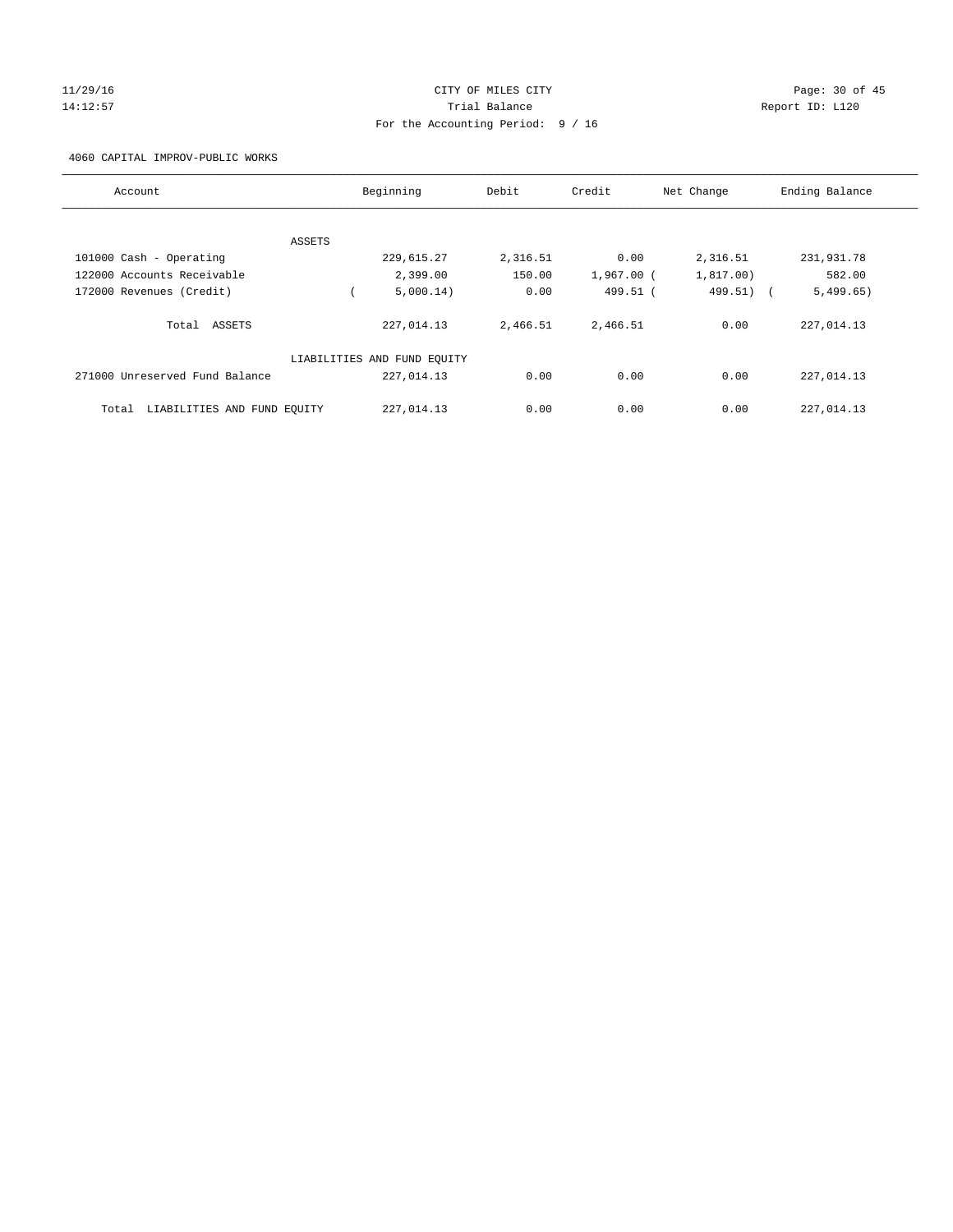# $CITY$  OF MILES  $CITY$  and the contract of  $P45$ 14:12:57 Trial Balance Report ID: L120 For the Accounting Period: 9 / 16

#### 5210 WATER UTILITY

| Account                                                   | Beginning                   | Debit       | Credit       | Net Change  | Ending Balance          |
|-----------------------------------------------------------|-----------------------------|-------------|--------------|-------------|-------------------------|
| ASSETS                                                    |                             |             |              |             |                         |
| 101000 Cash - Operating                                   | 2,622,641.05                | 268,071.75  | 156,039.68   | 112,032.07  | 2,734,673.12            |
| 101010 Deposit Cash                                       | 99,650.00                   | 4,250.00    | $4,850.00$ ( | 600.00)     | 99,050.00               |
| 102240 Cash - Replacement & Depreciation                  | 1,489,589.35                | 0.00        | 0.00         | 0.00        | 1,489,589.35            |
| 102250 Cash - System Devlopment Fees                      | 288, 113. 25                | 1,200.00    | 0.00         | 1,200.00    | 289, 313. 25            |
| 102270 Cash - Curb Stop Replacement Fee                   | 272,423.83                  | 3,629.15    | 4,237.33 (   | 608.18)     | 271,815.65              |
| 102312 RevBnd/CurYearDebt-DNRC/CarbonTank                 | 41,127.36                   | 11,520.52   | 0.00         | 11,520.52   | 52,647.88               |
| 102313 RevBnd/CurYearDebt-DNRC/NE WtrLine                 | 29,493.94                   | 11,805.94   | 0.00         | 11,805.94   | 41,299.88               |
| 102315 RevBnd/CurYearDebt-ARRA/NE Water Li                | 2,947.99                    | 1,473.96    | 0.00         | 1,473.96    | 4,421.95                |
| 102322 RevBnd/Reserve-DNRC/CarbonTank                     | 153,009.00                  | 0.00        | 0.00         | 0.00        | 153,009.00              |
| 102323 RevBnd/Reserve-DNRC/NE WtrLine                     | 128,653.00                  | 0.00        | 0.00         | 0.00        | 128,653.00              |
| 102325 RevBnd/Reserve-ARRA B-NE Waterline                 | 18,245.00                   | 0.00        | 0.00         | 0.00        | 18,245.00               |
| 103000 Petty Cash                                         | 330.00                      | 0.00        | 0.00         | 0.00        | 330.00                  |
| 122000 Accounts Receivable                                | 301,031.71                  | 226, 220.32 | 266,474.31 ( | 40,253.99)  | 260, 777.72             |
| 122020 Accounts Receivable-\$2.00 State Ass(              | 4.00)                       | 0.00        | 0.00         | 0.00        | $\left($<br>4.00)       |
| 162000 Deferred outflows-GASB68                           | 33,300.00                   | 0.00        | 0.00         | 0.00        | 33,300.00               |
| 172000 Revenues (Credit)                                  | 542, 304. 14)               | 227.35      | 226,142.10 ( | 225,914.75) | 768,218.89)             |
| 181000 Land                                               | 41,844.00                   | 0.00        | 0.00         | 0.00        | 41,844.00               |
| 182000 Buildings                                          | 22,997.00                   | 0.00        | 0.00         | 0.00        | 22,997.00               |
| 182100 Allowance for Depr - Buildings (Cre(               | 22,997.00)                  | 0.00        | 0.00         | 0.00        | 22,997.00)<br>$\left($  |
| 186000 Machinery and Equipment                            | 427, 225. 70                | 0.00        | 0.00         | 0.00        | 427, 225.70             |
| 186100 Allowance for Depr - Machinery & Eq(               | $265, 339.00$ )             | 0.00        | 0.00         | 0.00        | 265, 339.00)            |
| 188000 Const. Work in Progress-NE Wtr Line                | 81,951.75                   | 0.00        | 0.00         | 0.00        | 81,951.75               |
| 189100 Source of Supply                                   | 3, 448, 234.49              | 0.00        | 0.00         | 0.00        | 3, 448, 234.49          |
| 189110 Allowance for Depreciation - Source(               | 569,298.00)                 | 0.00        | 0.00         | 0.00        | 569,298.00)<br>$\left($ |
| 189300 Treatment Plant                                    | 3,716,158.00                | 0.00        | 0.00         | 0.00        | 3,716,158.00            |
| 189310 Allowance for Depr - Treatment Plan( 1,895,615.00) |                             | 0.00        | 0.00         | 0.00        | (1,895,615.00)          |
| 189400 Transmission & Distribution                        | 12,964,779.77               | 0.00        | 0.00         | 0.00        | 12,964,779.77           |
| 189410 Allowance for Depr - Trans & Distri( 3,749,501.00) |                             | 0.00        | 0.00         | 0.00        | 3,749,501.00)           |
| Total ASSETS                                              | 19,138,688.05               | 528,398.99  | 657,743.42 ( | 129,344.43) | 19,009,343.62           |
|                                                           | LIABILITIES AND FUND EQUITY |             |              |             |                         |
| 202000 Accounts Payable                                   | 0.00                        | 59,265.05   | 59,265.05    | 0.00        | 0.00                    |
| 214000 Deposits Payable                                   | 99,800.00                   | 4,850.00    | 4,250.00 (   | 600.00)     | 99,200.00               |
| 214010 Refunds Payable<br>$\left($                        | 39.50)                      | 1,099.93    | 1,099.93     | 0.00        | 39.50)                  |
| 223899 Deferred inflows-GASB 68                           | 111,493.00                  | 0.00        | 0.00         | 0.00        | 111,493.00              |
| 231000 BONDS PAYABLE                                      | 4,665,000.00                | 0.00        | 0.00         | 0.00        | 4,665,000.00            |
| 237000 Net Pension liability-GASB 68                      | 429,854.00                  | 0.00        | 0.00         | 0.00        | 429,854.00              |
| 238000 Other Post Employment Benefits                     | 5,459.00                    | 0.00        | 0.00         | 0.00        | 5,459.00                |
| 239000 Compensated Absences Payable                       | 91,620.00                   | 0.00        | 0.00         | 0.00        | 91,620.00               |
| 242000 Expenditures (Debit)                               | 228, 427. 48)               | 128,744.43  | 0.00(        | 128,744.43) | 357,171.91)             |
| 250300 Reserve Revenue Bond - Current Debt                | 323, 303.85                 | 0.00        | 0.00         | 0.00        | 323, 303.85             |
| 250500 Reserve - System Dev Fees                          | 171,098.25                  | 0.00        | 0.00         | 0.00        | 171,098.25              |
| 250600 Reserve for Replacement & Depreciat                | 1,351,889.30                | 0.00        | 0.00         | 0.00        | 1,351,889.30            |
| 271000 Unreserved Fund Balance                            | 493,065.00)                 | 0.00        | 0.00         | 0.00        | 493,065.00)             |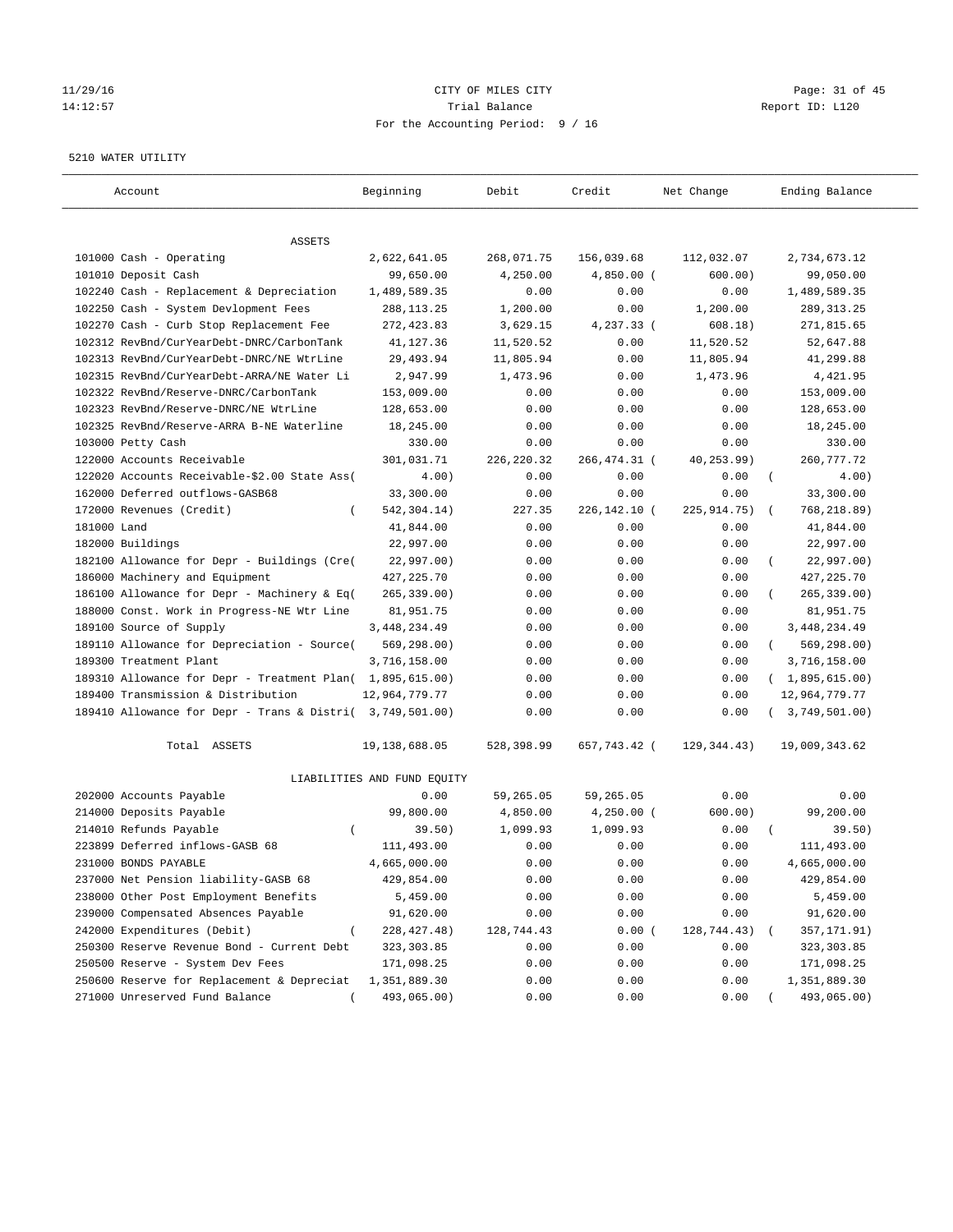# 11/29/16 Page: 32 of 45 14:12:57 Trial Balance Trial Balance Report ID: L120 For the Accounting Period: 9 / 16

#### 5210 WATER UTILITY

| Account                              | Beginning     | Debit      | Credit    | Net Change    | Ending Balance |
|--------------------------------------|---------------|------------|-----------|---------------|----------------|
| 272000 Unreserved Retained Earnings  | 12,610,702.63 | 0.00       | 0.00      | 0.00          | 12,610,702.63  |
| LIABILITIES AND FUND EQUITY<br>Total | 19,138,688.05 | 193,959.41 | 64,614.98 | 129, 344, 43) | 19,009,343.62  |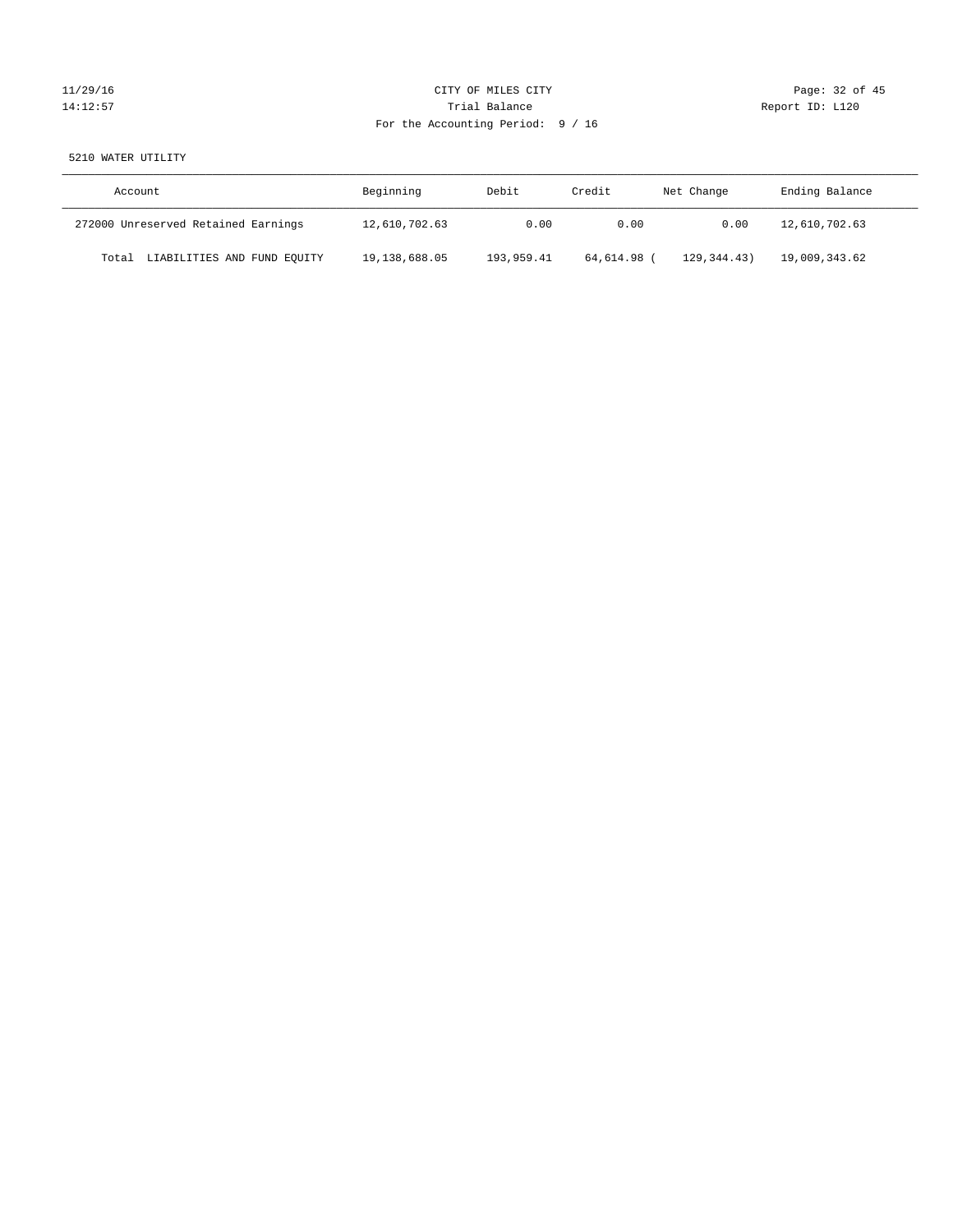# 11/29/16 Page: 33 of 45 14:12:57 Trial Balance Trial Balance Report ID: L120 For the Accounting Period: 9 / 16

5310 SEWER UTILITY

| Account                                     | Beginning                   | Debit      | Credit        | Net Change    |          | Ending Balance   |
|---------------------------------------------|-----------------------------|------------|---------------|---------------|----------|------------------|
| <b>ASSETS</b>                               |                             |            |               |               |          |                  |
| 101000 Cash - Operating                     | 400,666.07                  | 162,956.04 | 106,671.13    | 56,284.91     |          | 456,950.98       |
| 102240 Cash - Replacement & Depreciation    | 195,098.39                  | 0.00       | 0.00          | 0.00          |          | 195,098.39       |
| 102250 Cash - System Devlopment Fees        | 142,800.91                  | 360.00     | 0.00          | 360.00        |          | 143,160.91       |
| 102279 WWtr Treatment Plant-Phase II Const( | 37,855.39)                  | 0.00       | 231,413.24 (  | 231, 413. 24) |          | 269, 268.63)     |
| 102280 WWtr Treatment Plant-Phase I Constr  | 675,694.46                  | 64,796.00  | 0.00          | 64,796.00     |          | 740,490.46       |
| 102316 RevBnd/CurYearDebt-Phase 1 Haynes L  | 116,911.40                  | 8,398.75   | 0.00          | 8,398.75      |          | 125, 310.15      |
| 102317 RevBnd/CurYearDebt-WWTP Phase II     | 55,765.28                   | 27,882.64  | 0.00          | 27,882.64     |          | 83,647.92        |
| 102390 REV BOND/RESERVE-Sewer Phase 1       | 101,735.00                  | 0.00       | 0.00          | 0.00          |          | 101,735.00       |
| 122000 Accounts Receivable                  | 188,827.37                  | 166,222.56 | 161,220.23    | 5,002.33      |          | 193,829.70       |
| 162000 Deferred outflows-GASB68             | 25,347.00                   | 0.00       | 0.00          | 0.00          |          | 25,347.00        |
| 172000 Revenues (Credit)<br>$\left($        | 331,920.89)                 | 0.00       | 233, 114.37 ( | 233, 114.37)  |          | 565,035.26)      |
| 181000 Land                                 | 2.00                        | 0.00       | 0.00          | 0.00          |          | 2.00             |
| 186000 Machinery and Equipment              | 742,196.54                  | 0.00       | 0.00          | 0.00          |          | 742,196.54       |
| 186100 Allowance for Depr - Machinery & Eq( | 419,509.00)                 | 0.00       | 0.00          | 0.00          |          | 419,509.00)      |
| 188000 Const. Work in Progress-NE Wtr Line  | 436,099.60                  | 0.00       | 0.00          | 0.00          |          | 436,099.60       |
| 189300 Treatment Plant                      | 4,648,138.96                | 0.00       | 0.00          | 0.00          |          | 4,648,138.96     |
| 189310 Allowance for Depr - Treatment Plan( | 1,346,808.00)               | 0.00       | 0.00          | 0.00          |          | (1, 346, 808.00) |
| 189400 Transmission & Distribution          | 4,028,819.40                | 0.00       | 0.00          | 0.00          |          | 4,028,819.40     |
| 189410 Allowance for Depr - Trans & Distri( | 1,402,371.00)               | 0.00       | 0.00          | 0.00          |          | (1, 402, 371.00) |
| Total ASSETS                                | 8,219,638.10                | 430,615.99 | 732,418.97 (  | 301,802.98)   |          | 7,917,835.12     |
|                                             | LIABILITIES AND FUND EQUITY |            |               |               |          |                  |
| 202000 Accounts Payable                     | 0.00                        | 243,995.08 | 243,995.08    | 0.00          |          | 0.00             |
| 223899 Deferred inflows-GASB 68             | 84,866.00                   | 0.00       | 0.00          | 0.00          |          | 84,866.00        |
| 231300 Bonds Pay 1979 Issue                 | 1,275,000.00                | 0.00       | 0.00          | 0.00          |          | 1,275,000.00     |
| 237000 Net Pension liability-GASB 68        | 327,195.00                  | 0.00       | 0.00          | 0.00          |          | 327,195.00       |
| 238000 Other Post Employment Benefits       | 4,469.00                    | 0.00       | 0.00          | 0.00          |          | 4,469.00         |
| 239000 Compensated Absences Payable         | 73,362.00                   | 0.00       | 0.00          | 0.00          |          | 73,362.00        |
| 242000 Expenditures (Debit)<br>$\left($     | 242, 367.46)                | 304,090.40 | 2,287.42 (    | 301,802.98)   |          | 544,170.44)      |
| 250500 Reserve - System Dev Fees            | 82,925.91                   | 0.00       | 0.00          | 0.00          |          | 82,925.91        |
| 250600 Reserve for Replacement & Depreciat  | 1,666,491.83                | 0.00       | 0.00          | 0.00          |          | 1,666,491.83     |
| 271000 Unreserved Fund Balance<br>$\left($  | 376,601.00)                 | 0.00       | 0.00          | 0.00          | $\left($ | 376,601.00)      |
| 272000 Unreserved Retained Earnings         | 5, 324, 296.82              | 0.00       | 0.00          | 0.00          |          | 5, 324, 296.82   |
| Total LIABILITIES AND FUND EQUITY           | 8,219,638.10                | 548,085.48 | 246,282.50 (  | 301,802.98)   |          | 7,917,835.12     |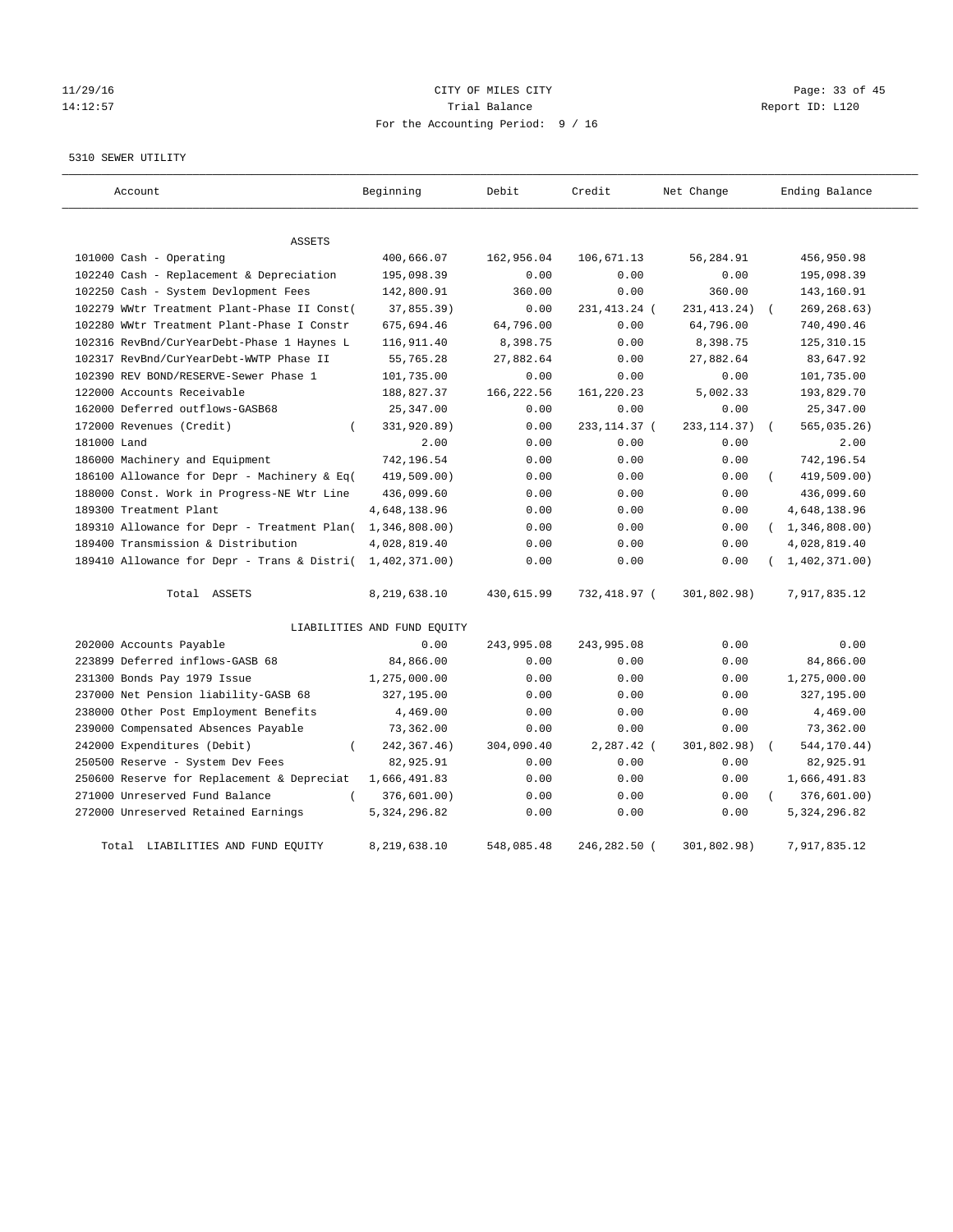#### 11/29/16 Page: 34 of 45 14:12:57 Trial Balance Report ID: L120 For the Accounting Period: 9 / 16

#### 5510 AMBULANCE FUND

| Account                                           | Beginning                   | Debit      | Credit       | Net Change    | Ending Balance |
|---------------------------------------------------|-----------------------------|------------|--------------|---------------|----------------|
| <b>ASSETS</b>                                     |                             |            |              |               |                |
| 101000 Cash - Operating<br>$\left($               | 235, 642.13)                | 40,104.84  | 31, 119. 11  | 8,985.73      | 226, 656.40)   |
| 113211 Taxes Receivable - Real 2011               | 19.68                       | 0.00       | 0.00         | 0.00          | 19.68          |
| 113213 Tax Receivables Real-2013<br>$\left($      | 0.06)                       | 0.00       | 0.00         | 0.00          | 0.06)          |
| 113214 Taxes Receivable- Real 2014                | 3.21                        | 0.00       | 0.00         | 0.00          | 3.21           |
| 113215 Tax Receivables Real-2015                  | 38.98                       | 0.00       | $17.35$ (    | 17.35)        | 21.63          |
| 115208 Taxes Receivable - Personal 2008           | 0.01                        | 0.00       | 0.00         | 0.00          | 0.01           |
| 115214 Taxes Receivable Personal 2014<br>$\left($ | 0.01)                       | 0.00       | 0.00         | 0.00          | 0.01)          |
| 115215 Taxes Receivable Personal-2015             | 0.12                        | 0.00       | 0.00         | 0.00          | 0.12           |
| 115216 Tax receivable personal-2016               | 16.50                       | 0.00       | $2.12$ (     | 2.12)         | 14.38          |
| 122000 Accounts Receivable                        | 324,486.20                  | 53,489.39  | 55,614.20 (  | 2, 124.81)    | 322, 361.39    |
| 122100 Acct Receivable<br>$\left($                | 136,018.20)                 | 0.00       | 0.00         | 0.00          | 136,018.20)    |
| 162000 Deferred outflows-GASB68                   | 23, 211.00                  | 0.00       | 0.00         | 0.00          | 23, 211.00     |
| 172000 Revenues (Credit)<br>$\left($              | 111, 428.78)                | 82.62      | 54,552.10 (  | 54,469.48)    | 165,898.26     |
| 186000 Machinery and Equipment                    | 411, 482.11                 | 0.00       | 0.00         | 0.00          | 411, 482.11    |
| 186100 Allowance for Depr - Machinery & Eq(       | 245,859.00)                 | 0.00       | 0.00         | 0.00          | 245,859.00)    |
| Total ASSETS                                      | 30,309.63                   | 93,676.85  | 141,304.88 ( | $47,628.03$ ( | 17,318.40)     |
|                                                   | LIABILITIES AND FUND EQUITY |            |              |               |                |
| 202000 Accounts Payable                           | 0.00                        | 4,225.52   | 4,225.52     | 0.00          | 0.00           |
| 223100 Deferred Revenue - Real Prop Taxes (       | 57.64)                      | 17.35      | 0.00(        | $17.35)$ (    | 74.99)         |
| 223200 Deferred Revenue - Pers Prop Taxes (       | 2.96)                       | 2.12       | 0.00(        | 2.12)         | 5.08)          |
| 223899 Deferred inflows-GASB 68                   | 25,139.00                   | 0.00       | 0.00         | 0.00          | 25,139.00      |
| 235000 CONTRACTS/NOTES/LOANS PAYABLE              | 13,180.35                   | 0.00       | 0.00         | 0.00          | 13,180.35      |
| 237000 Net Pension liability-GASB 68              | 126,566.00                  | 0.00       | 0.00         | 0.00          | 126,566.00     |
| 238000 Other Post Employment Benefits             | 2,330.00                    | 0.00       | 0.00         | 0.00          | 2,330.00       |
| 239000 Compensated Absences Payable               | 19,147.00                   | 0.00       | 0.00         | 0.00          | 19,147.00      |
| 242000 Expenditures (Debit)<br>$\left($           | 113, 437.08)                | 50,169.24  | 2,560.68 (   | 47,608.56)    | 161,045.64)    |
| 271000 Unreserved Fund Balance                    | 121, 630.00)                | 0.00       | 0.00         | 0.00          | 121,630.00)    |
| 272000 Unreserved Retained Earnings               | 79,074.96                   | 0.00       | 0.00         | 0.00          | 79,074.96      |
| Total LIABILITIES AND FUND EQUITY                 | 30,309.63                   | 54, 414.23 | $6,786.20$ ( | 47,628.03)    | 17, 318.40)    |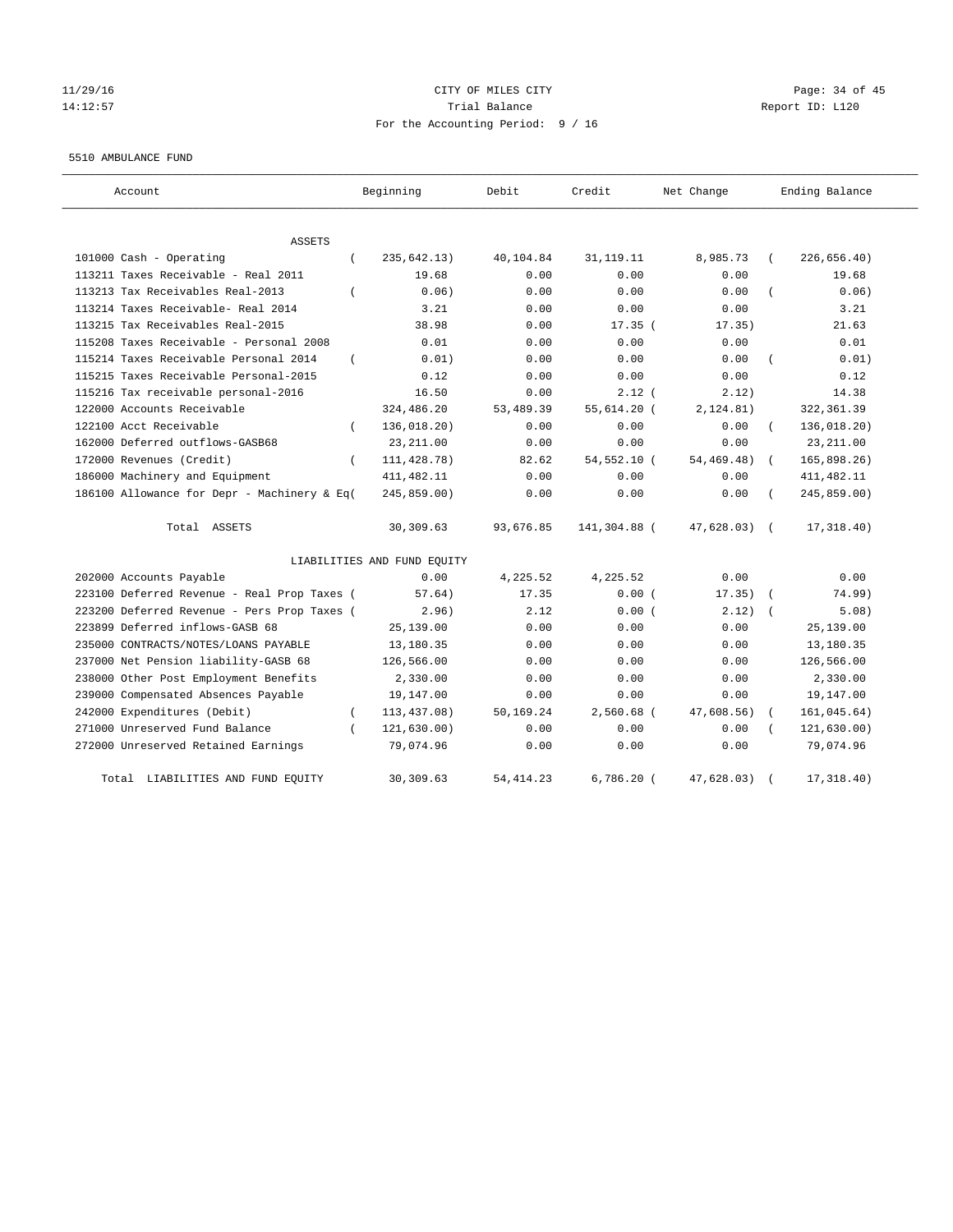#### 11/29/16 Page: 35 of 45 14:12:57 Trial Balance Report ID: L120 For the Accounting Period: 9 / 16

#### 5610 AIRPORT OPERATING

| Account                                            | Beginning                   | Debit       | Credit       | Net Change    | Ending Balance           |
|----------------------------------------------------|-----------------------------|-------------|--------------|---------------|--------------------------|
| <b>ASSETS</b>                                      |                             |             |              |               |                          |
| 101000 Cash - Operating<br>$\left($                | 5,710.21)                   | 184, 144.56 | 226,738.92 ( | 42,594.36)    | 48,304.57)<br>$\sqrt{2}$ |
| 101100 Cash-FAA Grant/St Loan-2008                 | 6,748.74                    | 0.00        | 0.00         | 0.00          | 6,748.74                 |
| 102230 Cash - Surplus/Credit Card Acct<br>$\left($ | 3.20)                       | 33, 256.76  | 33, 256. 76  | 0.00          | 3.20)                    |
| 103000 Petty Cash                                  | 100.00                      | 0.00        | 0.00         | 0.00          | 100.00                   |
| 113211 Taxes Receivable - Real 2011                | 11.57                       | 0.00        | 0.00         | 0.00          | 11.57                    |
| 113213 Tax Receivables Real-2013                   | 0.12)                       | 0.00        | 0.00         | 0.00          | 0.12)                    |
| 113214 Taxes Receivable- Real 2014                 | 4.83                        | 0.00        | 0.00         | 0.00          | 4.83                     |
| 113215 Tax Receivables Real-2015                   | 58.48                       | 0.00        | $26.02$ (    | 26.02)        | 32.46                    |
| 115208 Taxes Receivable - Personal 2008            | 0.02                        | 0.00        | 0.00         | 0.00          | 0.02                     |
| 115215 Taxes Receivable Personal-2015              | 0.20                        | 0.00        | 0.00         | 0.00          | 0.20                     |
| 115216 Tax receivable personal-2016                | 24.76                       | 0.00        | 3.17(        | 3.17)         | 21.59                    |
| 132000 Due From Government (Short Term)            | 306,196.40                  | 0.00        | 0.00         | 0.00          | 306,196.40               |
| 141000 Prepaid Expense                             | 4,615.00                    | 0.00        | 0.00         | 0.00          | 4,615.00                 |
| 162000 Deferred outflows-GASB68                    | 5,629.00                    | 0.00        | 0.00         | 0.00          | 5,629.00                 |
| 172000 Revenues (Credit)<br>$\left($               | 187, 248. 11)               | 2,010.00    | 177,500.78 ( | 175,490.78)   | 362,738.89)              |
| 181000 Land                                        | 19,983.00                   | 0.00        | 0.00         | 0.00          | 19,983.00                |
| 182000 Buildings                                   | 677,537.00                  | 0.00        | 0.00         | 0.00          | 677,537.00               |
| 182100 Allowance for Depr - Buildings (Cre(        | 358,424.00)                 | 0.00        | 0.00         | 0.00          | 358,424.00)              |
| 184000 Improvements Other Than Buildings           | 8,543,759.48                | 0.00        | 0.00         | 0.00          | 8,543,759.48             |
| 184100 Allowance for Depr - Imp Other Than(        | 2,580,004.00)               | 0.00        | 0.00         | 0.00          | $2,580,004.00$ )         |
| 186000 Machinery and Equipment                     | 907,191.59                  | 0.00        | 0.00         | 0.00          | 907,191.59               |
| 186100 Allowance for Depr - Machinery & Eq(        | 387,207.00)                 | 0.00        | 0.00         | 0.00          | 387,207.00)              |
| 188000 Const. Work in Progress-NE Wtr Line         | 4, 424, 881.78              | 0.00        | 0.00         | 0.00          | 4, 424, 881.78           |
|                                                    |                             |             |              |               |                          |
| Total ASSETS                                       | 11, 378, 145. 21            | 219, 411.32 | 437,525.65 ( | 218, 114. 33) | 11,160,030.88            |
|                                                    | LIABILITIES AND FUND EQUITY |             |              |               |                          |
| 202000 Accounts Payable                            | 266,216.05                  | 210,605.89  | 210,605.89   | 0.00          | 266, 216.05              |
| 223100 Deferred Revenue - Real Prop Taxes (        | 86.46)                      | 26.02       | 0.00(        | 26.02)        | 112.48)<br>$\sqrt{2}$    |
| 223200 Deferred Revenue - Pers Prop Taxes (        | 4.44)                       | 3.17        | 0.00(        | 3.17)         | 7.61)                    |
| 223899 Deferred inflows-GASB 68                    | 18,846.00                   | 0.00        | 0.00         | 0.00          | 18,846.00                |
| 235000 CONTRACTS/NOTES/LOANS PAYABLE               | 7,801.10                    | 0.00        | 0.00         | 0.00          | 7,801.10                 |
| 235140 LTrm Pay/Intercap-Runway                    | 35,649.13                   | 0.00        | 0.00         | 0.00          | 35,649.13                |
| 235150 LTrm Pay/MT Aeronautics                     | 9,842.00                    | 0.00        | 0.00         | 0.00          | 9,842.00                 |
| 235160 LTrm Pay/MT Aeronautics (2)                 | 152,577.00                  | 0.00        | 0.00         | 0.00          | 152,577.00               |
| 237000 Net Pension liability-GASB 68               | 72,658.00                   | 0.00        | 0.00         | 0.00          | 72,658.00                |
| 238000 Other Post Employment Benefits              | 1,266.00                    | 0.00        | 0.00         | 0.00          | 1,266.00                 |
| 239000 Compensated Absences Payable                | 6,943.00                    | 0.00        | 0.00         | 0.00          | 6,943.00                 |
| 242000 Expenditures (Debit)<br>$\overline{(\ }$    | 174,815.48)                 | 225, 178.92 | 7,093.78 (   | 218,085.14)   | 392,900.62)              |
| 250600 Reserve for Replacement & Depreciat         | 18,913.67                   | 0.00        | 0.00         | 0.00          | 18,913.67                |
| 271000 Unreserved Fund Balance                     | 80,253.00)                  | 0.00        | 0.00         | 0.00          | 80, 253.00)              |
| 272000 Unreserved Retained Earnings                | 11,042,592.64               | 0.00        | 0.00         | 0.00          | 11,042,592.64            |
| Total LIABILITIES AND FUND EQUITY                  | 11, 378, 145. 21            | 435,814.00  | 217,699.67 ( | 218, 114.33)  | 11,160,030.88            |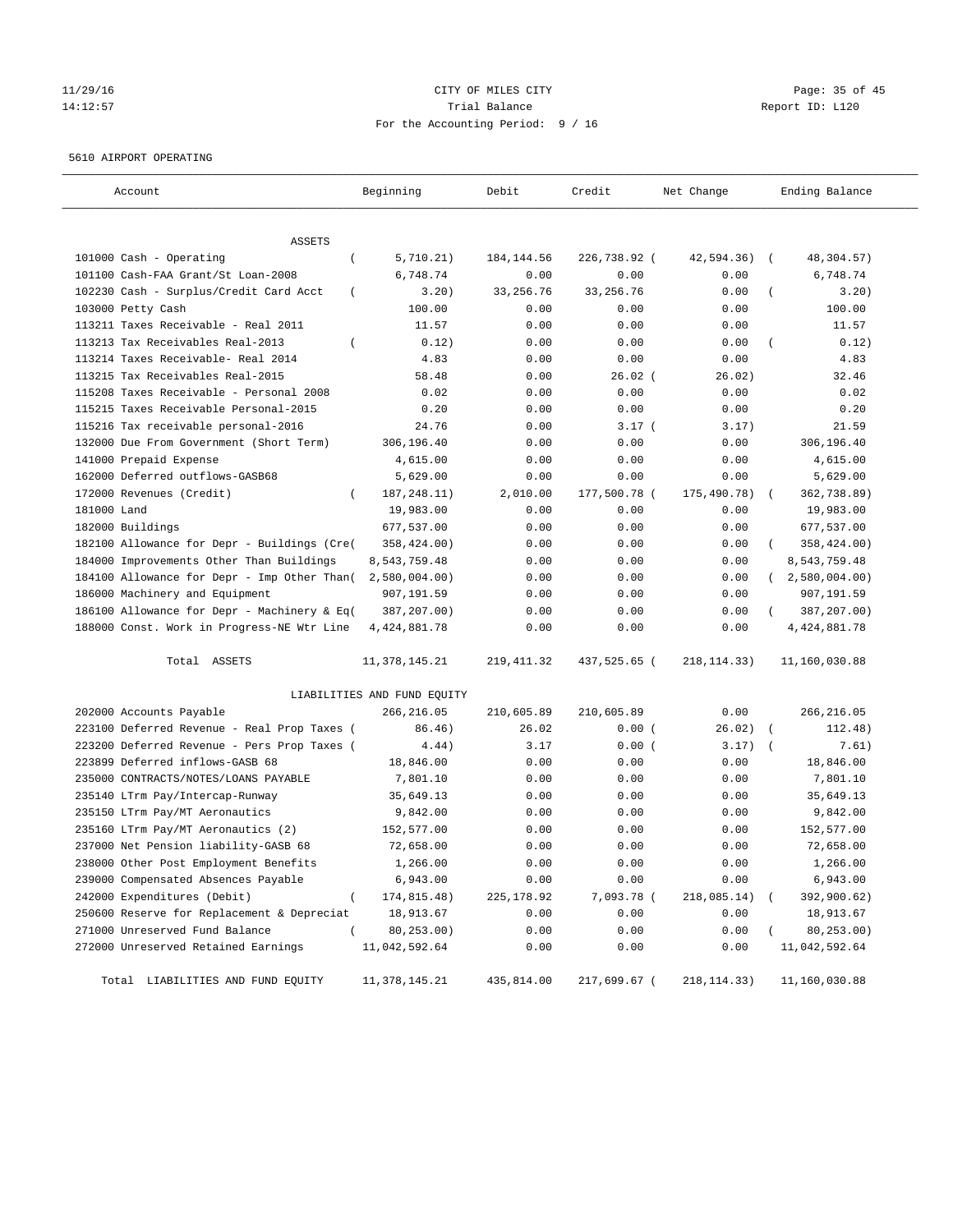#### $11/29/16$  Page: 36 of 45 14:12:57 Trial Balance Trial Balance Report ID: L120 For the Accounting Period: 9 / 16

#### 6040 PUBLIC WORKS

| Account                              | Beginning                   | Debit     | Credit      | Net Change    | Ending Balance |
|--------------------------------------|-----------------------------|-----------|-------------|---------------|----------------|
|                                      |                             |           |             |               |                |
| ASSETS                               | 52,819.34                   | 37,629.00 | 21,056.62   | 16,572.38     | 69,391.72      |
| 101000 Cash - Operating              |                             |           |             |               |                |
| 172000 Revenues (Credit)             | 0.00                        | 0.00      | 37,629.00 ( | $37,629.00$ ( | 37,629.00      |
| Total ASSETS                         | 52,819.34                   | 37,629.00 | 58,685.62 ( | 21,056.62)    | 31,762.72      |
|                                      | LIABILITIES AND FUND EQUITY |           |             |               |                |
| 202000 Accounts Payable              | 0.00                        | 8,474.21  | 8,474.21    | 0.00          | 0.00           |
| 239000 Compensated Absences Payable  | 13,896.00                   | 0.00      | 0.00        | 0.00          | 13,896.00      |
| 242000 Expenditures (Debit)          | 28,693.02)                  | 21,056.62 | 0.00(       | 21,056.62)    | 49,749.64)     |
| 271000 Unreserved Fund Balance       | 29,119.09)                  | 0.00      | 0.00        | 0.00          | 29,119.09)     |
| 272000 Unreserved Retained Earnings  | 96,735.45                   | 0.00      | 0.00        | 0.00          | 96,735.45      |
| LIABILITIES AND FUND EQUITY<br>Total | 52,819.34                   | 29,530.83 | 8,474.21 (  | 21,056.62)    | 31,762.72      |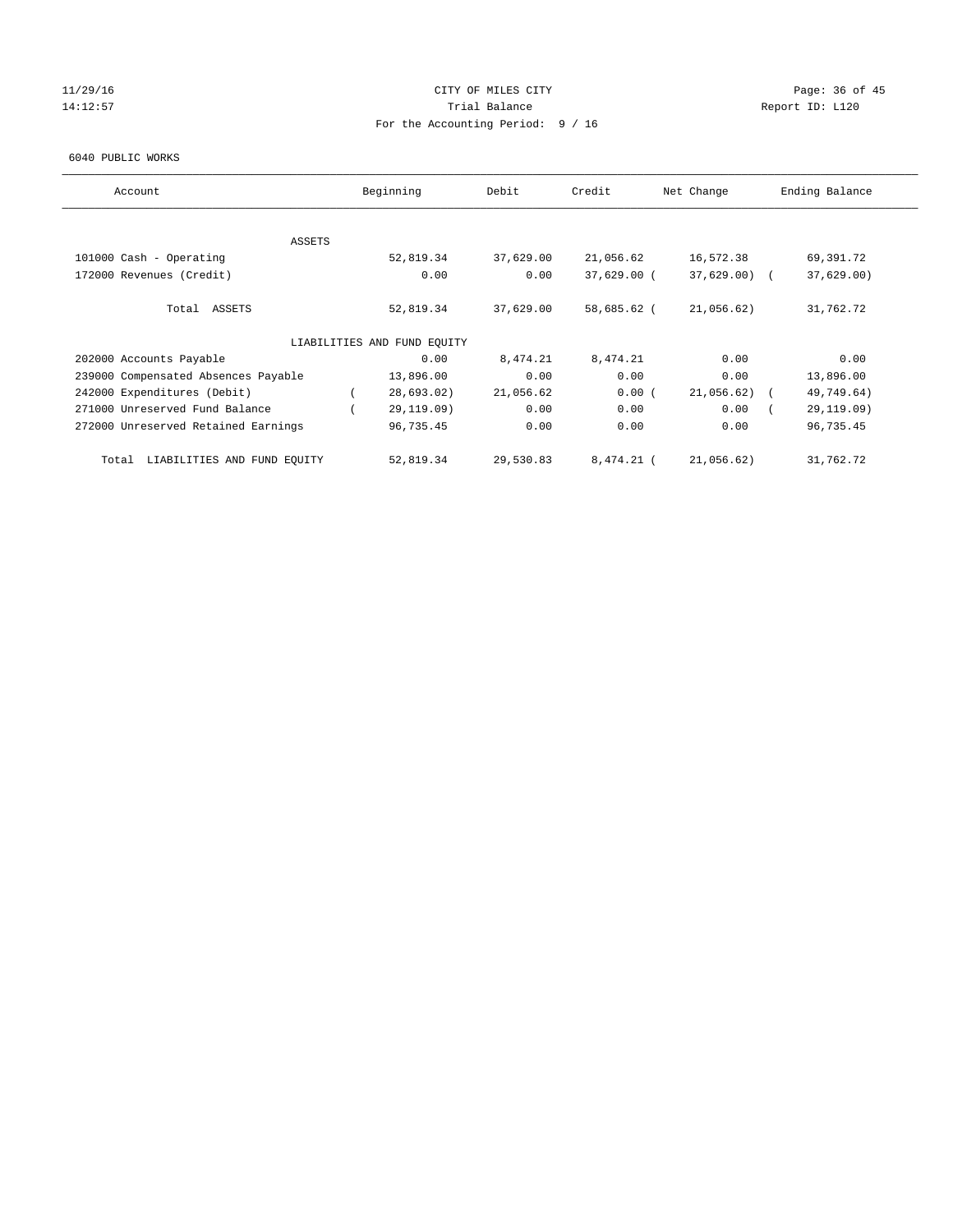#### 11/29/16 Page: 37 of 45 14:12:57 Trial Balance Trial Balance Report ID: L120 For the Accounting Period: 9 / 16

## 7370 TBID

| Account                              | Beginning                   | Debit    | Credit   | Net Change | Ending Balance |
|--------------------------------------|-----------------------------|----------|----------|------------|----------------|
|                                      |                             |          |          |            |                |
|                                      | ASSETS                      |          |          |            |                |
| 101000 Cash - Operating              | 0.00                        | 1,297.00 | 1,297.00 | 0.00       | 0.00           |
| Total ASSETS                         | 0.00                        | 1,297.00 | 1,297.00 | 0.00       | 0.00           |
|                                      | LIABILITIES AND FUND EQUITY |          |          |            |                |
| 202000 Accounts Payable              | 0.00                        | 1,297.00 | 1,297.00 | 0.00       | 0.00           |
| 212500 Due to Others                 | 0.00                        | 1,297.00 | 1,297.00 | 0.00       | 0.00           |
| LIABILITIES AND FUND EQUITY<br>Total | 0.00                        | 2,594.00 | 2,594.00 | 0.00       | 0.00           |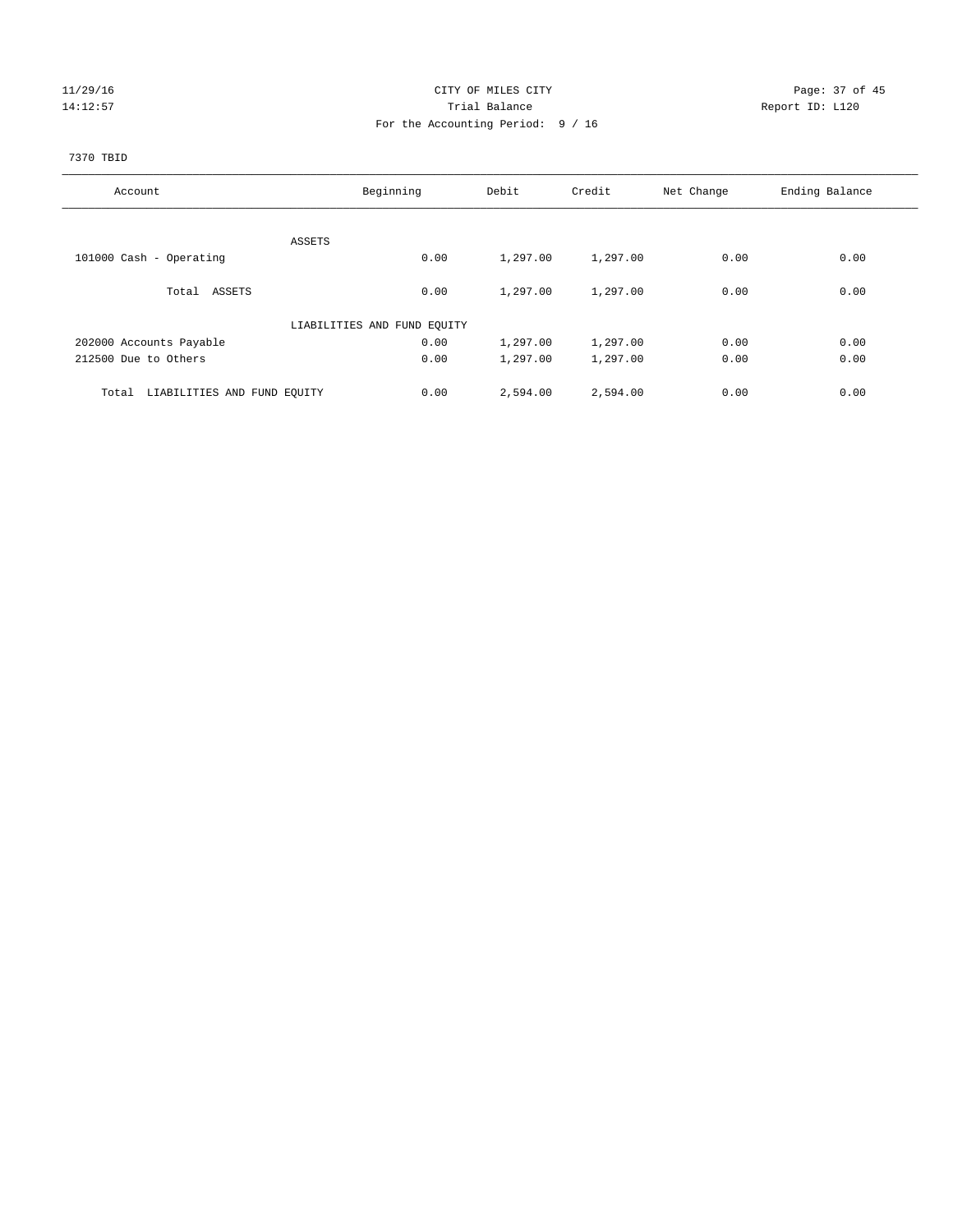# $CITY$  OF MILES  $CITY$  and the contract of  $P_1$   $P_2$  and  $P_3$  and  $P_4$   $P_5$  and  $P_6$   $P_7$   $P_8$   $P_9$   $P_9$   $P_1$   $P_2$   $P_3$   $P_4$   $P_5$   $P_6$   $P_7$   $P_8$   $P_8$   $P_9$   $P_9$   $P_9$   $P_9$   $P_9$   $P_9$   $P_9$   $P_9$   $P_9$   $P$ 14:12:57 Trial Balance Report ID: L120 For the Accounting Period: 9 / 16

7467 Law Enforcement Academy Surcharge

| Account                                   | Beginning                   | Debit    | Credit       | Net Change | Ending Balance |
|-------------------------------------------|-----------------------------|----------|--------------|------------|----------------|
|                                           |                             |          |              |            |                |
| ASSETS                                    |                             |          |              |            |                |
| 101000 Cash - Operating                   | 960.00                      | 410.00   | $1,370.00$ ( | 960.00     | 0.00           |
| Total ASSETS                              | 960.00                      | 410.00   | $1,370,00$ ( | 960.00)    | 0.00           |
|                                           | LIABILITIES AND FUND EQUITY |          |              |            |                |
| 202000 Accounts Payable                   | 0.00                        | 1,370.00 | 1,370.00     | 0.00       | 0.00           |
| 212200 Due to Federal, Soc Sec & Medicare | 960.00                      | 1,370.00 | $410.00$ (   | 960.00     | 0.00           |
| LIABILITIES AND FUND EQUITY<br>Total      | 960.00                      | 2,740.00 | $1,780.00$ ( | 960.00     | 0.00           |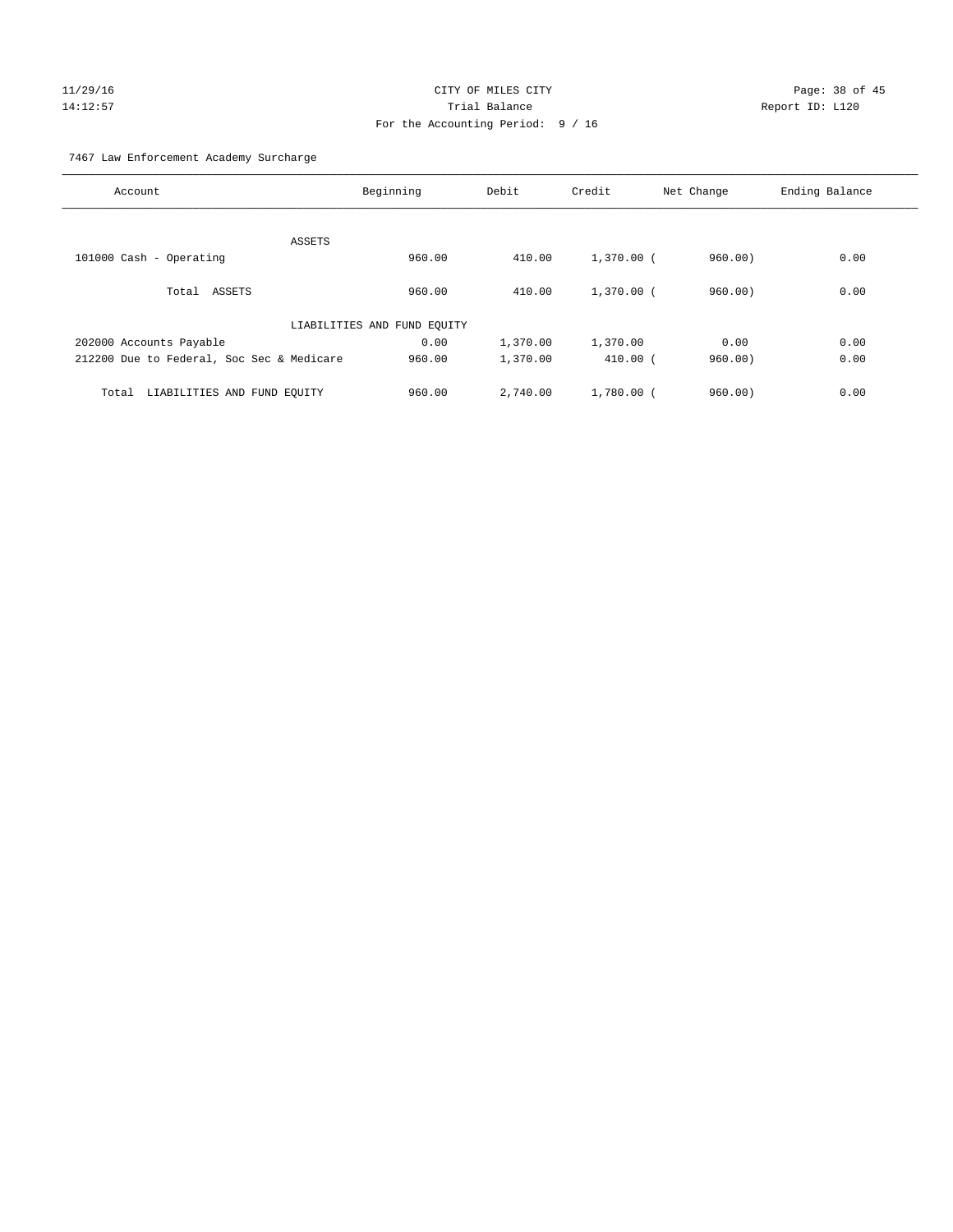#### 11/29/16 Page: 39 of 45 14:12:57 Trial Balance Trial Balance Report ID: L120 For the Accounting Period: 9 / 16

#### 7471 CIVIL LEGAL ASSIST/VICTIM DOM VIOLENCE PROG

| Account                              | Beginning                   | Debit    | Credit       | Net Change | Ending Balance |
|--------------------------------------|-----------------------------|----------|--------------|------------|----------------|
|                                      |                             |          |              |            |                |
|                                      | ASSETS                      |          |              |            |                |
| 101000 Cash - Operating              | 1,973.00                    | 1,061.00 | $3.034.00$ ( | 1,973.00)  | 0.00           |
| Total ASSETS                         | 1,973.00                    | 1,061.00 | $3.034.00$ ( | 1,973,00)  | 0.00           |
|                                      | LIABILITIES AND FUND EQUITY |          |              |            |                |
| 202000 Accounts Payable              | 0.00                        | 3,034.00 | 3,034.00     | 0.00       | 0.00           |
| 212500 Due to Others                 | 1,973.00                    | 3,034.00 | $1,061.00$ ( | 1,973.00)  | 0.00           |
| LIABILITIES AND FUND EQUITY<br>Total | 1,973.00                    | 6,068.00 | $4.095.00$ ( | 1,973.00)  | 0.00           |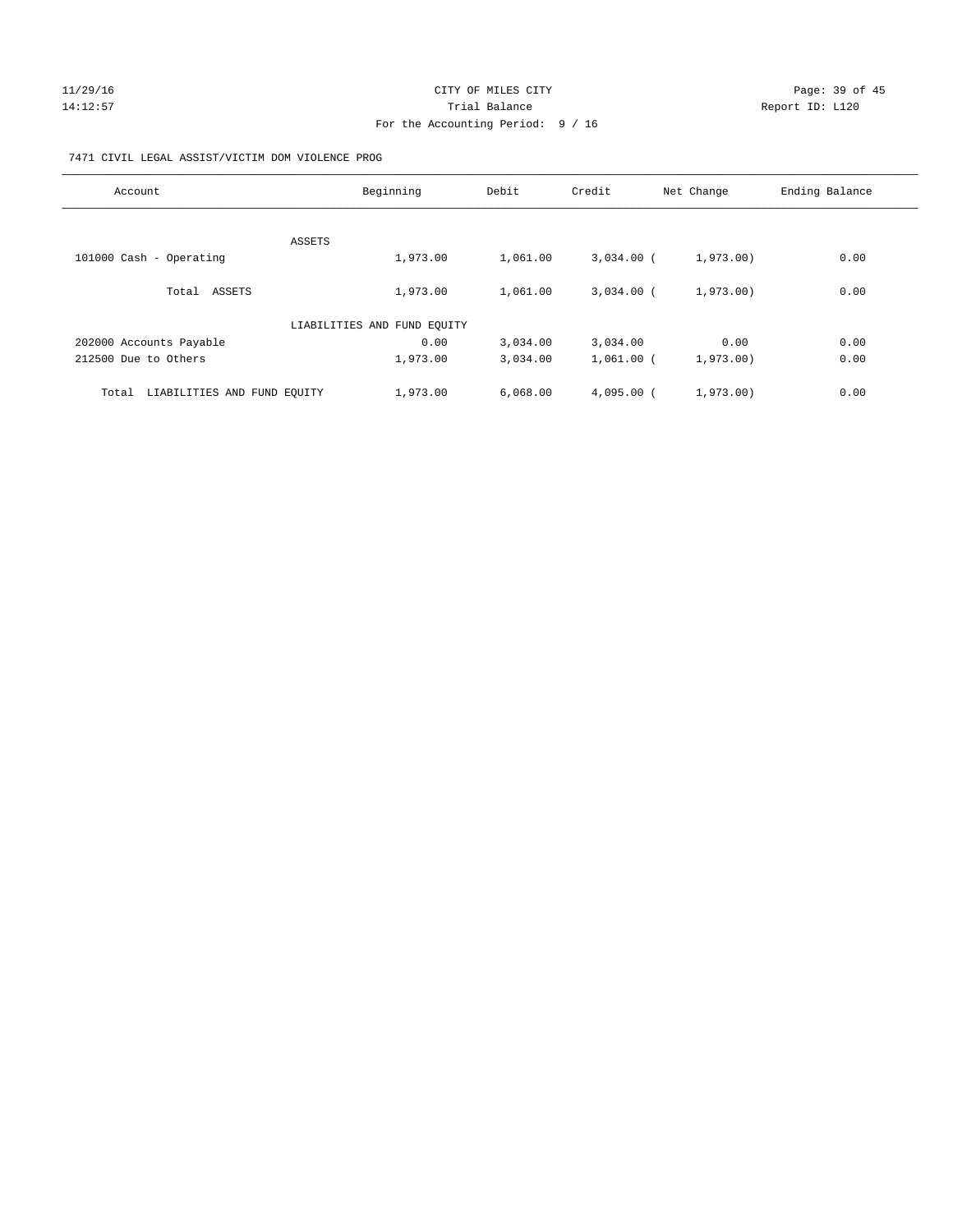# 11/29/16 Page: 40 of 45 14:12:57 Trial Balance Trial Balance Report ID: L120 For the Accounting Period: 9 / 16

7910 PAYROLL FUND

| Account                                     | Beginning                   | Debit       | Credit        | Net Change           | Ending Balance |
|---------------------------------------------|-----------------------------|-------------|---------------|----------------------|----------------|
|                                             |                             |             |               |                      |                |
| ASSETS                                      |                             |             |               |                      |                |
| 101000 Cash - Operating                     | 233,928.52                  | 498,296.72  | 541,829.42 (  | 43,532.70)           | 190,395.82     |
| Total ASSETS                                | 233,928.52                  | 498,296.72  | 541,829.42 (  | 43,532.70)           | 190,395.82     |
|                                             | LIABILITIES AND FUND EQUITY |             |               |                      |                |
| 201000 Warrants Payable                     | 17,828.16                   | 97,449.44   | 208,955.25    | 111,505.81           | 129,333.97     |
| 212200 Due to Federal, Soc Sec & Medicare ( | 143.66)                     | 73,686.62   | 73,830.28     | 143.66               | 0.00           |
| 212202 Due to State Unemployment            | 1,126.56                    | 1,679.27    |               | 546.63 ( 1,132.64) ( | 6.08)          |
| 212203 Due to Worker's Compensation         | 32,412.56                   | 48,869.06   | 16,456.50 (   | 32,412.56)           | 0.00           |
| 212204 Due to State Income Tax              | 17.00)                      | 15,806.00   | 15,823.00     | 17.00                | 0.00           |
| 212205 due to MPORS-GABA                    | 29,519.36                   | 29,519.36   | 13,802.84 (   | 15,716.52)           | 13,802.84      |
| 212207 Due to AFLAC, AFLAC PRETAX           | 0.00                        | 488.92      | 488.92        | 0.00                 | 0.00           |
| 212208 Due to Health Ins, Dental, Vision    | 59,522.95                   | 121,616.40  | $62,093.45$ ( | 59,522.95)           | 0.00           |
| 212209 Due to PERS Retirement               | 69,246.56                   | 69,700.30   | 34,990.57 (   | 34,709.73)           | 34,536.83      |
| 212210 Due to FURS-GABA Retirement          | 24,433.03                   | 24,433.03   | 12,728.26 (   | 11,704.77)           | 12,728.26      |
| Total LIABILITIES AND FUND EQUITY           | 233,928.52                  | 483, 248.40 | 439,715.70 (  | 43,532.70)           | 190,395.82     |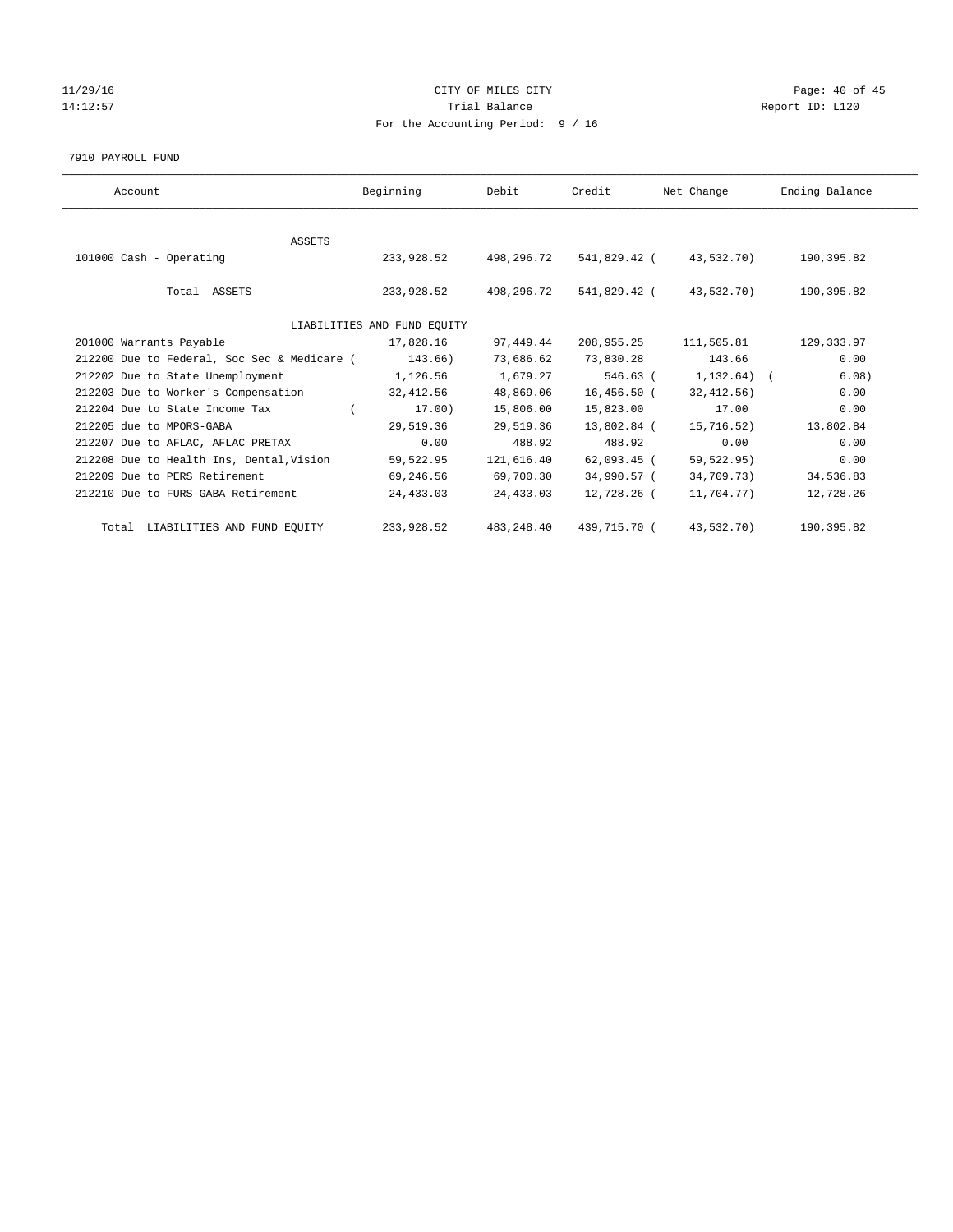| 11/29/16 |
|----------|
| 14:12:57 |

#### CITY OF MILES CITY CONTROL CONTROL CITY CONTROL PAGE: 41 of 45 Partial Balance and Communications of the Report ID: L120 For the Accounting Period: 9 / 16

#### 7930 CLAIMS FUND

| Account                              | Beginning                   | Debit       | Credit     | Net Change | Ending Balance |
|--------------------------------------|-----------------------------|-------------|------------|------------|----------------|
| <b>ASSETS</b>                        |                             |             |            |            |                |
| 101000 Cash - Operating              | 248, 203.45                 | 665,929.62  | 334,398.81 | 331,530.81 | 579,734.26     |
| ASSETS<br>Total                      | 248, 203.45                 | 665,929.62  | 334,398.81 | 331,530.81 | 579,734.26     |
|                                      | LIABILITIES AND FUND EQUITY |             |            |            |                |
| 201000 Warrants Payable              | 248, 203.45                 | 334, 398.81 | 665,929.62 | 331,530.81 | 579,734.26     |
| LIABILITIES AND FUND EQUITY<br>Total | 248, 203.45                 | 334,398.81  | 665,929.62 | 331,530.81 | 579,734.26     |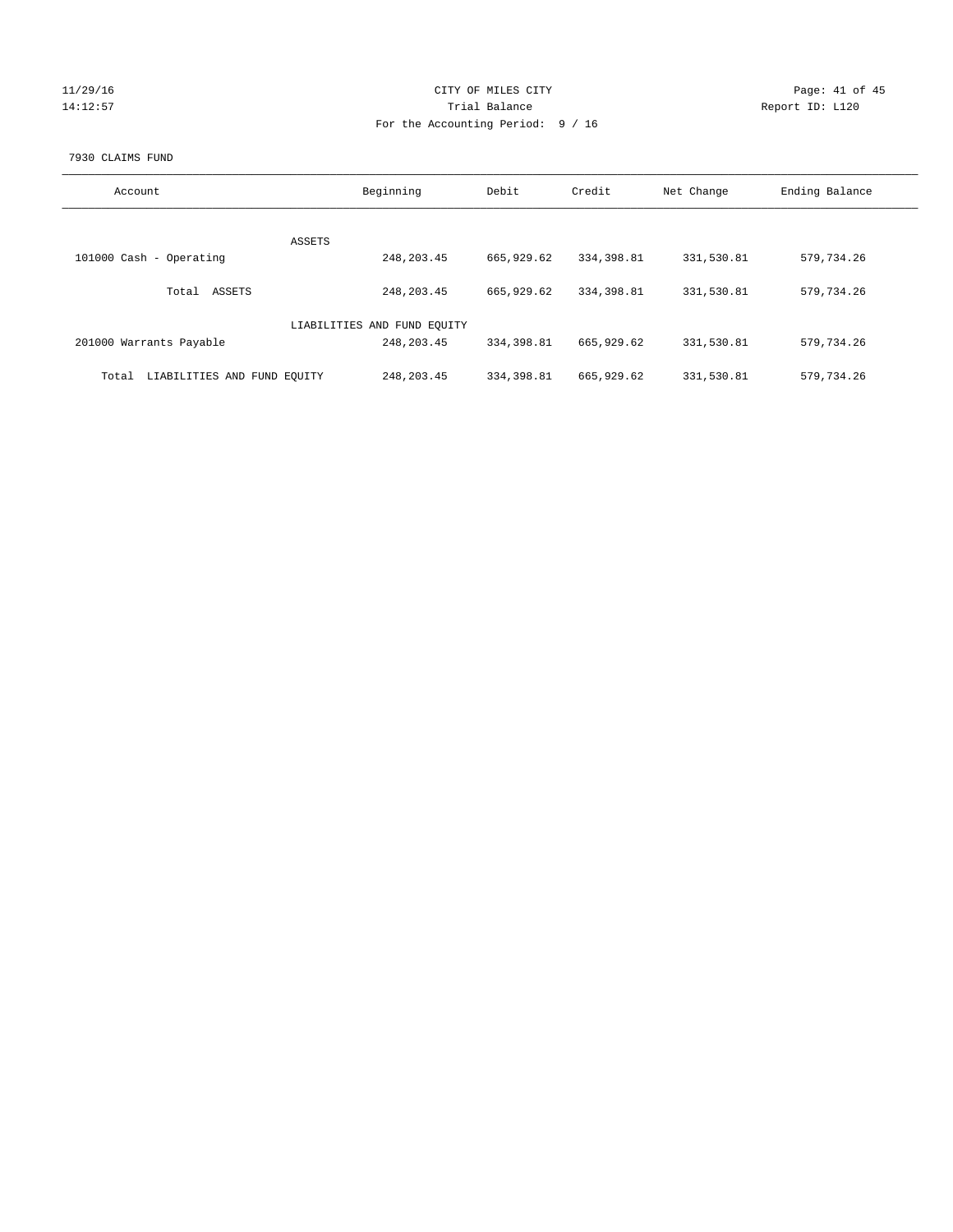#### 11/29/16 Page: 42 of 45 14:12:57 Trial Balance Trial Balance Report ID: L120 For the Accounting Period: 9 / 16

7980 CUSTER CO WATER & SEWER DISTRICT

| Account                                 | Beginning                   | Debit     | Credit    | Net Change | Ending Balance |
|-----------------------------------------|-----------------------------|-----------|-----------|------------|----------------|
|                                         |                             |           |           |            |                |
| ASSETS                                  |                             |           |           |            |                |
| 101000 Cash - Operating                 | 0.07                        | 13,862.50 | 13,862.50 | 0.00       | 0.07           |
| 122000 Accounts Receivable              | 15,961.60                   | 14,924.52 | 13,862.50 | 1,062.02   | 17,023.62      |
| Total ASSETS                            | 15,961.67                   | 28,787.02 | 27,725.00 | 1,062.02   | 17,023.69      |
|                                         | LIABILITIES AND FUND EQUITY |           |           |            |                |
| 202000 Accounts Payable                 | 0.00                        | 13,862.50 | 13,862.50 | 0.00       | 0.00           |
| 211020 Due to Custer Water & Sewer Dist | 15,961.67                   | 13,862.50 | 14,924.52 | 1,062.02   | 17,023.69      |
| LIABILITIES AND FUND EQUITY<br>Total    | 15,961.67                   | 27,725.00 | 28,787.02 | 1,062.02   | 17,023.69      |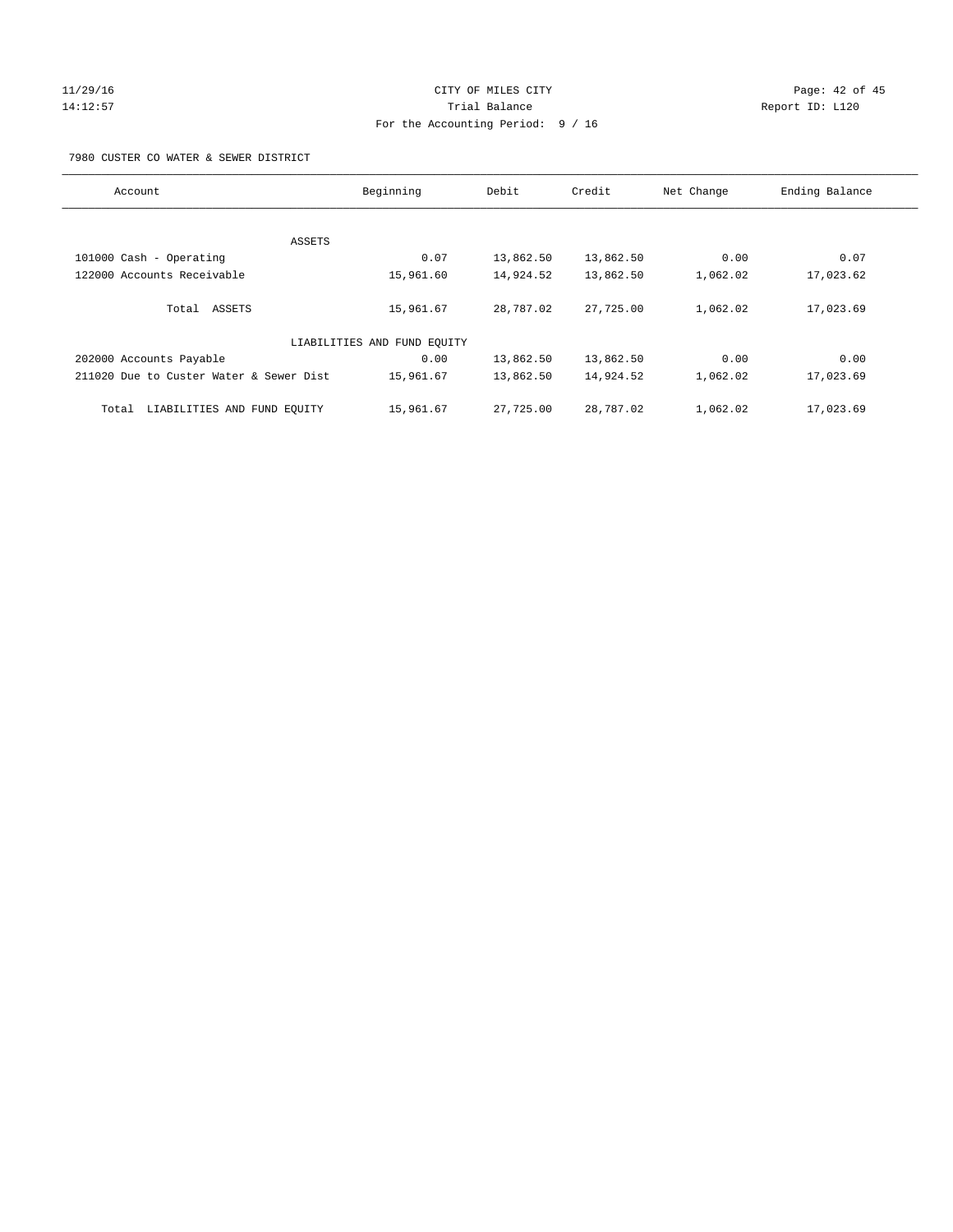# 11/29/16 Page: 43 of 45 14:12:57 Trial Balance Report ID: L120 For the Accounting Period: 9 / 16

7981 Interest Clearing

| Account                           | Beginning                   | Debit    | Credit       | Net Change | Ending Balance |
|-----------------------------------|-----------------------------|----------|--------------|------------|----------------|
|                                   | ASSETS                      |          |              |            |                |
| 101000 Cash - Operating           | 3,052.56                    | 3,333.65 | $6,386.21$ ( | 3,052.56)  | 0.00           |
| Total ASSETS                      | 3,052.56                    | 3,333.65 | $6,386.21$ ( | 3,052.56)  | 0.00           |
|                                   | LIABILITIES AND FUND EQUITY |          |              |            |                |
| 212500 Due to Others              | 3,052.56                    | 6,386.21 | $3,333.65$ ( | 3,052.56)  | 0.00           |
| Total LIABILITIES AND FUND EQUITY | 3,052.56                    | 6,386.21 | $3,333.65$ ( | 3,052.56)  | 0.00           |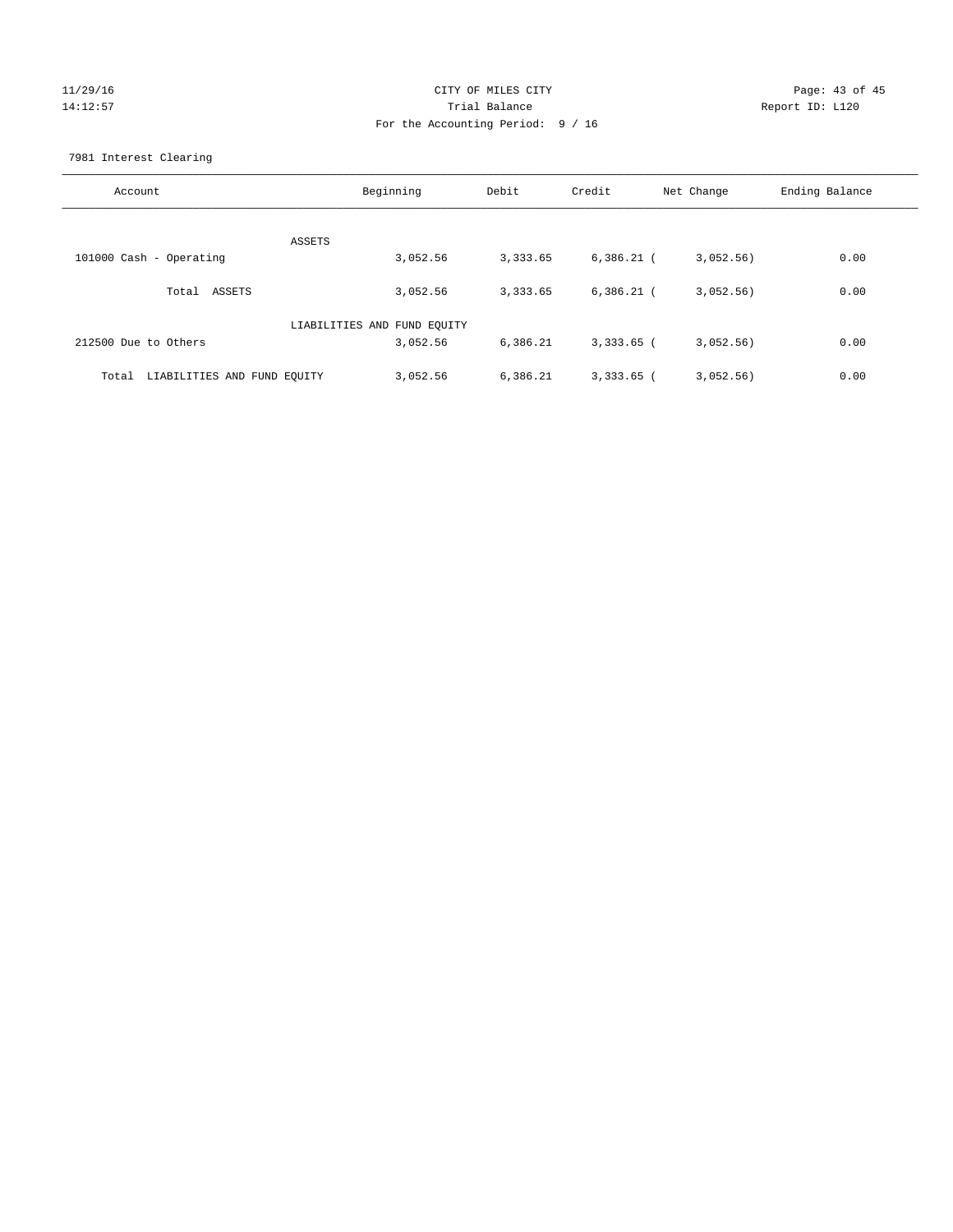## 11/29/16 Page: 44 of 45 14:12:57 Trial Balance Trial Balance Report ID: L120 For the Accounting Period: 9 / 16

#### 9000 GENERAL FIXED ASSETS GROUP OF ACCOUNTS FUND

| Account                                                    | Beginning                   | Debit | Credit | Net Change | Ending Balance  |
|------------------------------------------------------------|-----------------------------|-------|--------|------------|-----------------|
| ASSETS                                                     |                             |       |        |            |                 |
| 181000 Land                                                | 526,599.00                  | 0.00  | 0.00   | 0.00       | 526,599.00      |
| 182000 Buildings                                           | 1,986,836.00                | 0.00  | 0.00   | 0.00       | 1,986,836.00    |
| 182100 Allowance for Depr - Buildings (Cre(                | 684,991.00)                 | 0.00  | 0.00   | 0.00       | 684,991.00)     |
| 186000 Machinery and Equipment                             | 3,038,732.00                | 0.00  | 0.00   | 0.00       | 3,038,732.00    |
| 186100 Allowance for Depr - Machinery & Eq(                | 1,463,750.00)               | 0.00  | 0.00   | 0.00       | 1,463,750.00)   |
| 187000 Infrastructure                                      | 33,670,108.00               | 0.00  | 0.00   | 0.00       | 33,670,108.00   |
| 187100 Allowance For Depreciation - Infras( 16,321,771.00) |                             | 0.00  | 0.00   | 0.00       | 16,321,771.00)  |
| Total ASSETS                                               | 20,751,763.00               | 0.00  | 0.00   | 0.00       | 20, 751, 763.00 |
|                                                            | LIABILITIES AND FUND EQUITY |       |        |            |                 |
| 280000 INVESTMENT IN GENERAL FIXED ASSETS                  | 20,751,763.00               | 0.00  | 0.00   | 0.00       | 20, 751, 763.00 |
| LIABILITIES AND FUND EQUITY<br>Total                       | 20, 751, 763.00             | 0.00  | 0.00   | 0.00       | 20, 751, 763.00 |